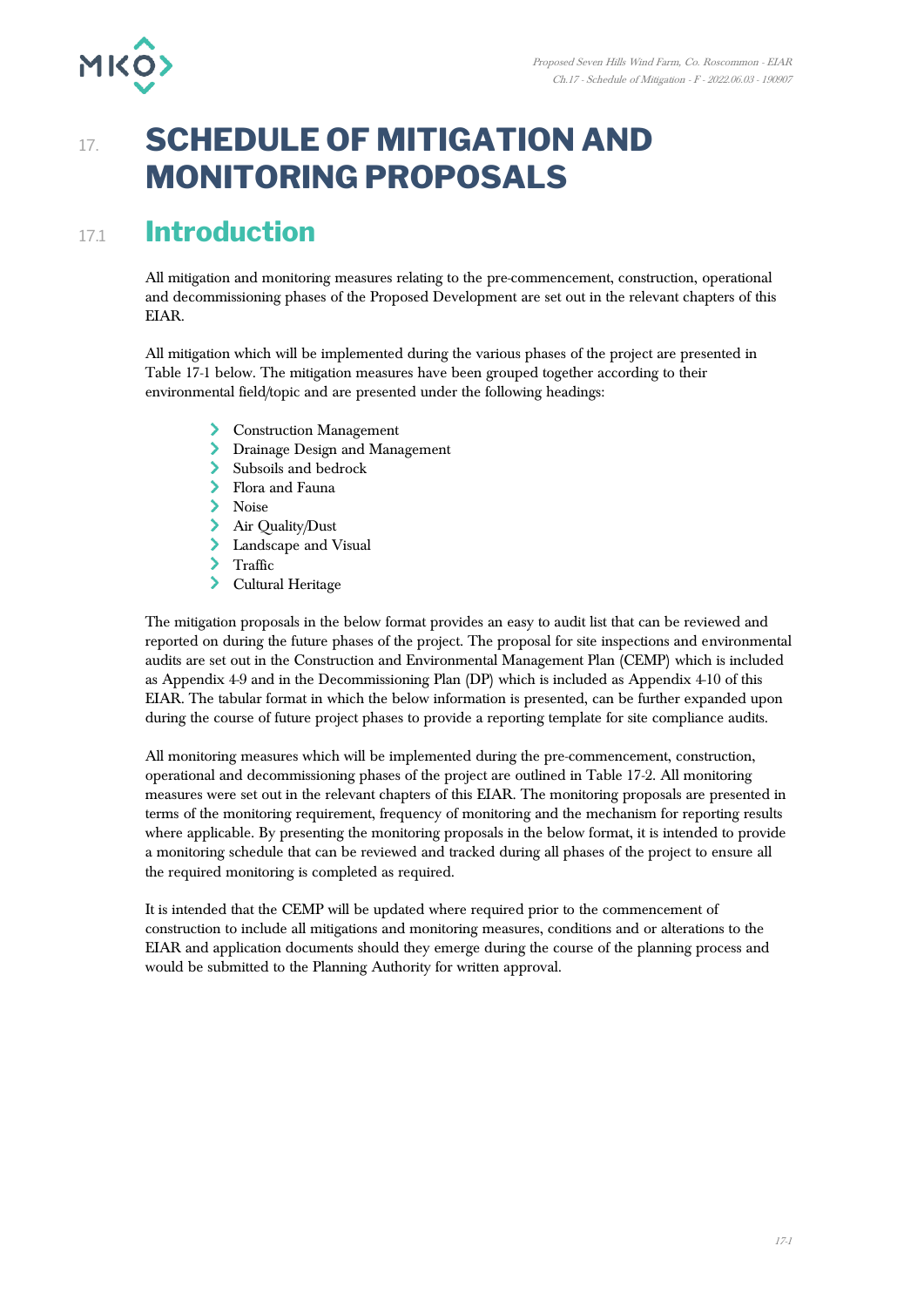

## 17.2 **Mitigation Measures**

|                 | Table 17-1 Schedule of Mitigation              |                                                                                                                                                                                                                                                                                                                                                                                                                                                                                                                                                   |                     |                                  |  |  |  |
|-----------------|------------------------------------------------|---------------------------------------------------------------------------------------------------------------------------------------------------------------------------------------------------------------------------------------------------------------------------------------------------------------------------------------------------------------------------------------------------------------------------------------------------------------------------------------------------------------------------------------------------|---------------------|----------------------------------|--|--|--|
| Ref.<br>No.     | Reference<br>Location                          | <b>Mitigation Measure</b>                                                                                                                                                                                                                                                                                                                                                                                                                                                                                                                         | <b>Audit Result</b> | <b>Action</b><br><b>Required</b> |  |  |  |
|                 |                                                | <b>Pre-Commencement Phase</b>                                                                                                                                                                                                                                                                                                                                                                                                                                                                                                                     |                     |                                  |  |  |  |
| MM1             | <b>EIAR</b> Section 4                          | The removal and disposal of wastewater from the site will be carried out by a fully<br>permitted waste collector holding valid Waste Collection Permits as issued under the<br>Waste Management (Collection Permit) Regulations, 2007. Information on the appointed<br>permitted contractor and evidence of a maintenance contract will be submitted to the<br>Planning Authority prior to any construction works taking place.                                                                                                                   |                     |                                  |  |  |  |
| MM2             | <b>EIAR</b> Section 4                          | All site activities will be provided for in an Environmental Management Plan, prepared<br>prior to the commencement of any operations onsite. The environmental management<br>plan will set out all measures necessary to ensure works are carried out in accordance<br>with the mitigation measures set out in the EIAR and will set out the monitoring and<br>inspections procedures and frequencies.                                                                                                                                           |                     |                                  |  |  |  |
| MM <sub>3</sub> | <b>EIAR</b> Section 4<br><b>CEMP</b> Section 4 | An ECoW will oversee the site works and implementation of the Environmental<br>Management Plan and provide on-site advice on the mitigation measures as necessary to<br>ensure the project proceeds as intended. The level, detail and frequency of reporting<br>expected from the ECoW for the Construction Manager, developer's project manager,<br>and any Authorities or other Agencies, will be agreed by all parties prior to<br>commencement of construction, and may be further adjusted as required during the<br>course of the project. |                     |                                  |  |  |  |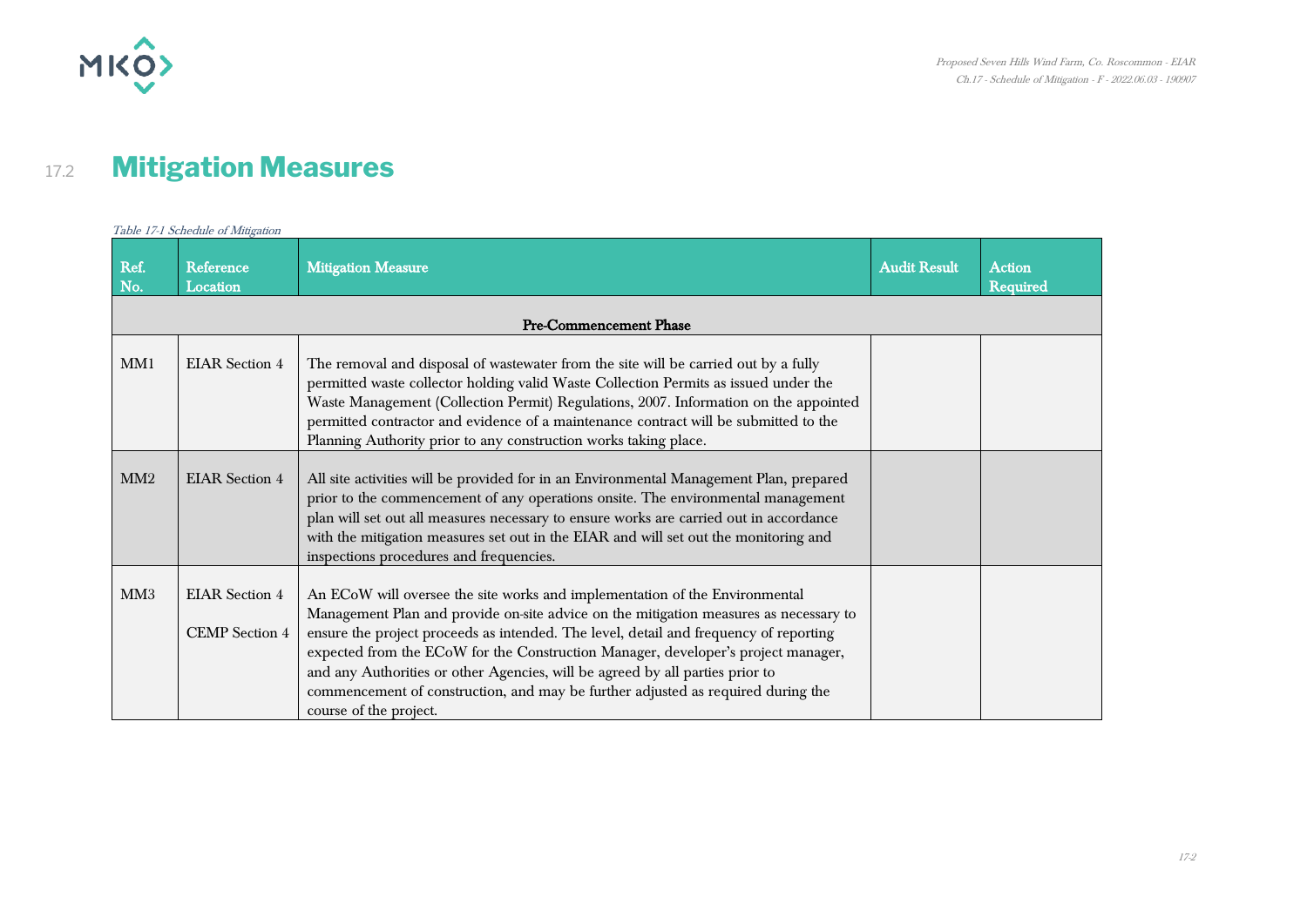

| Ref.<br>No.     | Reference<br>Location                          | <b>Mitigation Measure</b>                                                                                                                                                                                                                                                                                                                                                                                                                                                                                                                | <b>Audit Result</b> | <b>Action</b><br><b>Required</b> |
|-----------------|------------------------------------------------|------------------------------------------------------------------------------------------------------------------------------------------------------------------------------------------------------------------------------------------------------------------------------------------------------------------------------------------------------------------------------------------------------------------------------------------------------------------------------------------------------------------------------------------|---------------------|----------------------------------|
| MM4             | <b>CEMP</b> Section 4                          | Baseline water quality field testing and laboratory analysis will be undertaken where<br>required prior to commencement of construction at the site. The baseline monitoring<br>programme will be subject to agreement with Roscommon County Council.<br>Analysis will be for a range of parameters with relevant regulatory limits along with<br>Environmental Quality Standards (EQSs) and sampling will be undertaken As a<br>minimum the monitoring will be undertaken at the locations outlined in Figure 9-8 of the<br><b>EIAR</b> |                     |                                  |
| MM <sub>5</sub> | <b>EIAR</b> Section 4                          | The arrangements for concrete deliveries to the site will be discussed with suppliers<br>before work starts, agreeing routes, prohibiting on-site washout and discussing<br>emergency procedures.                                                                                                                                                                                                                                                                                                                                        |                     |                                  |
| MM <sub>6</sub> | <b>CEMP</b> Section 3                          | The Project Hydrologist will assist in preparing a site drainage plan before construction<br>commences.                                                                                                                                                                                                                                                                                                                                                                                                                                  |                     |                                  |
| MM7             | <b>EIAR</b> Section 4<br><b>CEMP</b> Section 3 | All materials and equipment necessary to implement the drainage mitigation measures<br>will be brought on-site in advance of any works commencing. The drainage measures<br>outlined in the EIAR will be installed prior to, or at the same time as the works they are<br>intended to drain. An adequate amount of clean stone, silt fencing, stakes, etc. will be<br>kept on site at all times to implement the drainage design measures as necessary.                                                                                  |                     |                                  |
| MM <sub>8</sub> | <b>EIAR</b> Section 4<br><b>CEMP</b> Section 3 | The works programme for the groundworks part of the construction phase of the project<br>will also take account of weather forecasts and predicted rainfall in particular.                                                                                                                                                                                                                                                                                                                                                               |                     |                                  |
| MM9             | <b>CEMP</b> Section 3                          | Prior to commencement of works in sub-catchments across the site main drain<br>inspections will be competed to ensure ditches and streams are free from debris and<br>blockages that may impede drainage.                                                                                                                                                                                                                                                                                                                                |                     |                                  |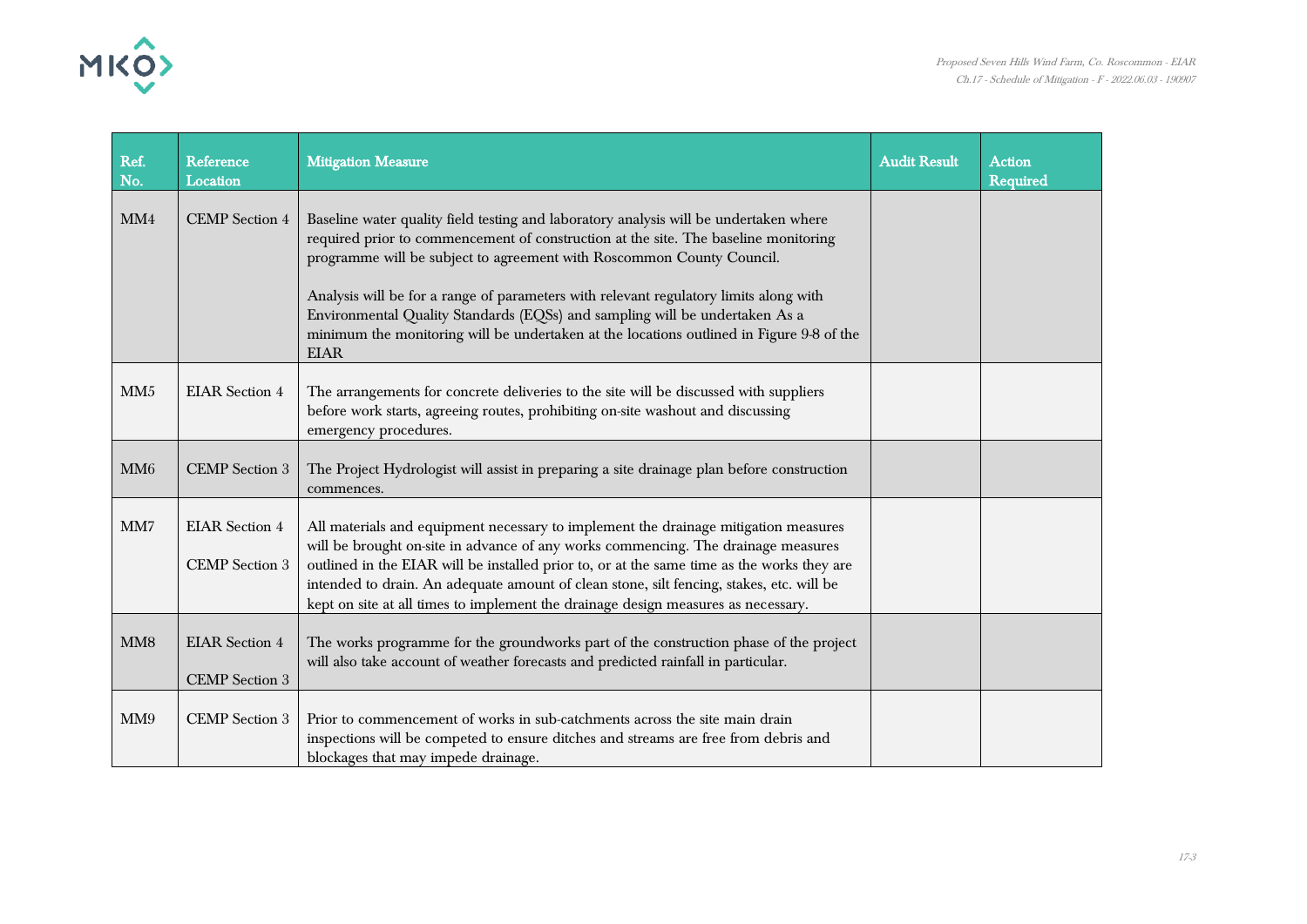

| Ref.<br>No. | Reference<br>Location                          | <b>Mitigation Measure</b>                                                                                                                                                                                                                                                                                                                                                                                                                                                                                                   | <b>Audit Result</b> | <b>Action</b><br>Required |
|-------------|------------------------------------------------|-----------------------------------------------------------------------------------------------------------------------------------------------------------------------------------------------------------------------------------------------------------------------------------------------------------------------------------------------------------------------------------------------------------------------------------------------------------------------------------------------------------------------------|---------------------|---------------------------|
| MM10        | <b>EIAR</b> Section 4                          | An inspection and maintenance plan for the drainage system on site will be prepared in<br>advance of commencement of any works. Regular inspections of all installed drainage<br>systems will be necessary, especially after heavy rainfall, to check for blockages, and<br>ensure there is no build-up of standing water at parts of the systems where it is not<br>intended. The inspection of the drainage system will be the responsibility of the site<br>Environmental Clerk of Works or the supervising hydrologist. |                     |                           |
| MM11        | <b>EIAR</b> Section 4                          | Existing artificial drains in the vicinity of existing site roads will be maintained in their<br>present location where possible. If it is expected that these artificial drains will receive<br>drainage water from works areas, check dams will be added (as specified below) to<br>control flows and sediment loads in these existing artificial drains                                                                                                                                                                  |                     |                           |
| <b>MM12</b> | <b>EIAR</b> Section 4                          | To efficiently control drainage runoff from cable trench works areas, excavated material<br>is stored on the upgradient side of the trench. Should any rainfall cause runoff from the<br>excavated material, the material is contained in the downgradient cable trench                                                                                                                                                                                                                                                     |                     |                           |
| MM13        | <b>EIAR</b> Section 4<br><b>CEMP</b> Section 3 | The ECoW or supervising hydrologist will respond to changing weather, ground or<br>drainage conditions on the ground as the project proceeds, to ensure the effectiveness of<br>the drainage design is maintained in so far as is possible. This may require the<br>installation of additional check dams, interceptor drains or swales as deemed necessary<br>on-site.                                                                                                                                                     |                     |                           |
| MM14        | <b>EIAR</b> Section 4<br><b>CEMP</b> Section 3 | In the event that works are giving rise to siltation of watercourses, the ECoW or<br>supervising hydrologist will stop all works in the immediate area around where the<br>siltation is evident. The source of the siltation will be identified and additional drainage<br>measures such as those outlined above will be installed in advance of works<br>recommencing.                                                                                                                                                     |                     |                           |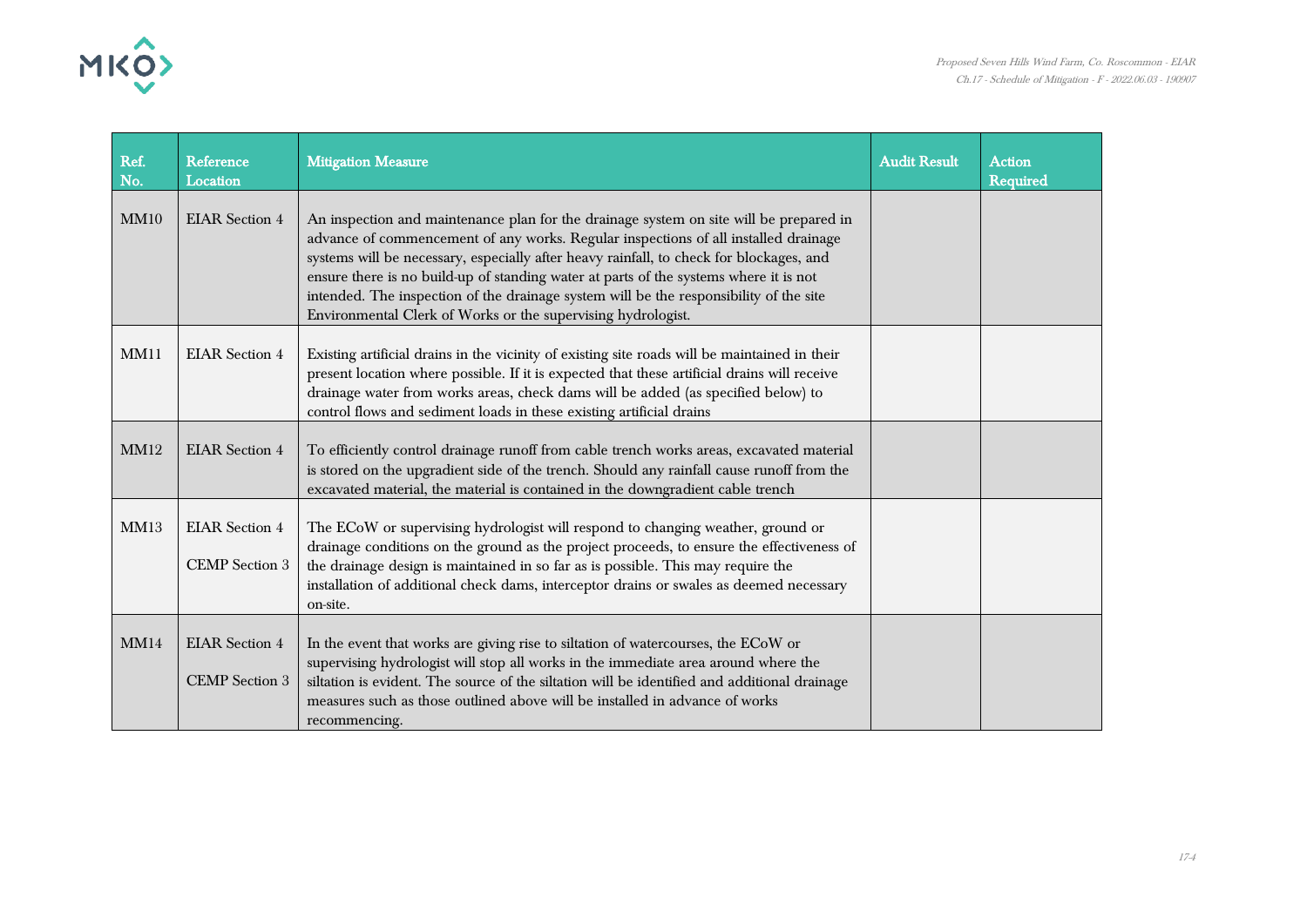

| Ref.<br>No. | Reference<br>Location                          | <b>Mitigation Measure</b>                                                                                                                                                                                                                                                                                                                                                                                                                                                                  | <b>Audit Result</b> | <b>Action</b><br><b>Required</b> |
|-------------|------------------------------------------------|--------------------------------------------------------------------------------------------------------------------------------------------------------------------------------------------------------------------------------------------------------------------------------------------------------------------------------------------------------------------------------------------------------------------------------------------------------------------------------------------|---------------------|----------------------------------|
| MM15        | <b>EIAR</b> Section 4<br><b>CEMP</b> Section 3 | The site Construction Manager/Site Supervisor is responsible for making the decision to<br>postpone or abandon works. Large excavations, large movements of overburden or<br>large-scale overburden or soil stripping will be suspended or scaled back if heavy rain is<br>forecast                                                                                                                                                                                                        |                     |                                  |
| <b>MM16</b> | <b>EIAR</b> Section 6                          | Removal of trees, uncultivated vegetation and hedgerows will commence outside the<br>bird nesting season (1st of March to 31st of August inclusive).                                                                                                                                                                                                                                                                                                                                       |                     |                                  |
| MM17        | <b>EIAR</b> Section 6                          | The footprint of the Proposed Development will be clearly marked out using post and<br>rope prior to works commencing by a qualitied ecologist. There will be no access to the<br>wider woodland area. All machinery will work from the existing access road corridor.<br>Vegetation removal will be conducted in line with the provisions of the Wildlife Act.                                                                                                                            |                     |                                  |
| <b>MM18</b> | <b>EIAR</b> Section 6<br><b>CEMP</b> Section 3 | An Invasive Species Management Plan will be required if invasive species are found on<br>site prior to construction.                                                                                                                                                                                                                                                                                                                                                                       |                     |                                  |
| <b>MM19</b> | <b>EIAR</b> Section 4<br><b>CEMP</b> Section 9 | The procedures for the implementation of the mitigation measures outlined in such an<br>EMP and their effectiveness and completion is typically audited by way of an<br>Environmental Management Plan Audit Report. The EMP Audit Report effectively lists<br>all mitigation measures prescribed in any of the planning documentation and any further<br>mitigation measures proposed during the detailed design stage and allows them to be<br>audited on a systematic and regular basis. |                     |                                  |
| <b>MM20</b> | <b>EIAR</b> Section<br>13                      | Written and photographic records will be created of any monuments<br>which will be impacted on, in advance of groundworks commencing<br>on site;                                                                                                                                                                                                                                                                                                                                           |                     |                                  |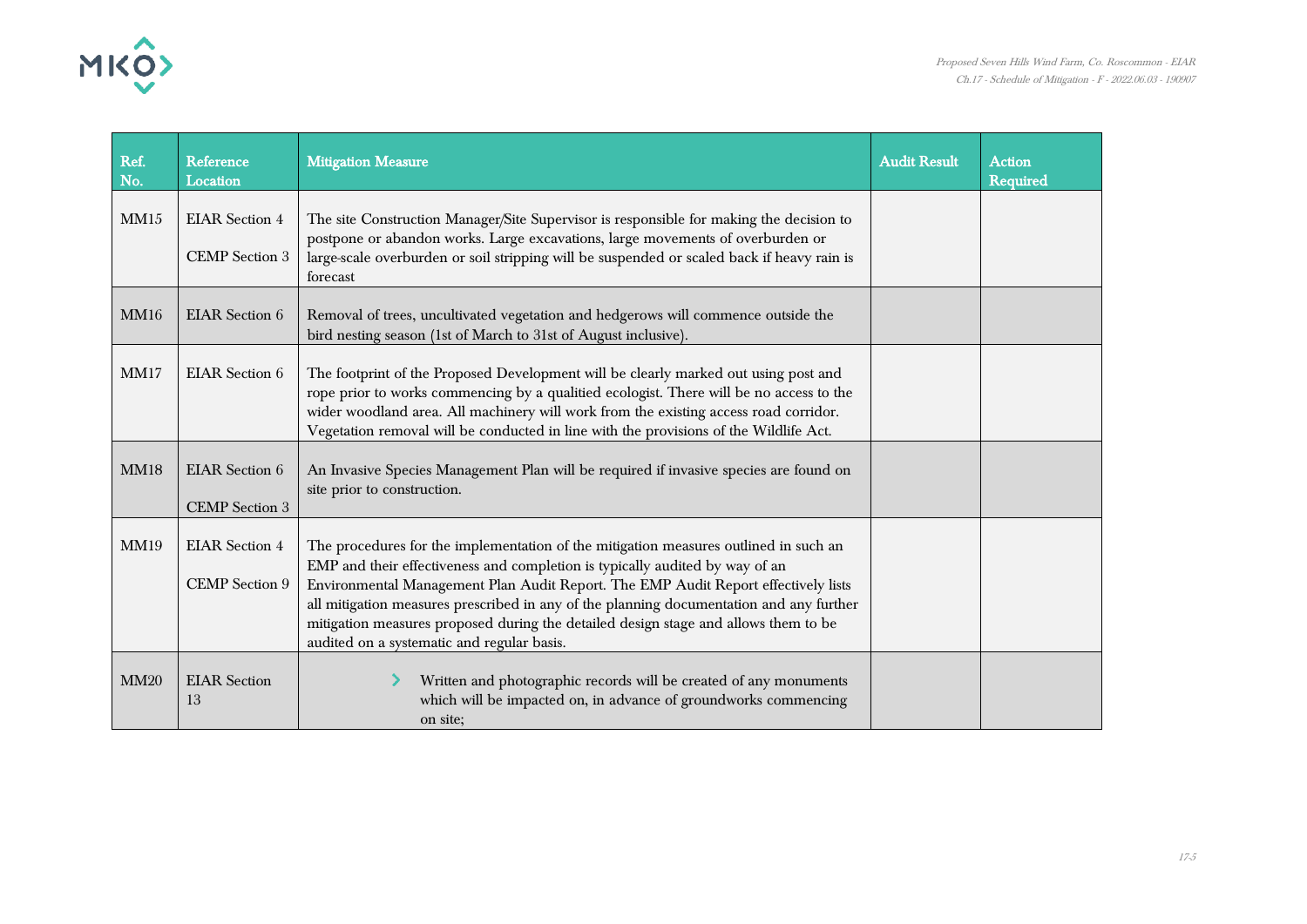

| Ref.<br>No.               | <b>Reference</b><br>Location                                    | <b>Mitigation Measure</b>                                                                                                                                                                                                                                                                                                                                                                                                                                                                                                                                                                                                                                                                                                                                                                                        | <b>Audit Result</b> | <b>Action</b><br><b>Required</b> |  |
|---------------------------|-----------------------------------------------------------------|------------------------------------------------------------------------------------------------------------------------------------------------------------------------------------------------------------------------------------------------------------------------------------------------------------------------------------------------------------------------------------------------------------------------------------------------------------------------------------------------------------------------------------------------------------------------------------------------------------------------------------------------------------------------------------------------------------------------------------------------------------------------------------------------------------------|---------------------|----------------------------------|--|
|                           |                                                                 | All areas where the monuments will be impacted on will be removed<br>by hand (under licence from the National Monuments Service), in<br>advance of groundworks commencing on site;<br>Archaeological test trenching in the area of land take associated with<br>the monument, in advance of groundworks commencing on site;                                                                                                                                                                                                                                                                                                                                                                                                                                                                                      |                     |                                  |  |
| <b>MM21</b>               | <b>EIAR</b> Section<br>13                                       | Archaeological monitoring of all groundworks (under licence from the<br>National Monuments Service) in the area of the monument. If<br>archaeological finds, features or deposits are uncovered during<br>archaeological monitoring, the developer will be prepared to provide<br>resources for the resolution of such features whether by preservation<br>by record (excavation) or preservation in situ (avoidance).<br>The National Monuments Service will be informed of such findings to<br>discuss how best to proceed. Once the project is completed, a report<br>on the results of the monitoring will be compiled and submitted to the<br>relevant authorities;<br>A highly visible buffer zone will be established around all parts of the<br>monument area located outside the proposed access roads. |                     |                                  |  |
| <b>Construction Phase</b> |                                                                 |                                                                                                                                                                                                                                                                                                                                                                                                                                                                                                                                                                                                                                                                                                                                                                                                                  |                     |                                  |  |
|                           | <b>Construction Management</b>                                  |                                                                                                                                                                                                                                                                                                                                                                                                                                                                                                                                                                                                                                                                                                                                                                                                                  |                     |                                  |  |
| <b>MM22</b>               | <b>EIAR</b> Section 4<br><b>CEMP</b> Section 3<br>NIS Section 6 | On-site refuelling will be carried out using a mobile double skinned fuel bowser. The<br>fuel bowser, a double axel custom-built refuelling trailer, will be re-filled off site and will<br>be towed around the site by a 4x4 jeep to where machinery is located. It is not practical<br>for all vehicles to travel back to a single refuelling point, given the size of the cranes,<br>excavators, etc. that will be used during the construction of the proposed wind farm                                                                                                                                                                                                                                                                                                                                     |                     |                                  |  |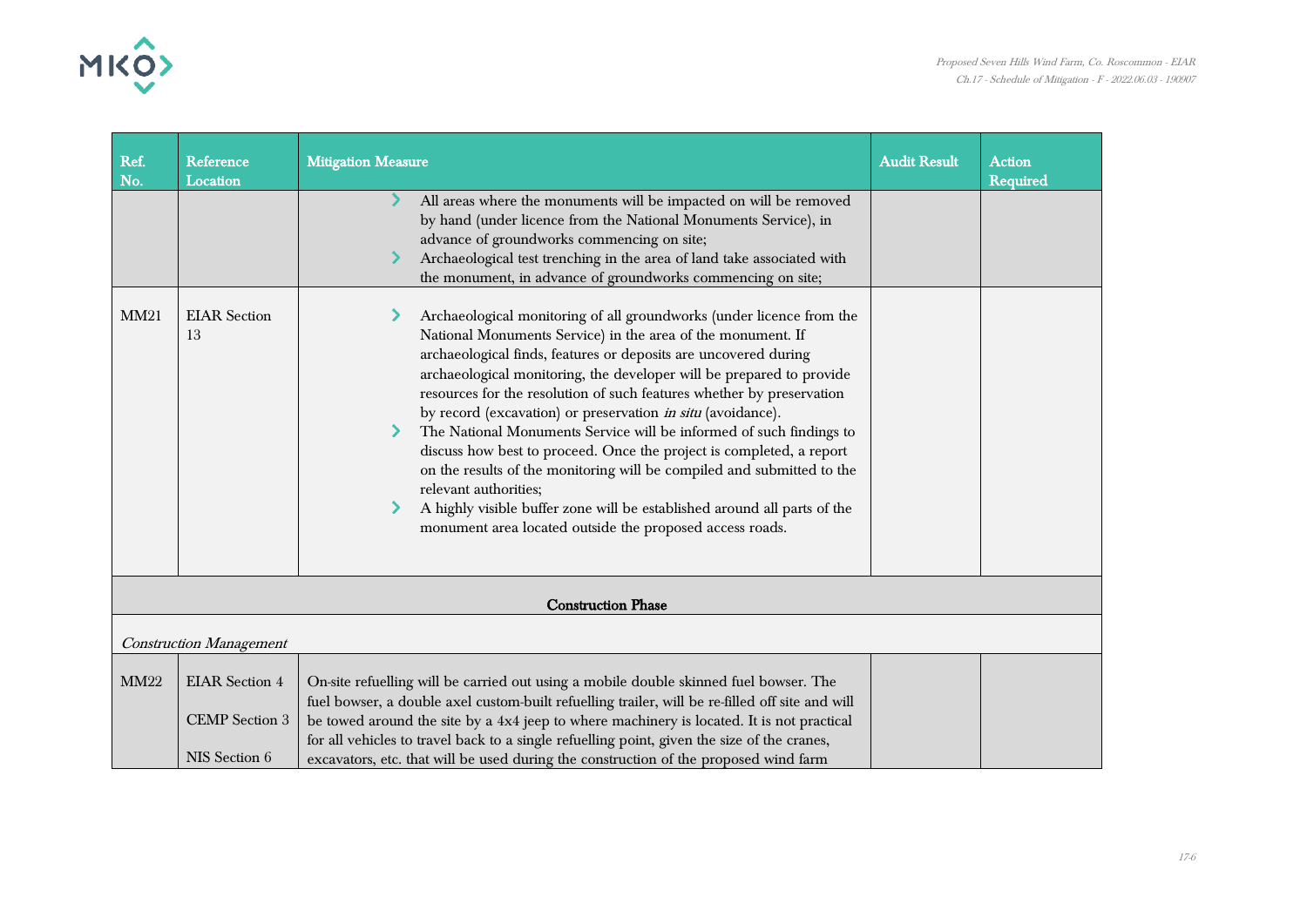

| Ref.<br>No. | Reference<br>Location                                           | <b>Mitigation Measure</b>                                                                                                                                                                                                                                                                                                                                                                                                                                                                                                                                                                           | <b>Audit Result</b> | <b>Action</b><br><b>Required</b> |
|-------------|-----------------------------------------------------------------|-----------------------------------------------------------------------------------------------------------------------------------------------------------------------------------------------------------------------------------------------------------------------------------------------------------------------------------------------------------------------------------------------------------------------------------------------------------------------------------------------------------------------------------------------------------------------------------------------------|---------------------|----------------------------------|
|             |                                                                 | development. The 4x4 towing vehicle will also carry fuel absorbent material and pads in<br>the event of any accidental spillages. The fuel bowser will be parked on a level area in<br>the construction when not in use.                                                                                                                                                                                                                                                                                                                                                                            |                     |                                  |
| <b>MM23</b> | <b>EIAR</b> Section 4<br><b>CEMP</b> Section 3<br>NIS Section 6 | No batching of wet-cement products will occur on site. Ready-mixed supply of wet<br>concrete products and where possible, emplacement of pre-cast elements, will take place.<br>Only ready-mixed concrete will be used during the construction phase, with all ready-<br>mixed concrete being delivered from local batching plants in sealed concrete delivery<br>trucks.<br>Sand blinding, DPM and concrete blinding are to be provided at turbine formation level<br>to create a vertical cut-off barrier and to mitigate the risk of concrete leakage into the<br>ground below the turbine bases |                     |                                  |
| <b>MM24</b> | <b>EIAR</b> Section 4<br><b>CEMP</b> Section 3<br>NIS Section 6 | No washing out of any plant used in concrete transport or concreting operations will be<br>carried out onsite. When concrete is delivered to site, only the chute of the delivery truck<br>will be cleaned, using the smallest volume of water necessary, before leaving the site.<br>Concrete trucks will be directed back to their batching plant for washout.                                                                                                                                                                                                                                    |                     |                                  |
| <b>MM25</b> | <b>EIAR</b> Section 4                                           | No concrete will be transported around the site in open trailers or dumpers so as to<br>avoid spillage while in transport.                                                                                                                                                                                                                                                                                                                                                                                                                                                                          |                     |                                  |
| <b>MM26</b> | <b>EIAR</b> Section 4                                           | Clearly visible signs in prominent locations will be placed close to concrete pour areas<br>specifically stating washout of concrete lorries is not permitted on the site                                                                                                                                                                                                                                                                                                                                                                                                                           |                     |                                  |
| MM27        | <b>EIAR</b> Section 4                                           | All concrete used in the construction of turbine bases will be poured directly into the<br>shuttered formwork from the delivery truck. If this is not practical, the concrete will be<br>poured from the delivery truck into a hydraulic concrete pump or into the bucket of an<br>excavator, which will transfer the concrete to the location where it is needed.                                                                                                                                                                                                                                  |                     |                                  |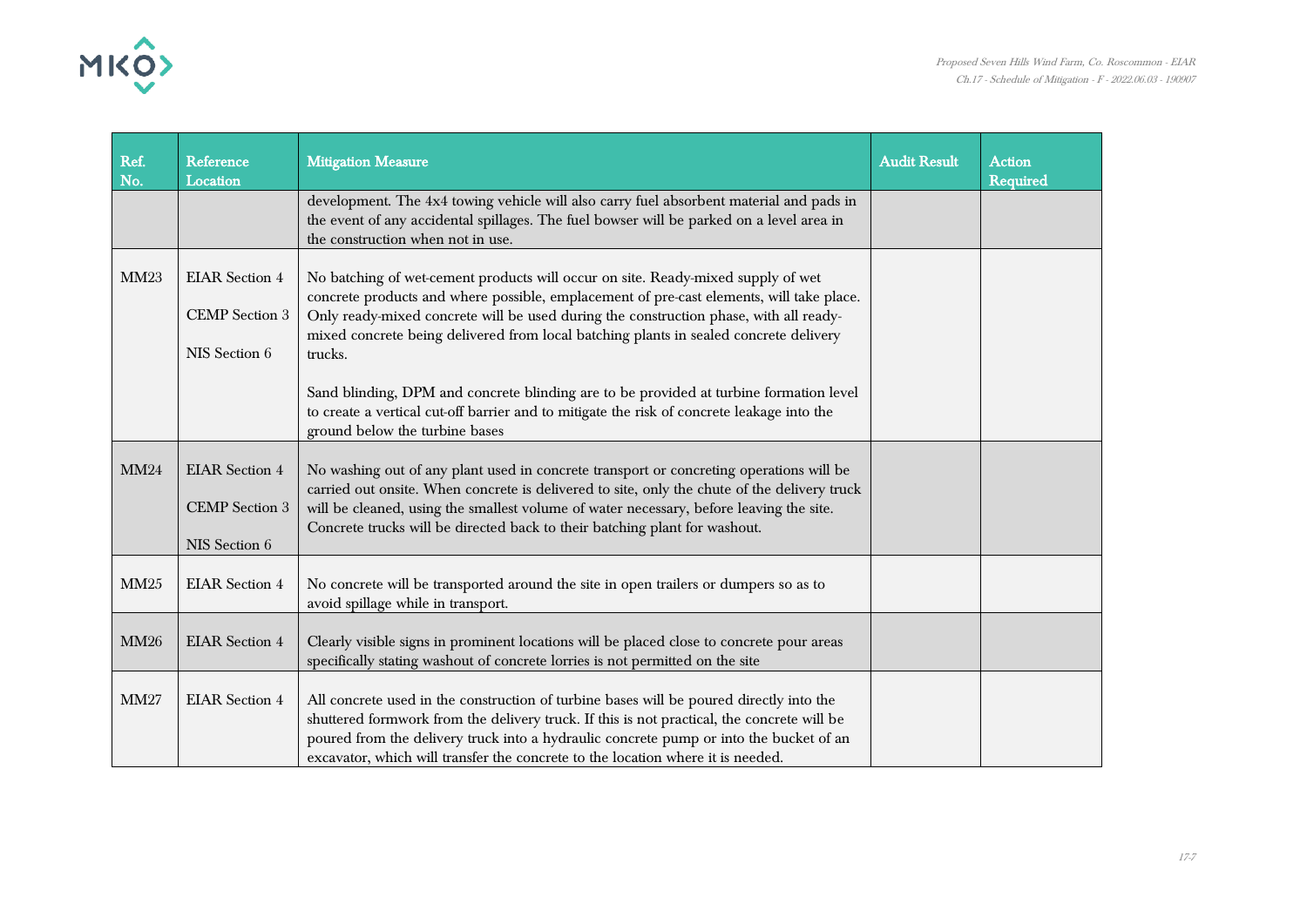

| Ref.<br>No. | Reference<br>Location                                 | <b>Mitigation Measure</b>                                                                                                                                                                                                                                                                  | <b>Audit Result</b> | <b>Action</b><br><b>Required</b> |
|-------------|-------------------------------------------------------|--------------------------------------------------------------------------------------------------------------------------------------------------------------------------------------------------------------------------------------------------------------------------------------------|---------------------|----------------------------------|
| <b>MM28</b> | <b>EIAR Section 4</b>                                 | Main pours will be planned days or weeks in advance. Large pours will be avoided<br>when prolonged periods of heavy rain are forecast.                                                                                                                                                     |                     |                                  |
| <b>MM29</b> | <b>EIAR</b> Section 4                                 | Concrete pumps and machine buckets will be restricted from slewing over watercourses<br>while placing concrete.                                                                                                                                                                            |                     |                                  |
| <b>MM30</b> | <b>EIAR</b> Section 4                                 | Excavations will be sufficiently dewatered before concreting begins. Dewatering will<br>continue while concrete sets.                                                                                                                                                                      |                     |                                  |
| <b>MM31</b> | <b>EIAR</b> Section 4                                 | Covers will be available for freshly placed concrete to avoid the surface washing away in<br>heavy rain.                                                                                                                                                                                   |                     |                                  |
| <b>MM32</b> | <b>EIAR</b> Section 4                                 | Disposing of surplus concrete after completion of a pour in suitable off-site locations<br>away from any watercourse or sensitive habitats.                                                                                                                                                |                     |                                  |
| <b>MM33</b> | <b>EIAR</b> Section 4<br>& 5<br><b>CEMP</b> Section 3 | If necessary, water will be taken from stilling ponds in the site's drainage system and will<br>be pumped into a bowser or water spreader to dampen down haul roads and site<br>compounds to prevent the generation of dust. Silty or oily water will not be used for dust<br>suppression. |                     |                                  |
| <b>MM34</b> | <b>EIAR</b> Section 5<br><b>CEMP</b> Section 3        | All construction related traffic will have speed restrictions on un-surfaced roads to 20<br>kph.                                                                                                                                                                                           |                     |                                  |
| <b>MM35</b> | <b>EIAR</b> Section 4                                 | A road sweeper will be available if any section of the public roads were to be dirtied by<br>trucks associated with the Proposed Development.                                                                                                                                              |                     |                                  |
| <b>MM36</b> | <b>EIAR</b> Section 5                                 | During construction of the Proposed Development, all staff will be made aware of and<br>adhere to the Health & Safety Authority's 'Safety, Health and Welfare at Work                                                                                                                      |                     |                                  |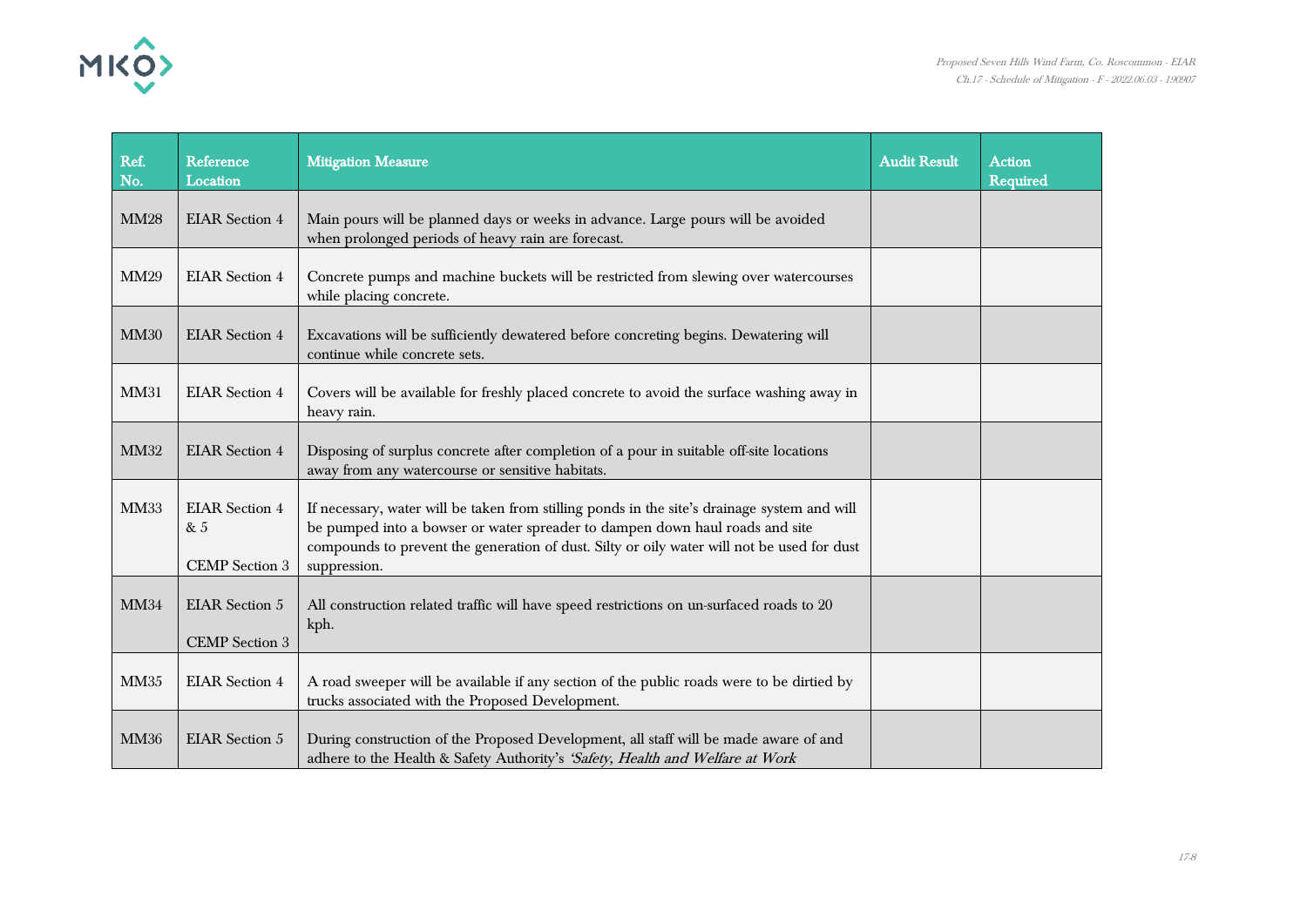

| Ref.<br>No. | Reference<br>Location                                           | <b>Mitigation Measure</b>                                                                                                                                                                                                                                                                                                                                                                                                                                          | <b>Audit Result</b> | <b>Action</b><br>Required |
|-------------|-----------------------------------------------------------------|--------------------------------------------------------------------------------------------------------------------------------------------------------------------------------------------------------------------------------------------------------------------------------------------------------------------------------------------------------------------------------------------------------------------------------------------------------------------|---------------------|---------------------------|
|             |                                                                 | (Construction) Regulations 2013 (S.I. 291 of 2013), as amended'. This will encompass the<br>use of all necessary Personal Protective Equipment and adherence to the site Health and<br>Safety Plan                                                                                                                                                                                                                                                                 |                     |                           |
| <b>MM37</b> | <b>CEMP</b> Section 2                                           | Any area where excavations are planned will be surveyed and all existing services will<br>be identified prior to commencement of any works. Liaison will be held with the relevant<br>sections of the Local Authority including all the relevant area engineers to ensure all<br>services are identified. Excavation permits will be completed and all plant operators and<br>general operatives will be inducted and informed as to the location of any services. |                     |                           |
|             | Drainage Design and Management                                  |                                                                                                                                                                                                                                                                                                                                                                                                                                                                    |                     |                           |
| <b>MM38</b> | <b>EIAR</b> Section 9<br><b>CEMP</b> Section 3<br>NIS Section 6 | A 50-metre buffer zone will be maintained around watercourses during the windfarm<br>construction. With the exception of road crossings of streams and associated culvert<br>construction, no development infrastructure, vehicle or plant movement, construction<br>activity or stockpiling of construction materials or construction waste will take place<br>within this zone, and no vegetation will be removed from within this zone.                         |                     |                           |
| <b>MM39</b> | <b>EIAR</b> Section 4<br><b>CEMP</b> Section 3<br>NIS Section 6 | Swales will be used to intercept and collect run off from construction areas of the site<br>during the construction phase, and channel it to stilling ponds for sediment attenuation.                                                                                                                                                                                                                                                                              |                     |                           |
| <b>MM40</b> | <b>EIAR</b> Section 4<br><b>CEMP</b> Section 3<br>NIS Section 6 | Interceptor drains will be installed upgradient of any works areas to collect surface flow<br>runoff and prevent it reaching excavations and construction areas of the site. It will then<br>be directed to areas where it can be re-distributed over the ground as sheet flow.                                                                                                                                                                                    |                     |                           |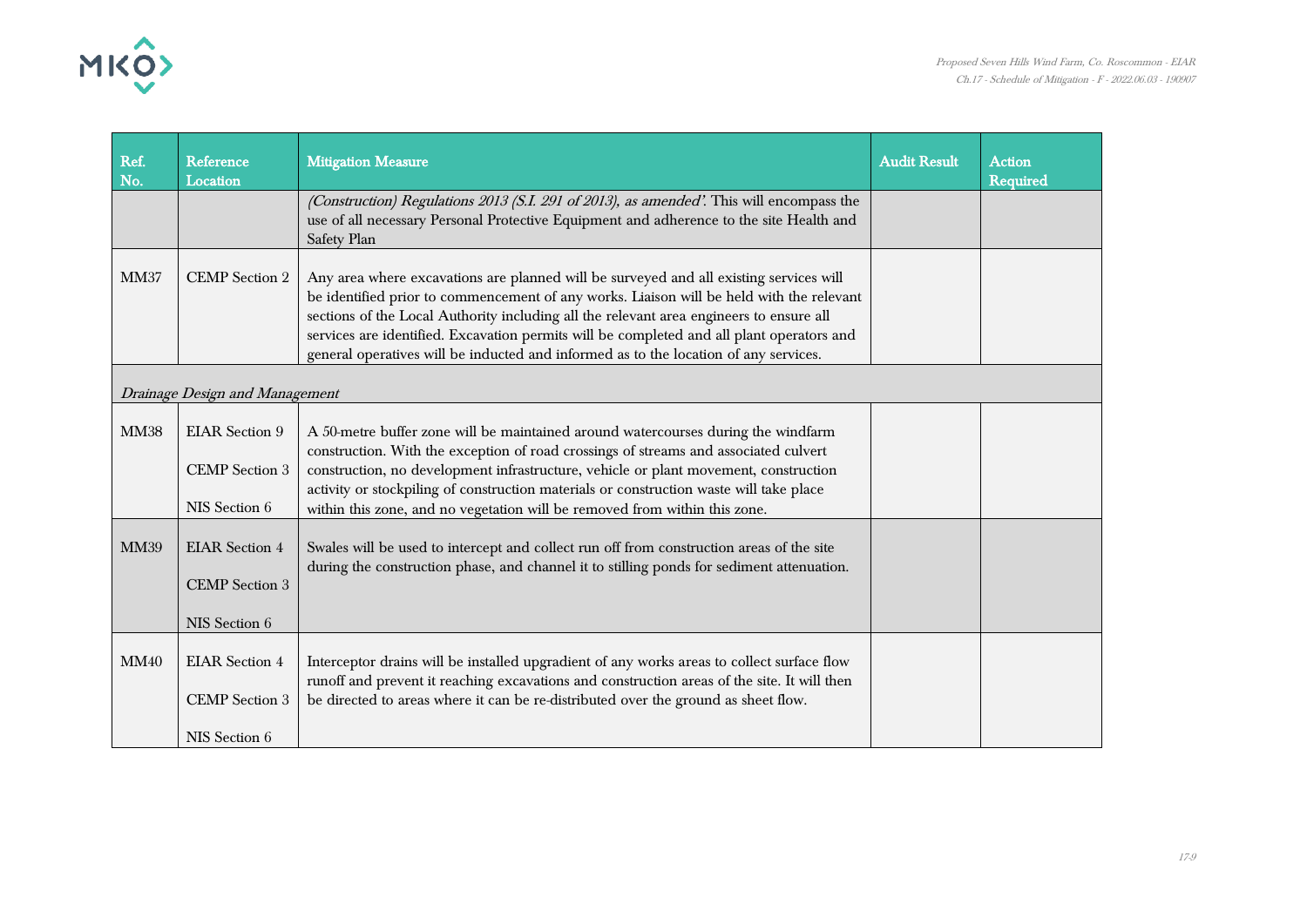

| Ref.<br>No. | Reference<br>Location                                           | <b>Mitigation Measure</b>                                                                                                                                                                                                                                                                                                                                                                                                                                                                                                                                                                                                                                                                                                                                                                                                                                                                          | <b>Audit Result</b> | <b>Action</b><br><b>Required</b> |
|-------------|-----------------------------------------------------------------|----------------------------------------------------------------------------------------------------------------------------------------------------------------------------------------------------------------------------------------------------------------------------------------------------------------------------------------------------------------------------------------------------------------------------------------------------------------------------------------------------------------------------------------------------------------------------------------------------------------------------------------------------------------------------------------------------------------------------------------------------------------------------------------------------------------------------------------------------------------------------------------------------|---------------------|----------------------------------|
| <b>MM41</b> | <b>EIAR</b> Section 4<br><b>CEMP</b> Section 3<br>NIS Section 6 | Check dams will not be used in any natural watercourses, only artificial drainage<br>channels and interceptor drains. The check dams will be left in place when the<br>interceptor drains are backfilled at the end of the construction phase to limit linear flow<br>in the backfilled drain. The check dams will be installed at regular intervals along<br>interceptor drains to restrict flow velocity, minimise channel erosion and promote<br>sedimentation behind the dam. The check dams will be installed as the interceptor<br>drains are being excavated. The spacing and frequency of the check dams will be<br>dependent on the gradient of the interceptor drain or swale in which they are being<br>installed.                                                                                                                                                                      |                     |                                  |
| <b>MM42</b> | <b>EIAR</b> Section 4                                           | A level spreader will be constructed at the end of each interceptor drain to convert<br>concentrated flows in the drain, into diffuse sheet flow on areas of vegetated ground.<br>The levels spreaders will be located downgradient of any proposed works areas where<br>possible in locations where they are not likely to contribute further to water ingress to<br>construction areas of the site. The water carried in interceptor drains will not have come<br>in contact with works areas of the site, and therefore should be free of silt and sediment.<br>The level spreaders will distribute clean drainage water onto vegetated areas where the<br>water will not be re-concentrated into a flow channel immediately below the point of<br>discharge. The discharge point will be on level or only very gently sloping ground rather<br>than on a steep slope so as to prevent erosion. |                     |                                  |
| <b>MM43</b> | <b>EIAR</b> Section 4                                           | Vegetation filters are the existing vegetated areas of land that will be used to accept<br>surface water runoff from upgradient areas. The selection of suitable areas to use as<br>vegetation filters will be determined by the size of the contributing catchment, slope and<br>ground conditions.                                                                                                                                                                                                                                                                                                                                                                                                                                                                                                                                                                                               |                     |                                  |
| <b>MM44</b> | <b>EIAR</b> Section 4<br>NIS Section 6                          | Stilling ponds will be used to attenuate runoff from works areas of the site of the<br>Proposed Development during the construction phase and will remain in place to handle<br>runoff from roads and hardstanding areas of the Proposed Development during the                                                                                                                                                                                                                                                                                                                                                                                                                                                                                                                                                                                                                                    |                     |                                  |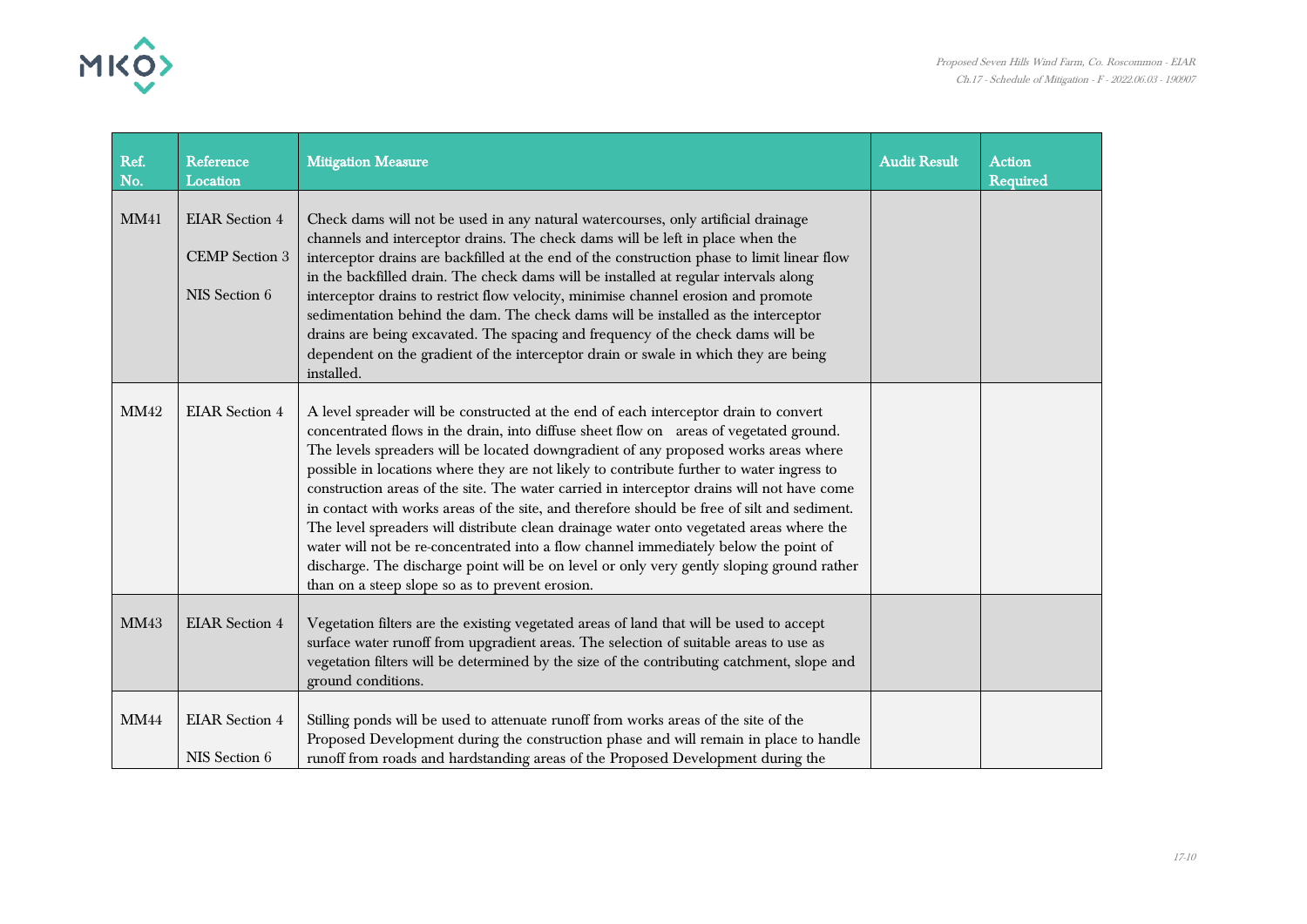

| Ref.<br>No. | Reference<br>Location                            | <b>Mitigation Measure</b>                                                                                                                                                                                                                                                                                                                                                                                                                                                                                                                                                                                                                                                                                                                                                                                                                                                                                       | <b>Audit Result</b> | <b>Action</b><br>Required |
|-------------|--------------------------------------------------|-----------------------------------------------------------------------------------------------------------------------------------------------------------------------------------------------------------------------------------------------------------------------------------------------------------------------------------------------------------------------------------------------------------------------------------------------------------------------------------------------------------------------------------------------------------------------------------------------------------------------------------------------------------------------------------------------------------------------------------------------------------------------------------------------------------------------------------------------------------------------------------------------------------------|---------------------|---------------------------|
|             |                                                  | operational phase. The purpose of the stilling ponds is to intercept runoff potentially<br>laden with sediment and to reduce the amount of sediment leaving the disturbed area by<br>reducing runoff velocity. Reducing runoff velocity will allow larger particles to settle out<br>in the stilling ponds, before the run-off water is redistributed as diffuse sheet flow in filter<br>strips downgradient of any works areas.                                                                                                                                                                                                                                                                                                                                                                                                                                                                                |                     |                           |
| <b>MM45</b> | <b>CEMP</b> Section 4                            | Baseline laboratory analysis of a range of parameters with relevant regulatory limits and<br>EQSs will be undertaken as per water monitoring programme for the Proposed<br>Development. This will not be restricted to just these locations around the Proposed<br>Development site with further sampling points added as deemed necessary by the<br>ECoW in consultation with the Project Hydrologist and Site Manager<br>In-situ field monitoring will be completed on a Monthly basis. In-situ field monitoring<br>will also be completed after major rainfall events, i.e. after events of >25mm rainfall in<br>any 24-hour period. The Project Hydrologist will monitor and advise on the readings<br>collected by in-situ field monitoring                                                                                                                                                                |                     |                           |
| <b>MM46</b> | <b>EIAR</b> Section 4,<br>8 & 9<br>NIS Section 6 | Off-site refuelling will occur at a controlled fuelling station where<br>possible.<br>On-site refuelling will be carried out using a mobile double skinned,<br>bunded fuel bowser. The fuel bowser, a double-axel custom-built<br>refuelling trailer will be re-filled off site and will be towed around the<br>site by a 4x4 jeep to where machinery is located. It is not practical for<br>all vehicles to travel back to a single refuelling point, given the size of<br>the cranes, excavators, etc. that will be used during the construction of<br>the Proposed Development. The 4x4 jeep will also carry fuel<br>absorbent material and pads in the event of any accidental spillages.<br>The fuel bowser will be parked on a level area in the construction<br>when not in use. Refuelling operations will be carried out only by<br>designated trained and competent operatives. Mobile anti-pollution |                     |                           |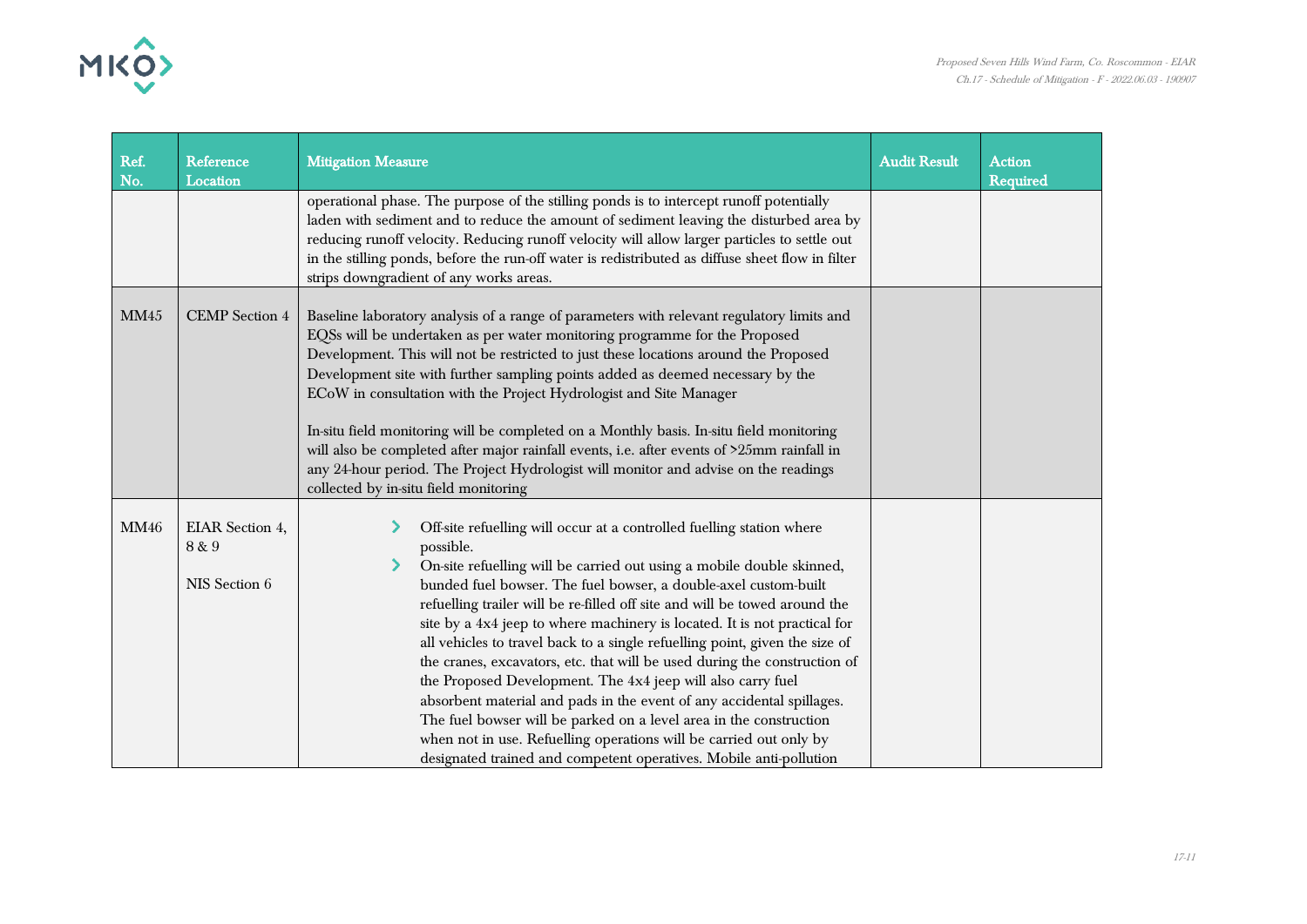



| Ref.<br>No. | Reference<br>Location | <b>Mitigation Measure</b>                                                                                                                                                                                                                                                                                                                                                                                                                                                                                                                                                                                                                                                                                                                       | <b>Audit Result</b> | <b>Action</b><br><b>Required</b> |
|-------------|-----------------------|-------------------------------------------------------------------------------------------------------------------------------------------------------------------------------------------------------------------------------------------------------------------------------------------------------------------------------------------------------------------------------------------------------------------------------------------------------------------------------------------------------------------------------------------------------------------------------------------------------------------------------------------------------------------------------------------------------------------------------------------------|---------------------|----------------------------------|
|             |                       | measures such as drip trays and fuel absorbent mats will be used<br>during all refuelling operations.<br>Fuels stored on site will be minimised. Storage areas where required<br>will be bunded appropriately for the fuel storage volume for the time<br>period of the construction and fitted with a storm drainage system and<br>an appropriate oil interceptor;<br>The plant used during construction will be regularly inspected for<br>leaks and fitness for purpose;<br>An emergency plan for the construction phase to deal with accidental spillages is<br>contained within section 5 of this CEMP. Spill kits will be available to deal with and<br>accidental spillage in and outside the re-fuelling area.                          |                     |                                  |
| <b>MM47</b> | <b>EIAR</b> Section 9 | No surface water will leave the Proposed Development site. All<br>drainage measures will incorporate water infiltrating back to ground<br>within the site boundary;<br>Where pumping water from turbine foundation excavations is<br>necessary, the pumping rate will be limited to prevent overuse of the<br>settlement ponds;<br>Excavations will be limited as much as possible in order to minimise<br>the volume of spoil generated;<br>Sand blinding, DPM and concrete blinding will be provided at<br>formation level to create a vertical cut-off barrier and to mitigate the<br>risk of concrete leakage into the ground below;<br>Hardstands will be lined with Terram geotextile to limit direct<br>discharge to the subsoil/bedrock |                     |                                  |
| <b>MM48</b> | <b>EIAR</b> Section 4 | Silt fences will be installed as a series of triple silt fences. The silt fence designs follow the<br>technical guidance document 'Control of Water Pollution from Linear Construction<br>Projects' published by CIRIA (CIRIA, No. C648, 1996). Each fence will consist of a                                                                                                                                                                                                                                                                                                                                                                                                                                                                    |                     |                                  |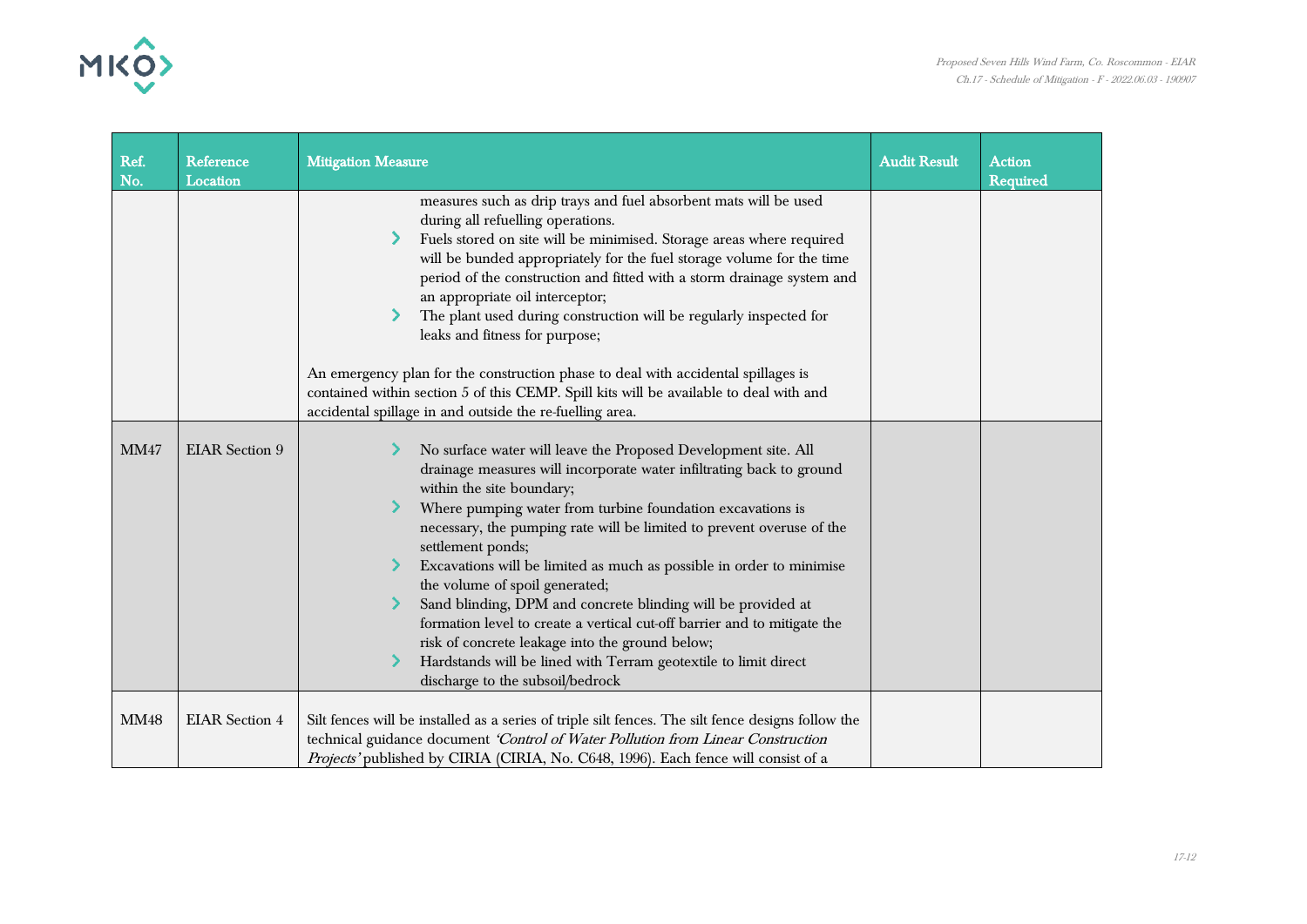

| Ref.<br>No. | Reference<br>Location                          | <b>Mitigation Measure</b>                                                                                                                                                                                                                                                                                                                                                                                                                                                                                                                                                                                       | <b>Audit Result</b> | <b>Action</b><br>Required |
|-------------|------------------------------------------------|-----------------------------------------------------------------------------------------------------------------------------------------------------------------------------------------------------------------------------------------------------------------------------------------------------------------------------------------------------------------------------------------------------------------------------------------------------------------------------------------------------------------------------------------------------------------------------------------------------------------|---------------------|---------------------------|
|             |                                                | geotextile fabric such as Terrastop attached by staples to fixed stakes. The Terram sheets<br>will be folded in an L shape with one metre extending horizontally in towards the works<br>area. This horizontal section will be buried at a distance of approximately 150mm<br>beneath the surface. Site fences will be inspected regularly to ensure water is continuing<br>to flow through the fabric, and the fence is not coming under strain from water backing<br>up behind it.                                                                                                                            |                     |                           |
| MM49        | <b>CEMP</b> Section 4<br><b>EIAR</b> Section 9 | During the construction phase field testing and laboratory analysis of a range of<br>parameters with relevant regulatory limits and EQSs will be undertaken for each primary<br>watercourse, and specifically following heavy rainfall events                                                                                                                                                                                                                                                                                                                                                                   |                     |                           |
| MM50        | <b>EIAR</b> Section 9                          | Mitigation measures which will reduce the risk of entrainment of suspended solids and<br>nutrient release in surface watercourses comprised of best practice methods will be<br>implemented. These include:<br>Subsoil reinstatement areas will be sealed with a digger bucket and<br>vegetated as soon possible to reduce sediment entrainment in runoff.<br>Construction of the site drainage system will only be carried out<br>during periods of low rainfall, and therefore minimum runoff rates.<br>Near stream works will only be carried out during the period<br>permitted by Inland Fisheries Ireland |                     |                           |
| MM51        | <b>EIAR Section 4</b>                          | Piped drains will be used to convey surface runoff from diversion swales and interceptor<br>drains safely downslope of the infrastructure. From here, water is dispersed through the<br>level spreaders or to settlement ponds.<br>The piped drains will be semi-rigid corrugated pipes with a stabilised entrance and a<br>rock apron at the outlet to trap sediment and dissipate the energy of the water. The base<br>of drains leading into the top of the piped slope drain will be compacted and concavely                                                                                                |                     |                           |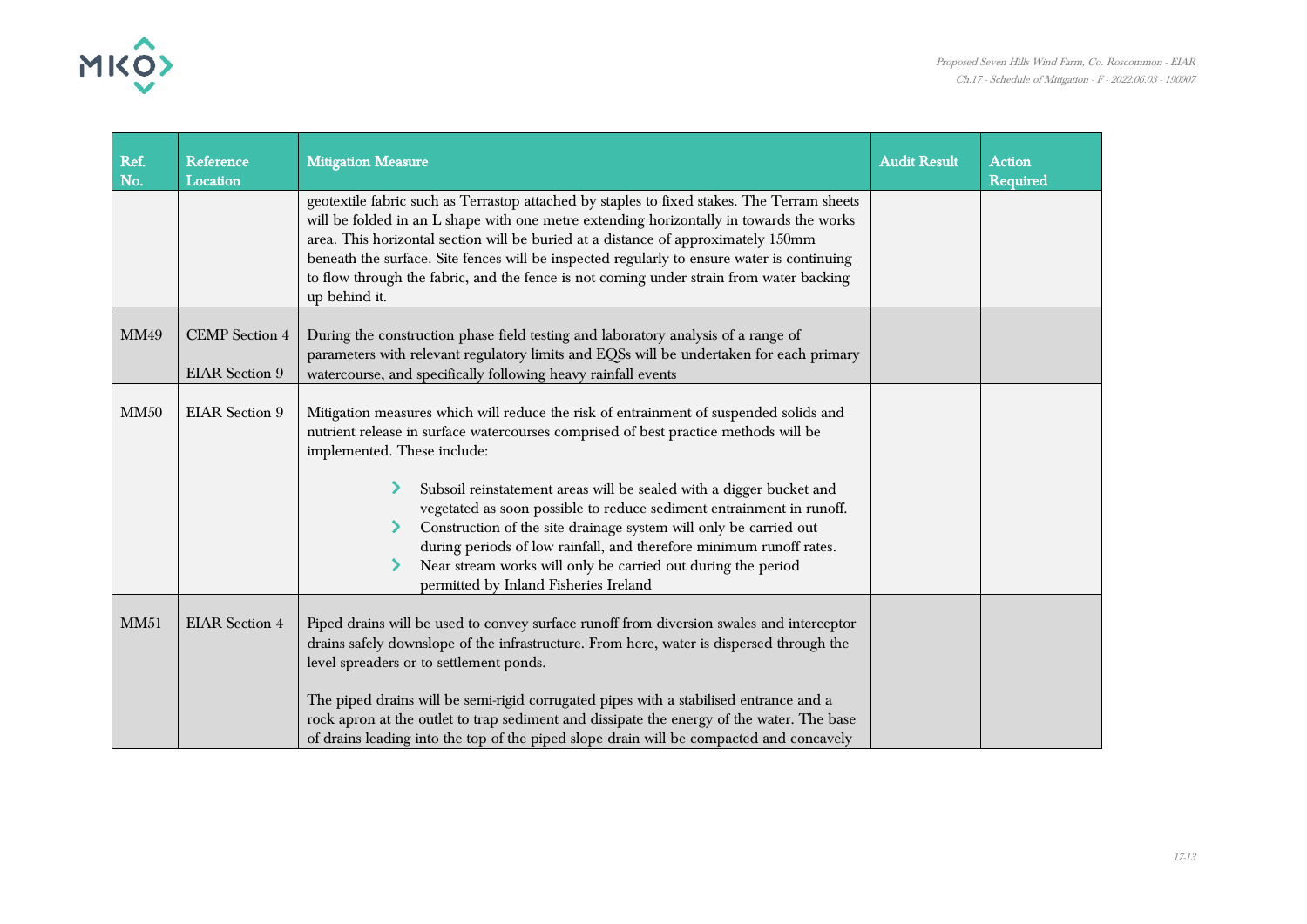

| Ref.<br>No. | <b>Reference</b><br>Location                                    | <b>Mitigation Measure</b>                                                                                                                                                                                                                                                                                                                                                                                                                                                                                                                                                                                         | <b>Audit Result</b> | <b>Action</b><br><b>Required</b> |
|-------------|-----------------------------------------------------------------|-------------------------------------------------------------------------------------------------------------------------------------------------------------------------------------------------------------------------------------------------------------------------------------------------------------------------------------------------------------------------------------------------------------------------------------------------------------------------------------------------------------------------------------------------------------------------------------------------------------------|---------------------|----------------------------------|
|             |                                                                 | formed to channel the water into the corrugated pipe. The entrance at the top of the<br>pipe will be stabilised with sandbags if necessary.                                                                                                                                                                                                                                                                                                                                                                                                                                                                       |                     |                                  |
|             |                                                                 | Piped drains will be inspected weekly and following rainfall events. Inlet and outlets will<br>be checked for sediment accumulation and blockage.                                                                                                                                                                                                                                                                                                                                                                                                                                                                 |                     |                                  |
| <b>MM52</b> | <b>EIAR</b> Section 4<br><b>CEMP</b> Section 3<br>NIS Section 6 | The effectiveness of drainage measures designed to minimise runoff entering works areas<br>and capture and treat silt-laden water from the works areas, will be monitored<br>continuously by the ECoW or supervising hydrologist on-site. The ECoW or supervising<br>hydrologist will respond to changing weather, ground or drainage conditions on the<br>ground as the project proceeds, to ensure the effectiveness of the drainage design is<br>maintained in so far as is possible. This may require the installation of additional check<br>dams, interceptor drains or swales as deemed necessary on-site. |                     |                                  |
| <b>MM53</b> | <b>EIAR</b> Section 4<br>NIS Section 3                          | Material excavated to create the working area will be stored locally for later reuse in<br>backfilling the working area around the turbine foundation. The excavated material will<br>be covered with polythene sheets or sealed with the excavator bucket and surrounded<br>by silt fences to ensure sediment-laden run-off does not occur where appropriate.                                                                                                                                                                                                                                                    |                     |                                  |
| MM54        | <b>EIAR</b> Section 4                                           | A berm approximately 600 mm high will be constructed around the perimeter of each<br>turbine base and a fence will be erected to prevent construction traffic from driving into<br>the excavated hole and to demarcate the working area                                                                                                                                                                                                                                                                                                                                                                           |                     |                                  |
| MM55        | <b>EIAR</b> Section 4<br>NIS Section 3                          | The area to be used as the compound will be marked out at the corners using ranging<br>rods or timber posts. Drainage runs and associated settlement ponds will be installed<br>around the perimeter;                                                                                                                                                                                                                                                                                                                                                                                                             |                     |                                  |
| <b>MM56</b> | <b>EIAR</b> Section 4.<br><b>CEMP</b> Section 3                 | Where dewatering is required in cable trench excavation, silt laden water will be fully<br>and appropriately attenuated before being appropriately discharged to vegetation or<br>surface water drainage feature                                                                                                                                                                                                                                                                                                                                                                                                  |                     |                                  |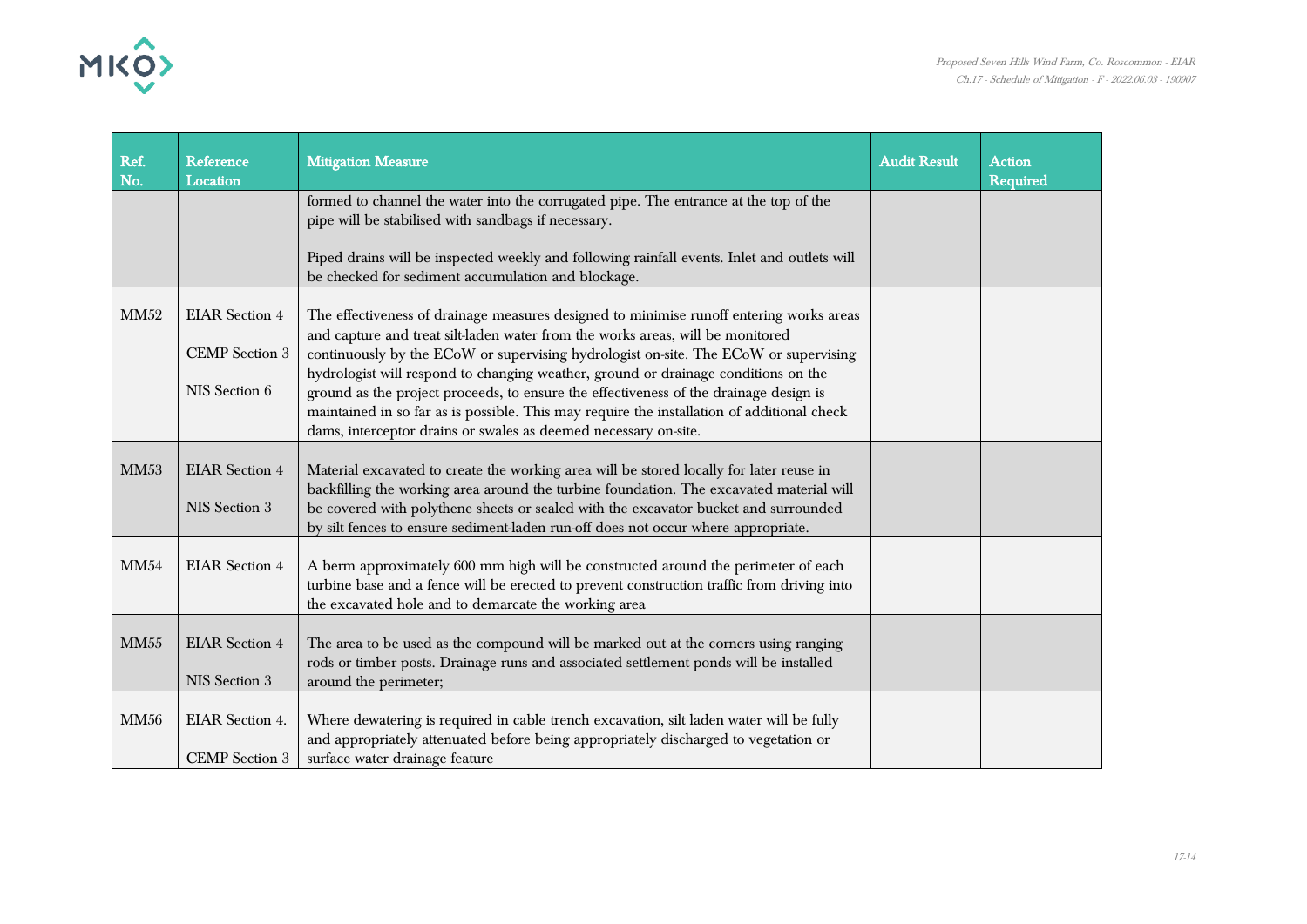

| Ref.<br>No. | Reference<br>Location | <b>Mitigation Measure</b>                                                                                                                                                                                                                                                                                                                                                                                                                                                                                                                                                                                                                                                                                                                                                                                                                                                                                                                                                                                                                                                                                                                                                                                                                                                                                                                                                                                                                                                                                                                      | <b>Audit Result</b> | <b>Action</b><br><b>Required</b> |
|-------------|-----------------------|------------------------------------------------------------------------------------------------------------------------------------------------------------------------------------------------------------------------------------------------------------------------------------------------------------------------------------------------------------------------------------------------------------------------------------------------------------------------------------------------------------------------------------------------------------------------------------------------------------------------------------------------------------------------------------------------------------------------------------------------------------------------------------------------------------------------------------------------------------------------------------------------------------------------------------------------------------------------------------------------------------------------------------------------------------------------------------------------------------------------------------------------------------------------------------------------------------------------------------------------------------------------------------------------------------------------------------------------------------------------------------------------------------------------------------------------------------------------------------------------------------------------------------------------|---------------------|----------------------------------|
|             | NIS Section 3         |                                                                                                                                                                                                                                                                                                                                                                                                                                                                                                                                                                                                                                                                                                                                                                                                                                                                                                                                                                                                                                                                                                                                                                                                                                                                                                                                                                                                                                                                                                                                                |                     |                                  |
| <b>MM57</b> | <b>EIAR</b> Section 8 | Mitigation Measures associated with Grid Connection works:                                                                                                                                                                                                                                                                                                                                                                                                                                                                                                                                                                                                                                                                                                                                                                                                                                                                                                                                                                                                                                                                                                                                                                                                                                                                                                                                                                                                                                                                                     |                     |                                  |
|             |                       |                                                                                                                                                                                                                                                                                                                                                                                                                                                                                                                                                                                                                                                                                                                                                                                                                                                                                                                                                                                                                                                                                                                                                                                                                                                                                                                                                                                                                                                                                                                                                |                     |                                  |
|             |                       | Although no in-stream works are proposed, the directional drilling works<br>will only be done over a dry period between July and September (as<br>required by IFI for in-stream works) to avoid the salmon spawning season<br>and to have more favourable (dryer) ground conditions;<br>The crossing works area will be clearly marked out with fencing or<br>flagging tape to avoid unnecessary disturbance;<br>There will be no storage of material / equipment or overnight parking of<br>machinery inside the 15m buffer zone to the watercourse;<br>Before any ground works are undertaken, double silt fencing will be<br>placed upslope of the watercourse channel along the 15m buffer zone<br>boundary;<br>Additional silt fencing or straw bales (pinned down firmly with stakes) will<br>be placed across any natural surface depressions / channels that slope<br>towards the watercourse;<br>Silt fencing will be embedded into the local soils to ensure all site water is<br>captured and filtered;<br>For HDD method, the area around the bentonite batching, pumping and<br>recycling plant will be bunded using terram (as it will clog) and sandbags<br>in order to contain any spillages;<br>Drilling fluid returns will be contained within a sealed tank / sump to<br>prevent migration from the works area;<br>Spills of drilling fluid will be clean up immediately and stored in an<br>adequately sized skip before been taken off-site;<br>If rainfall events occur during the works, there will be a requirement to |                     |                                  |
|             |                       | collect and treat small volumes of surface water from areas of disturbed                                                                                                                                                                                                                                                                                                                                                                                                                                                                                                                                                                                                                                                                                                                                                                                                                                                                                                                                                                                                                                                                                                                                                                                                                                                                                                                                                                                                                                                                       |                     |                                  |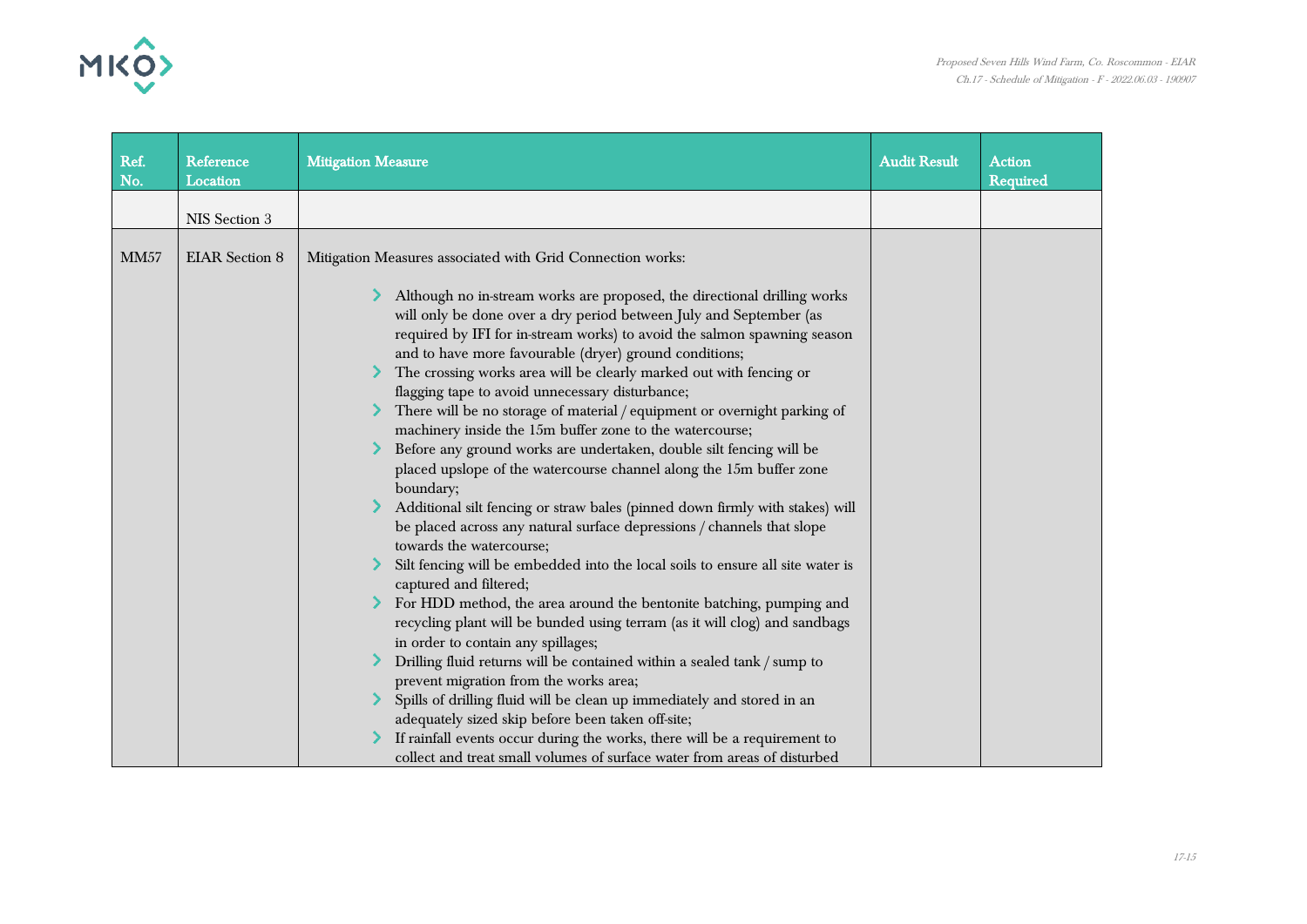MKO

| Ref.<br>No. | Reference<br>Location | <b>Mitigation Measure</b>                                                                                                                                                                                                                                                                                                                                                                                                                                                                                                                                                                                                                                                                                                                                                                                                                                                                                                                                                                                                                                                                                                                                                                                                                                                                                                                                                                                                                                                                                                                                                                                                                                                                                                                                                                                                                                                                                                                                      | <b>Audit Result</b> | <b>Action</b><br>Required |
|-------------|-----------------------|----------------------------------------------------------------------------------------------------------------------------------------------------------------------------------------------------------------------------------------------------------------------------------------------------------------------------------------------------------------------------------------------------------------------------------------------------------------------------------------------------------------------------------------------------------------------------------------------------------------------------------------------------------------------------------------------------------------------------------------------------------------------------------------------------------------------------------------------------------------------------------------------------------------------------------------------------------------------------------------------------------------------------------------------------------------------------------------------------------------------------------------------------------------------------------------------------------------------------------------------------------------------------------------------------------------------------------------------------------------------------------------------------------------------------------------------------------------------------------------------------------------------------------------------------------------------------------------------------------------------------------------------------------------------------------------------------------------------------------------------------------------------------------------------------------------------------------------------------------------------------------------------------------------------------------------------------------------|---------------------|---------------------------|
|             |                       | ground (i.e. soil and subsoil exposures created during site preparation<br>works);<br>This will be completed using a shallow swale and sump down slope of the<br>disturbed ground; and water will be pumped to a proposed percolation<br>area at least 50m from the watercourse, or into a tanker for off site<br>disposal;<br>The discharge of water onto vegetated ground at the percolation area will<br>be via a silt bag which will filter any remaining sediment from the pumped<br>water. The entire percolation area will be enclosed by a perimeter of<br>double silt fencing;<br>Any sediment laden water from the works area will not be discharged<br>directly to a watercourse or drain;<br>Works shall not take place during periods of heavy rainfall and will be<br>scaled back or suspended if heavy rain is forecasted;<br>Daily monitoring of the compound works area, the water treatment and<br>pumping system and the percolation area will be completed by a suitably<br>qualified person during the construction phase. All necessary preventative<br>measures will be implemented to ensure no entrained sediment, or<br>deleterious matter is discharged to the watercourse;<br>If high levels of silt or other contamination is noted in the pumped water<br>or the treatment systems, all construction works will be stopped. No works<br>will recommence until the issue is resolved and the cause of the elevated<br>source is remedied;<br>On completion of the works, the ground surface disturbed during the site<br>preparation works and at the entry and exit pits will be carefully reinstated<br>and re-seeded at the soonest opportunity to prevent soil erosion;<br>The silt fencing upslope of the watercourse/river will be left in place and<br>maintained until the disturbed ground has re-vegetated;<br>There will be no batching or storage of cement allowed within 50m of any<br>of the watercourse crossing; |                     |                           |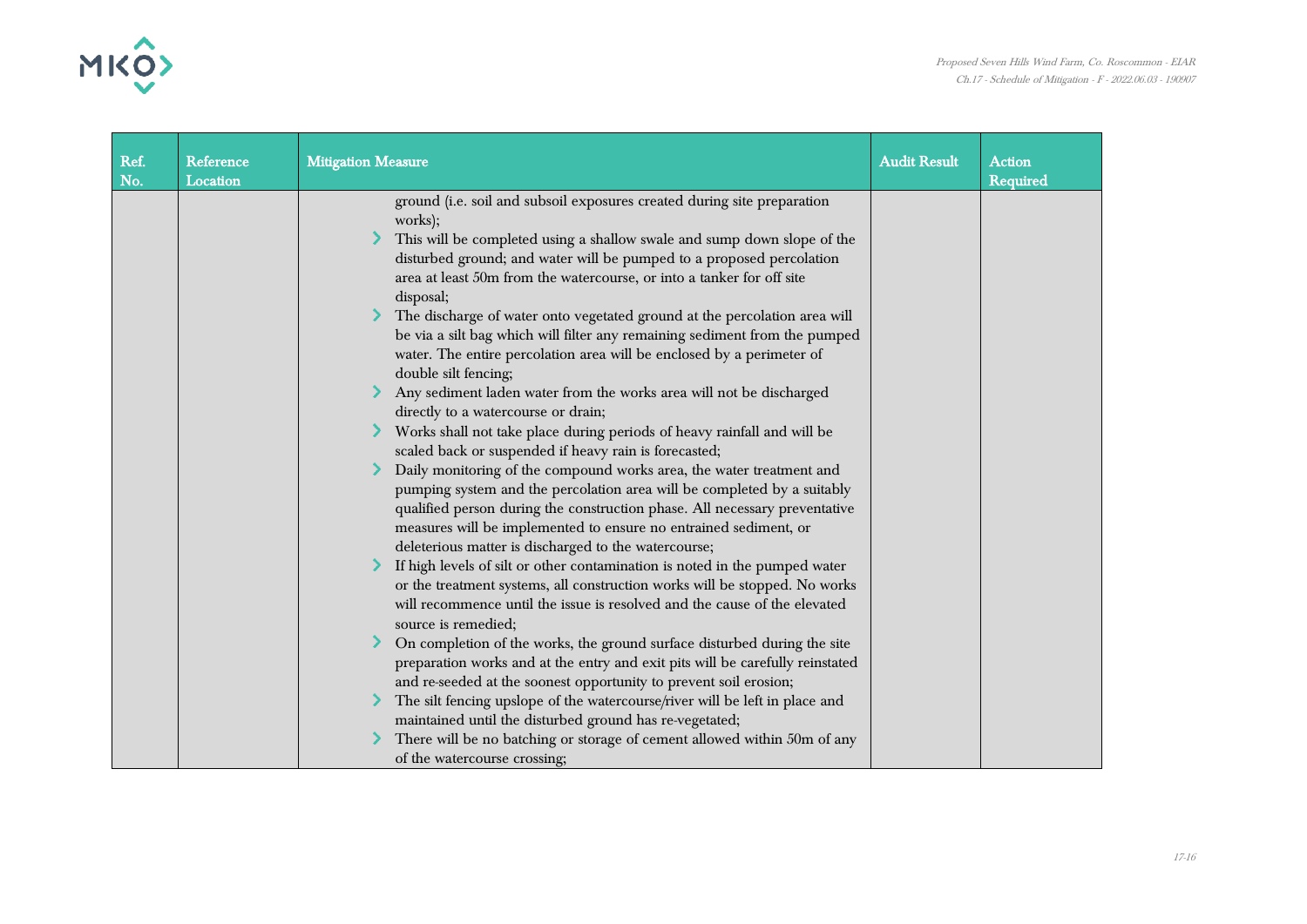

| Ref.<br>Reference                     | <b>Mitigation Measure</b>                                                                                                                                                                                                                                                                                                                                                                                                                                                                                                                                                                                                                                                                                                                                                                                                                                                                                                                                                                                                                                                                                                                                                                                                                                                                   | <b>Audit Result</b> | <b>Action</b> |
|---------------------------------------|---------------------------------------------------------------------------------------------------------------------------------------------------------------------------------------------------------------------------------------------------------------------------------------------------------------------------------------------------------------------------------------------------------------------------------------------------------------------------------------------------------------------------------------------------------------------------------------------------------------------------------------------------------------------------------------------------------------------------------------------------------------------------------------------------------------------------------------------------------------------------------------------------------------------------------------------------------------------------------------------------------------------------------------------------------------------------------------------------------------------------------------------------------------------------------------------------------------------------------------------------------------------------------------------|---------------------|---------------|
| No.<br>Location                       |                                                                                                                                                                                                                                                                                                                                                                                                                                                                                                                                                                                                                                                                                                                                                                                                                                                                                                                                                                                                                                                                                                                                                                                                                                                                                             |                     | Required      |
|                                       | There will be no refuelling allowed within 100m of the watercourse<br>crossing; and,<br>All plant will be checked for purpose of use prior to mobilisation to the<br>watercourse crossing locations.                                                                                                                                                                                                                                                                                                                                                                                                                                                                                                                                                                                                                                                                                                                                                                                                                                                                                                                                                                                                                                                                                        |                     |               |
| <b>EIAR</b> Section 8.<br><b>MM58</b> | Horizontal Directional Drilling Fracture Blow-out (Frac-out) Prevention and Contingency<br>Plan:                                                                                                                                                                                                                                                                                                                                                                                                                                                                                                                                                                                                                                                                                                                                                                                                                                                                                                                                                                                                                                                                                                                                                                                            |                     |               |
|                                       | The drilling fluid/bentonite will be non-toxic and naturally biodegradable<br>(i.e., Clear Bore Drilling Fluid or similar will be used);<br>The area around the drilling fluid batching, pumping and recycling plants<br>will be bunded using terram and/or sandbags to contain any potential<br>spillage;<br>One or more lines of silt fencing will be placed between the works area<br>and the adjacent river;<br>Spills of drilling fluid will be cleaned up immediately and transported off-<br>site for disposal at a licensed facility;<br>Adequately sized skips will be used where temporary storage of arisings<br>are required;<br>The drilling process / pressure will be constantly monitored to detect any<br>possible leaks or breakouts into the surrounding geology or local<br>watercourse;<br>This will be gauged by observation and by monitoring the pumping rates<br>and pressures. If any signs of breakout occur then drilling will be<br>immediately stopped;<br>Any frac-out material will be contained and removed off-site;<br>The drilling location will be reviewed, before re-commencing with a higher<br>viscosity drilling fluid mix; and,<br>If the risk of further frac-out is high, a new drilling alignment will be sought<br>at the crossing location. |                     |               |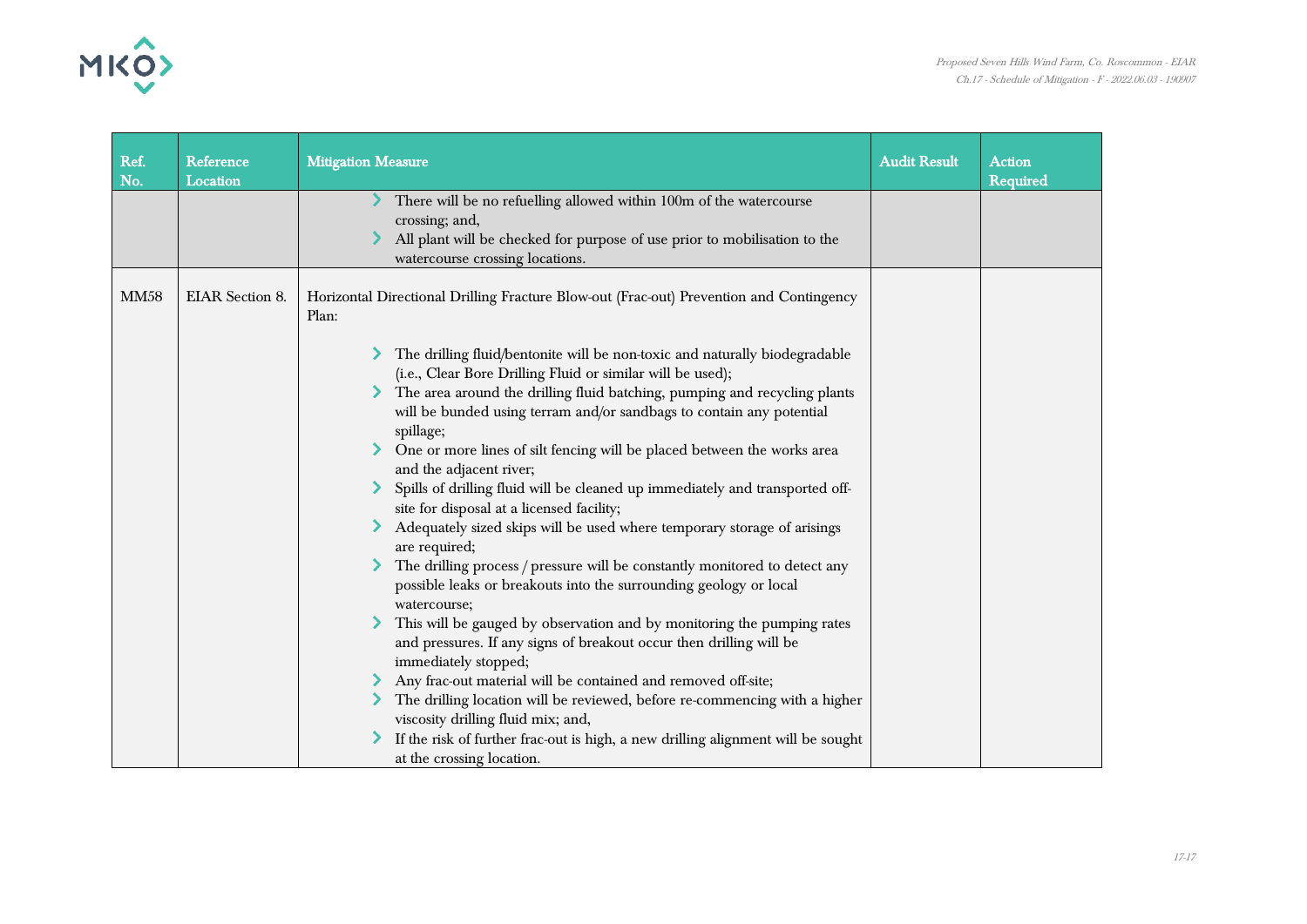

| Ref.<br>No. | Reference<br>Location       | <b>Mitigation Measure</b>                                                                                                                                                                                                                                                                                                                                                                                                                                                                                                                                                                                                                                                                                                                                                                                                                                                                                                                                                                                                                                                                                                                       | <b>Audit Result</b> | <b>Action</b><br><b>Required</b> |  |  |
|-------------|-----------------------------|-------------------------------------------------------------------------------------------------------------------------------------------------------------------------------------------------------------------------------------------------------------------------------------------------------------------------------------------------------------------------------------------------------------------------------------------------------------------------------------------------------------------------------------------------------------------------------------------------------------------------------------------------------------------------------------------------------------------------------------------------------------------------------------------------------------------------------------------------------------------------------------------------------------------------------------------------------------------------------------------------------------------------------------------------------------------------------------------------------------------------------------------------|---------------------|----------------------------------|--|--|
| <b>MM59</b> | <b>EIAR</b> Section 9       | Construction stage activities on the access road to T4 and at T4 will only be completed<br>during the Summer Months (May - October) when the turlough is drained and empty                                                                                                                                                                                                                                                                                                                                                                                                                                                                                                                                                                                                                                                                                                                                                                                                                                                                                                                                                                      |                     |                                  |  |  |
|             | <b>Subsoils and Bedrock</b> |                                                                                                                                                                                                                                                                                                                                                                                                                                                                                                                                                                                                                                                                                                                                                                                                                                                                                                                                                                                                                                                                                                                                                 |                     |                                  |  |  |
| <b>MM60</b> | <b>EIAR</b> Section 8       | It is proposed that a limited amount of spoil material will be stored around each turbine<br>and hardstand                                                                                                                                                                                                                                                                                                                                                                                                                                                                                                                                                                                                                                                                                                                                                                                                                                                                                                                                                                                                                                      |                     |                                  |  |  |
| <b>MM61</b> | <b>EIAR</b> Section 8       | Spoil removed from turbine locations will be transported to the closest designated<br>overburden storage areas.                                                                                                                                                                                                                                                                                                                                                                                                                                                                                                                                                                                                                                                                                                                                                                                                                                                                                                                                                                                                                                 |                     |                                  |  |  |
| <b>MM62</b> | <b>EIAR</b> Section 8       | Excavated soils/subsoils shall be excavated and stored separately to<br>topsoil; this will prevent mixing of materials and facilitate reuse<br>afterwards;<br>Placement of turbines and associated infrastructure in areas with<br>suitable ground conditions (based on detailed site investigation data);<br>All materials which require storage will be stockpiled at low angles (<<br>$5-10^{\circ}$ ) to ensure their stability and secured using silt fencing where<br>necessary. This will help to mitigate erosion and unnecessary additions<br>of suspended solids to the drainage system;<br>Spoil disposal will take place within a minimal distance of each turbine<br>to avoid excessive transport of materials within the site;<br>Spoil will be deposited, in layers of 0.50m and will not exceed a total<br>thickness of 1m and 2m as indicated on the drawings;<br>Spoil will only be deposited on slopes of less than 5 degrees to the<br>horizontal and greater than 10m from the top of a cutting; and,<br>No turbines or related infrastructure will be constructed near or on any<br>designated sites such as NHAs or SACs |                     |                                  |  |  |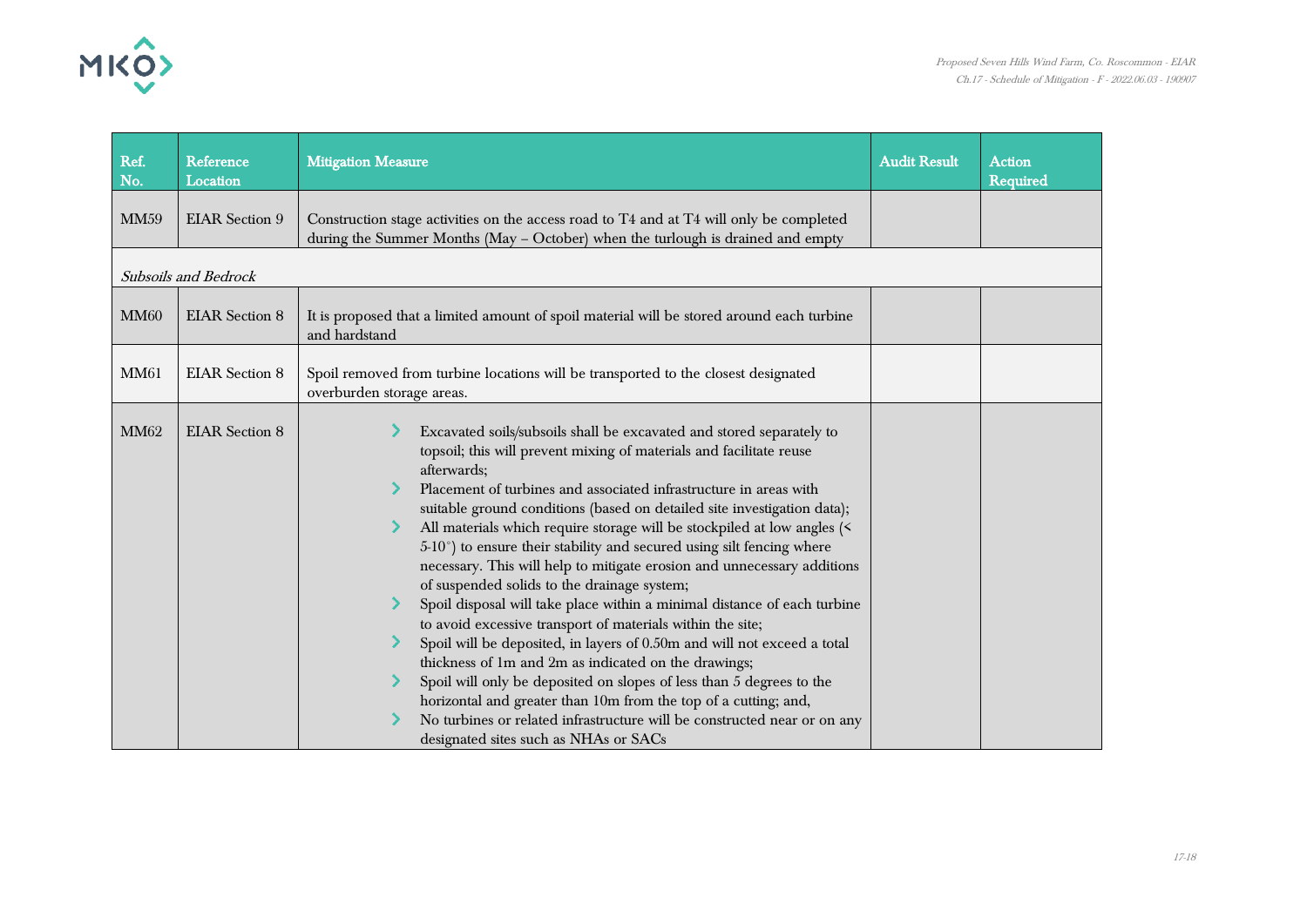

| Ref.<br>No. | Reference<br>Location                          | <b>Mitigation Measure</b>                                                                                                                                                                                                                                                                                                                                                                                                                                                                                                                                                                                                                                                                                       | <b>Audit Result</b> | <b>Action</b><br><b>Required</b> |
|-------------|------------------------------------------------|-----------------------------------------------------------------------------------------------------------------------------------------------------------------------------------------------------------------------------------------------------------------------------------------------------------------------------------------------------------------------------------------------------------------------------------------------------------------------------------------------------------------------------------------------------------------------------------------------------------------------------------------------------------------------------------------------------------------|---------------------|----------------------------------|
| <b>MM63</b> | <b>EIAR</b> Section 8                          | Mitigation measures for the Kileglan karst landscape include using the paths of existing<br>cleared tracks within the landscape for site access roads and emplacing the turbines on<br>previously cleared lands where possible. During construction, all vehicle and<br>construction plant operators will be advised of the location of the geological sites and<br>instructed to avoid those areas where possible.                                                                                                                                                                                                                                                                                             |                     |                                  |
| <b>MM64</b> | <b>EIAR</b> Section 8                          | As the designated sites are distal to the Wind Farm Site, there can be no direct impacts<br>on the land soils and geology of the designated sites. Indirect effects are considered and<br>mitigated by:<br>Avoiding physical damage to watercourses, and associated release of<br>sediment;<br>Avoiding excavations within close proximity to surface water courses;<br>Avoiding the entry of suspended sediment from earthworks into<br>watercourses<br>Avoiding the entry of suspended sediment from the construction phase<br>drainage system into watercourses, achieved in part by ending drain<br>discharge outside the buffer zone and allowing percolation across the<br>vegetation of the buffer zone. |                     |                                  |
| <b>MM65</b> | <b>EIAR</b> Section 8<br><b>CEMP</b> Section 3 | The following issues incorporated into the construction phase of the project will assist in<br>the management of the risks for this site (FT, 2020):<br>Appointment of experienced and competent contractors;<br>The site should be supervised by experienced and qualified personnel;<br>Allocate sufficient time for the project;<br>Prevent undercutting of slopes and unsupported excavations;<br>Maintain a managed robust drainage system;                                                                                                                                                                                                                                                                |                     |                                  |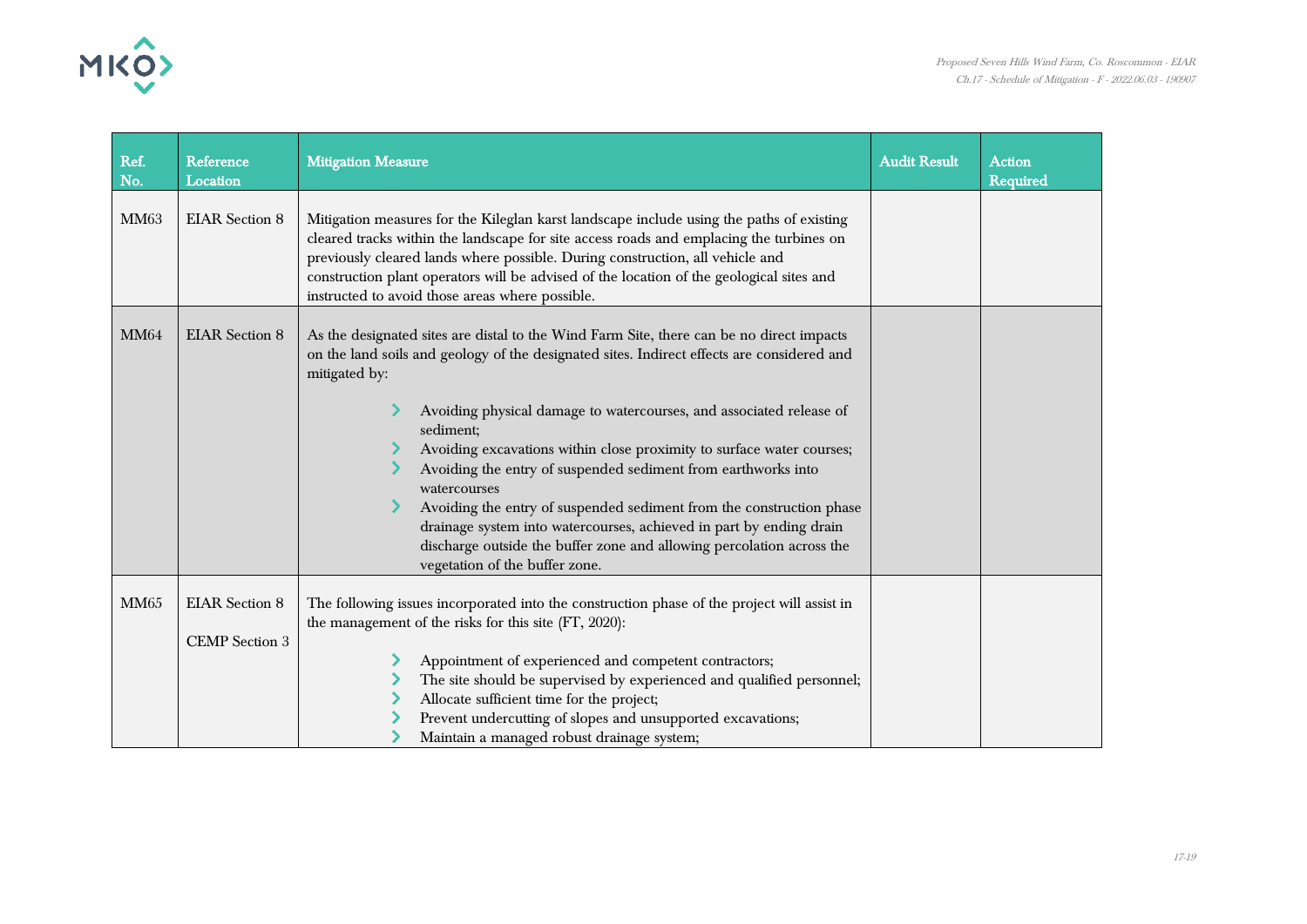

| Ref.<br>No.  | Reference<br>Location | <b>Mitigation Measure</b>                                                                                                                                                                                                                                                                                                                                                                                                                                                                                                                                                                                                                                                                                                                                                                                                                                                                                                                                                                                                                                                                                                                                                            | <b>Audit Result</b> | <b>Action</b><br><b>Required</b> |
|--------------|-----------------------|--------------------------------------------------------------------------------------------------------------------------------------------------------------------------------------------------------------------------------------------------------------------------------------------------------------------------------------------------------------------------------------------------------------------------------------------------------------------------------------------------------------------------------------------------------------------------------------------------------------------------------------------------------------------------------------------------------------------------------------------------------------------------------------------------------------------------------------------------------------------------------------------------------------------------------------------------------------------------------------------------------------------------------------------------------------------------------------------------------------------------------------------------------------------------------------|---------------------|----------------------------------|
|              |                       | Ensure construction method statements are followed or where agreed                                                                                                                                                                                                                                                                                                                                                                                                                                                                                                                                                                                                                                                                                                                                                                                                                                                                                                                                                                                                                                                                                                                   |                     |                                  |
|              |                       | modified/developed; and,<br>Revise and amend the Geotechnical Risk Register as construction                                                                                                                                                                                                                                                                                                                                                                                                                                                                                                                                                                                                                                                                                                                                                                                                                                                                                                                                                                                                                                                                                          |                     |                                  |
|              |                       | progresses.                                                                                                                                                                                                                                                                                                                                                                                                                                                                                                                                                                                                                                                                                                                                                                                                                                                                                                                                                                                                                                                                                                                                                                          |                     |                                  |
| Biodiversity |                       |                                                                                                                                                                                                                                                                                                                                                                                                                                                                                                                                                                                                                                                                                                                                                                                                                                                                                                                                                                                                                                                                                                                                                                                      |                     |                                  |
| <b>MM66</b>  | <b>EIAR</b> Section   | Where the Proposed Development footprint does occur on Annex I listed semi-natural dry<br>grasslands [6210/6210*] habitat, the following measures will be implemented in advance of<br>construction to minimise the area of habitat lost to the Proposed Development footprint:<br>Prior to any site clearance/enabling works, the required works area, including cut and<br>fill, will be marked out using post and rope by the project engineer and project ecologist,<br>There will be no temporary storage of materials within areas of Annex I listed semi-<br>natural dry grasslands [6210/6210*] habitat,<br>There will be no unnecessary tracking/shortcuts taken across areas of Annex I listed<br>semi-natural dry grasslands [6210/6210*] habitat,<br>During initial vegetation stripping, all topsoil material will be temporarily stored on site<br>and used for "dressing" the edges of the development infrastructure during<br>reinstatement/regrading. This will be particularly important in areas of cut and fill. The<br>stripped topsoil will contain a natural seed source of local provenance and result in the<br>establishment of a species rich grassland. |                     |                                  |
| <b>MM67</b>  |                       | As part of mitigation to protect and preserve bat species, the following is proposed:<br>Planting of approximately 290m of species indigenous to the local area<br>During the construction phase, plant machinery will be turned off when not in use                                                                                                                                                                                                                                                                                                                                                                                                                                                                                                                                                                                                                                                                                                                                                                                                                                                                                                                                 |                     |                                  |
|              |                       | and all plant and equipment for use will comply with the Construction Plant and<br>Equipment Permissible Noise Levels Regulations (S.I. No. 632 of 2001SI 359/1996).                                                                                                                                                                                                                                                                                                                                                                                                                                                                                                                                                                                                                                                                                                                                                                                                                                                                                                                                                                                                                 |                     |                                  |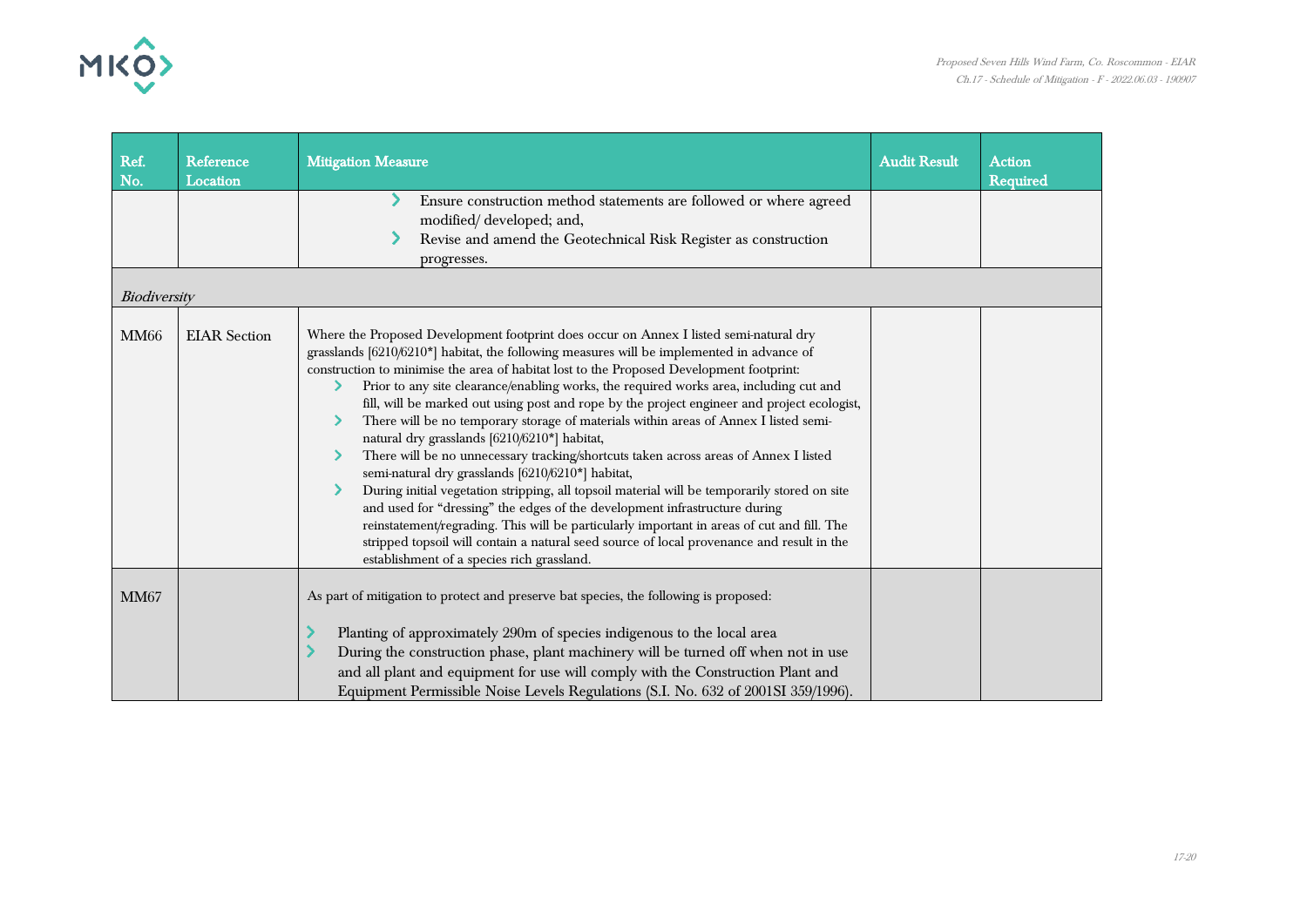

| Ref.<br>No. | Reference<br>Location | <b>Mitigation Measure</b>                                                                                                                                                                                                                                                                                                                                                                                                                                                                                                                                                                                                                              | <b>Audit Result</b> | <b>Action</b><br>Required |
|-------------|-----------------------|--------------------------------------------------------------------------------------------------------------------------------------------------------------------------------------------------------------------------------------------------------------------------------------------------------------------------------------------------------------------------------------------------------------------------------------------------------------------------------------------------------------------------------------------------------------------------------------------------------------------------------------------------------|---------------------|---------------------------|
|             |                       | In addition, the applicant commits to the use of lights during construction, operation and<br>decommissioning (such that they are necessary) in line with the following guidance that is provided<br>in the Dark Sky Ireland Lighting Recommendations:<br>Every light needs to be justifiable,<br>Limit the use of light to when it is needed,<br>Direct the light to where it is needed,<br>Reduce the light intensity to the minimum needed,<br>Use light spectra adapted to the environment, when using white light, use sources with a<br>"warm" colour temperature (less than 3000K).                                                             |                     |                           |
| <b>MM68</b> | <b>EIAR</b> Section 6 | Best practice Forestry Service Guideline mitigation measures will reduce the risk of<br>entrainment of suspended solids and nutrient release in surface watercourses as outlined<br>in the EIAR.                                                                                                                                                                                                                                                                                                                                                                                                                                                       |                     |                           |
| <b>MM69</b> | <b>EIAR</b> Section 7 | Clearance of uncultivated vegetation, i.e. trees and hedgerows, will be undertaken<br>outside the main breeding bird season, from March to August inclusive. If other site<br>clearance and construction activities are required to take place during the main breeding<br>bird season, pre-commencement survey work would be undertaken to ensure that nest<br>destruction and disturbance to sensitive species (i.e., breeding raptors and waders) are<br>avoided. Where applicable, construction would not take place within specified<br>disturbance-free buffer zones for certain sensitive species whilst those species are actively<br>nesting. |                     |                           |
| <b>MM70</b> | <b>EIAR</b> Section 7 | If bird breeding activity of species of conservation concern are identified during the<br>works, the nest sites will be located, and no works shall be undertaken within a buffer<br>zone in line with industry best practise for each species:<br>Peregrine falcon - 500-750m<br>Northern lapwing - 300m                                                                                                                                                                                                                                                                                                                                              |                     |                           |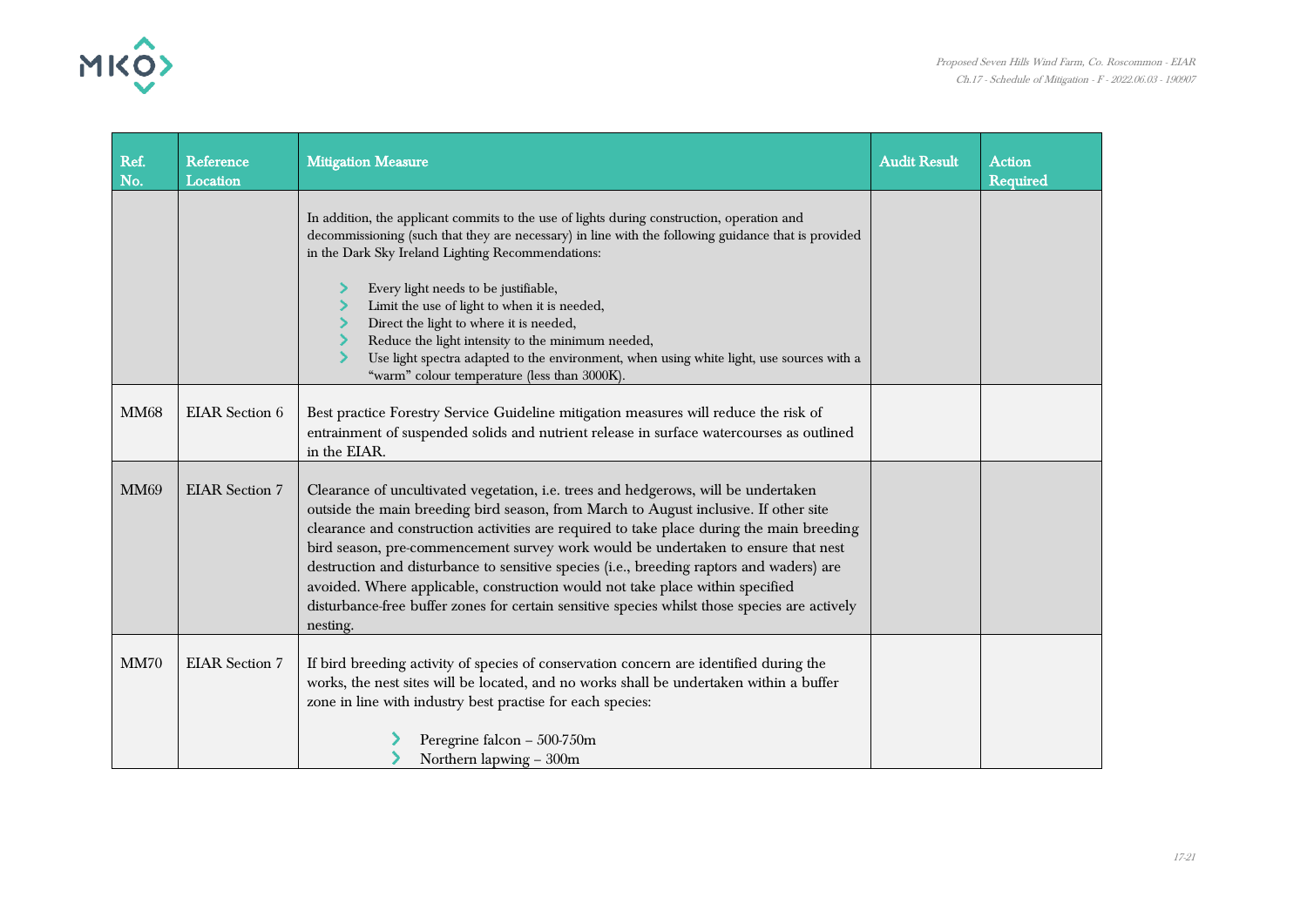

| Ref.<br>No.          | Reference<br>Location         | <b>Mitigation Measure</b>                                                                                                                                                                                                                                                                                                                                                                                                                                                                                                                                                                                                                                                                                                                                                                                                                                                                                  | <b>Audit Result</b> | <b>Action</b><br>Required |
|----------------------|-------------------------------|------------------------------------------------------------------------------------------------------------------------------------------------------------------------------------------------------------------------------------------------------------------------------------------------------------------------------------------------------------------------------------------------------------------------------------------------------------------------------------------------------------------------------------------------------------------------------------------------------------------------------------------------------------------------------------------------------------------------------------------------------------------------------------------------------------------------------------------------------------------------------------------------------------|---------------------|---------------------------|
|                      |                               | Eurasian curlew - 300m<br>Common snipe - 300m                                                                                                                                                                                                                                                                                                                                                                                                                                                                                                                                                                                                                                                                                                                                                                                                                                                              |                     |                           |
| <b>MM71</b><br>Noise | <b>EIAR</b> Section 6         | The implementation of the Biodiversity Management and Enhancement Plan will ensure<br>that any Annex I semi-natural dry grassland (6210/6210*) habitat that is lost to facilitate<br>the proposed infrastructure will be replaced within the EIAR Site Boundary                                                                                                                                                                                                                                                                                                                                                                                                                                                                                                                                                                                                                                            |                     |                           |
| <b>MM72</b>          | <b>EIAR</b> Section<br>11     | Measures to control noise levels associated with the works include:<br>limiting the hours during which site activities likely to create high<br>levels of noise or vibration are permitted;<br>establishing channels of communication between the<br>contractor/developer, Local Authority and residents;<br>appointing a site representative responsible for matters relating to noise<br>and vibration;<br>monitoring typical levels of noise and vibration during critical periods<br>and at sensitive locations;<br>keeping site access roads even to mitigate the potential for vibration<br>from lorries<br>selection of plant with low inherent potential for generation of noise<br>and/ or vibration;<br>placing of noise generating / vibratory plant as far away from sensitive<br>properties as possible within the site constraints, and;<br>regular maintenance and servicing of plant items |                     |                           |
| <b>MM73</b>          | <b>EIAR</b> Section 6<br>& 11 | Plant will be selected taking account of the characteristics of noise emissions from each<br>item. The timing of on- and off-site movements of plant near occupied properties will be<br>controlled.                                                                                                                                                                                                                                                                                                                                                                                                                                                                                                                                                                                                                                                                                                       |                     |                           |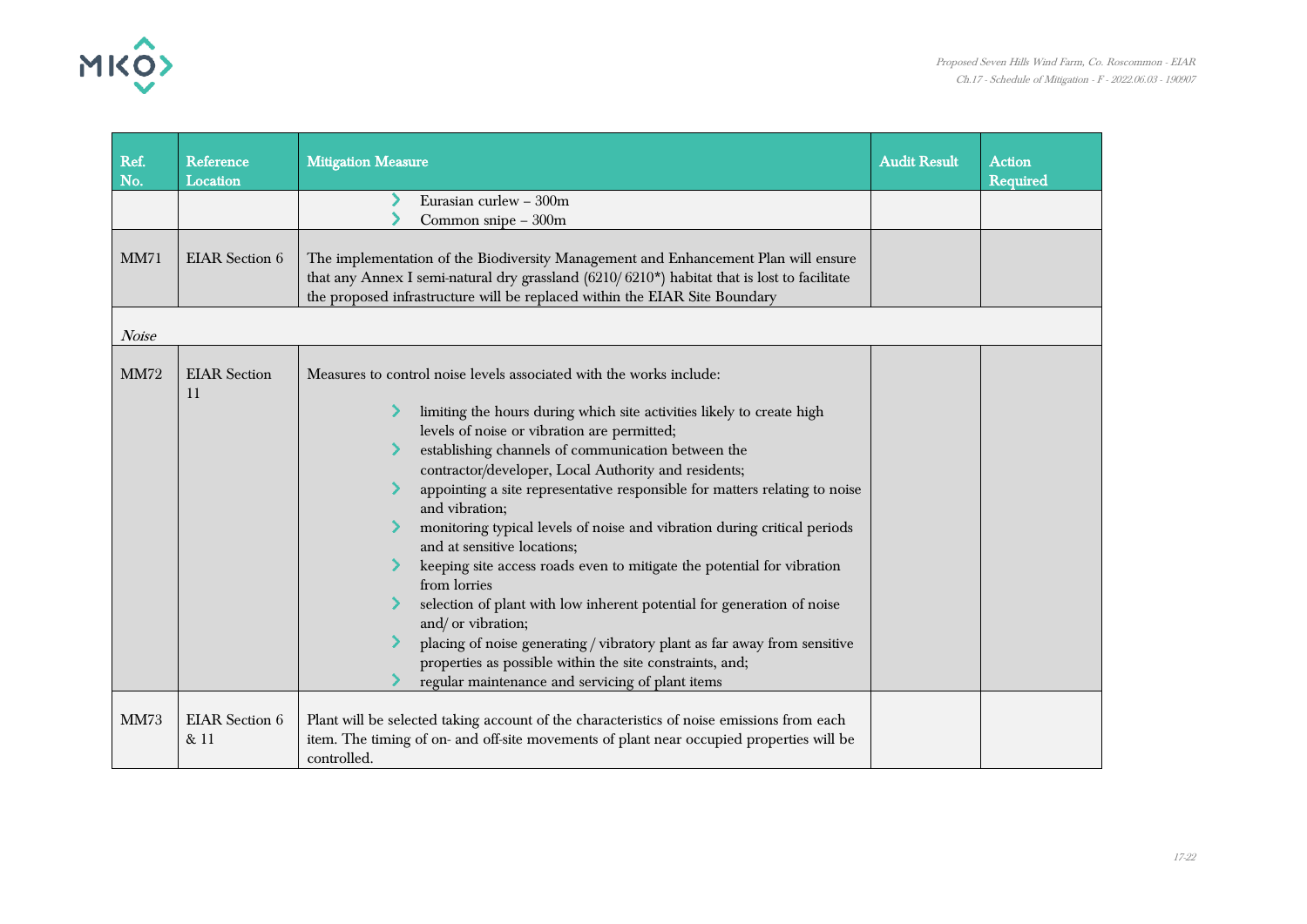

| Ref.<br>No. | Reference<br>Location                               | <b>Mitigation Measure</b>                                                                                                                                                                                                                                                                                                                                                     | <b>Audit Result</b> | <b>Action</b><br><b>Required</b> |
|-------------|-----------------------------------------------------|-------------------------------------------------------------------------------------------------------------------------------------------------------------------------------------------------------------------------------------------------------------------------------------------------------------------------------------------------------------------------------|---------------------|----------------------------------|
|             |                                                     | Plant machinery will be turned off when not in use and all plant and equipment for use<br>will comply with the Construction Plant and Equipment Permissible Noise Levels<br>Regulations (SI 359/1996).                                                                                                                                                                        |                     |                                  |
| <b>MM74</b> | EIAR Section 5,<br>10 & 11<br><b>CEMP</b> Section 3 | The operation of plant and machinery, including construction vehicles, is a source of<br>potential impact that will require mitigation at all locations within the site. Proposed<br>measures to control noise include:<br>Diesel generators will be enclosed in sound proofed containers to                                                                                  |                     |                                  |
|             |                                                     | minimise the potential for noise impacts;<br>Plant and machinery with low inherent potential for generation of<br>noise and/or vibration will be selected. All construction plant and<br>equipment to be used on-site will be modern equipment and will<br>comply with the European Communities (Construction Plant and<br>Equipment) (Permissible Noise Levels) Regulations; |                     |                                  |
|             |                                                     | Regular maintenance of plant will be carried out in order to minimise<br>noise emissions. Particular attention will be paid to the lubrication of<br>bearings and the integrity of silencers;<br>All vehicles and mechanical plant will be fitted with effective exhaust<br>silencers and maintained in good working order for the duration of the<br>works;                  |                     |                                  |
|             |                                                     | Compressors will be of the "sound reduced" models fitted with<br>properly lined and sealed acoustic covers which will be kept closed<br>whenever the machines are in use and all ancillary pneumatic tools<br>shall be fitted with suitable silencers;<br>Machines, which are used intermittently, will be shut down during<br>those periods when they are not in use;        |                     |                                  |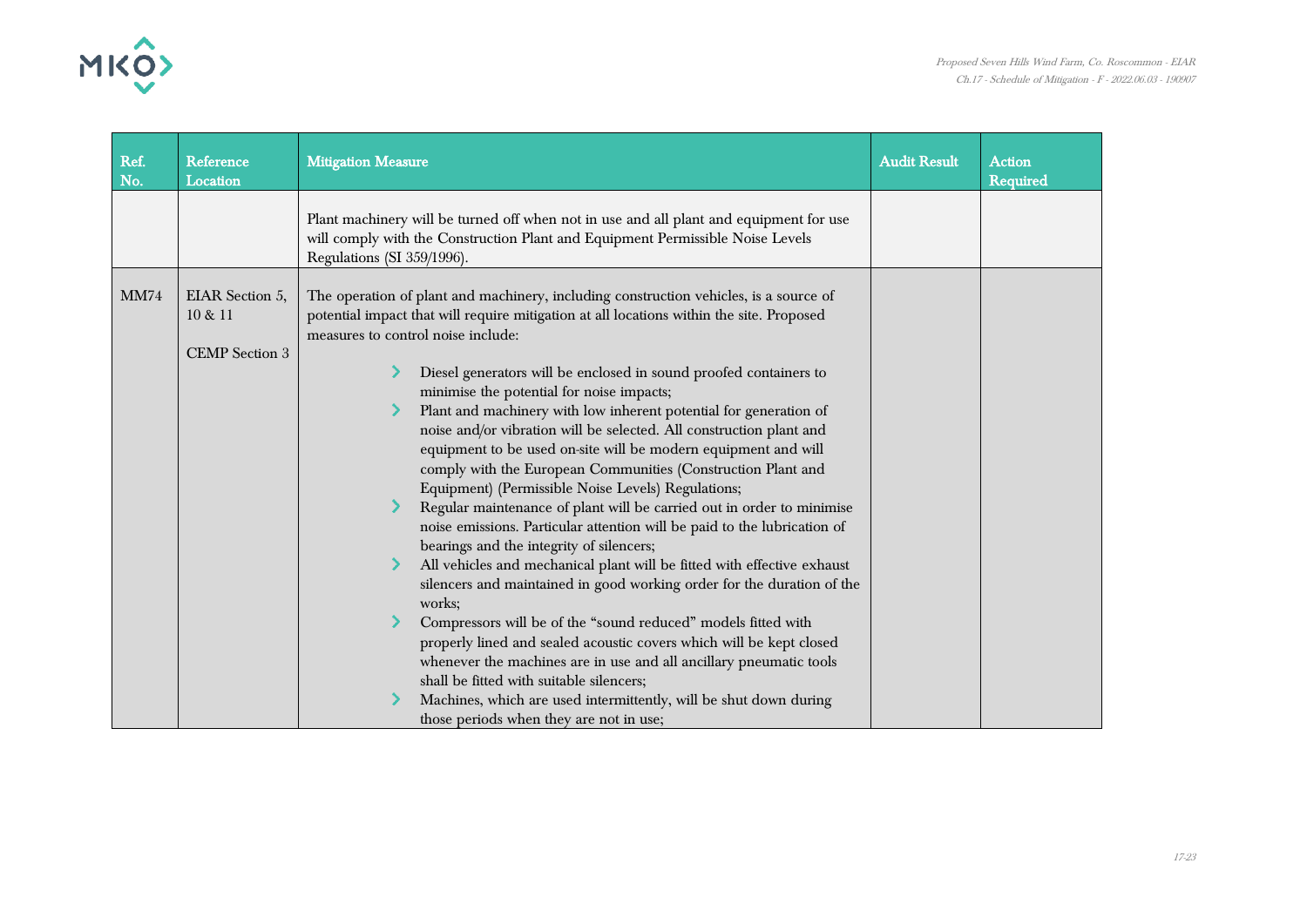

| Ref.<br>No. | Reference<br>Location | <b>Mitigation Measure</b>                                                                                                                                                                                                                                                                                                                                                                                                                                                                                                                                                                                                                                                   | <b>Audit Result</b> | <b>Action</b><br><b>Required</b> |
|-------------|-----------------------|-----------------------------------------------------------------------------------------------------------------------------------------------------------------------------------------------------------------------------------------------------------------------------------------------------------------------------------------------------------------------------------------------------------------------------------------------------------------------------------------------------------------------------------------------------------------------------------------------------------------------------------------------------------------------------|---------------------|----------------------------------|
|             |                       | Any plant, such as generators or pumps, which is required to operate<br>outside of general construction hours will be surrounded by an<br>acoustic enclosure or portable screen.<br>During the course of the construction programme, supervision of the<br>works will include ensuring compliance with the limits detailed in<br>Section 11 of the EIAR using methods outlined in British Standard BS<br>5228-1:2014+A1:2019 Code of practice for noise and vibration control<br>on construction and open sites - Noise.<br>The hours of construction activity will be limited to avoid unsociable<br>⋗<br>hours where possible. Construction operations shall generally be |                     |                                  |
|             |                       | restricted to between 7:00hrs and 19:00hrs Monday to Friday and<br>8:00hrs and 13:00hrs on Saturday However, to ensure that optimal use<br>is made of good weather periods or at critical periods within the<br>programme (i.e. concrete pours, large turbine component delivery,<br>rotor/blade lifting) it could occasionally be necessary to work out of<br>these hours                                                                                                                                                                                                                                                                                                  |                     |                                  |
|             |                       | Training will be provided by the ECoW to drivers to ensure smooth<br>machinery operation/driving, and to minimise unnecessary noise<br>generation; and,<br>Local areas of the haul route will be condition monitored and                                                                                                                                                                                                                                                                                                                                                                                                                                                    |                     |                                  |
|             |                       | maintained if necessary.                                                                                                                                                                                                                                                                                                                                                                                                                                                                                                                                                                                                                                                    |                     |                                  |
|             |                       | Where rock breaking is employed in relation to the Proposed Development, the<br>following are examples of measures that will be employed, where necessary, to mitigate<br>noise emissions from these activities:                                                                                                                                                                                                                                                                                                                                                                                                                                                            |                     |                                  |
|             |                       | Fit suitably designed muffler or sound reduction equipment to the rock<br>breaking tool to reduce noise without impairing machine efficiency.<br>Ensure all leaks in air lines are sealed.<br>Use a dampened bit to eliminate ringing.                                                                                                                                                                                                                                                                                                                                                                                                                                      |                     |                                  |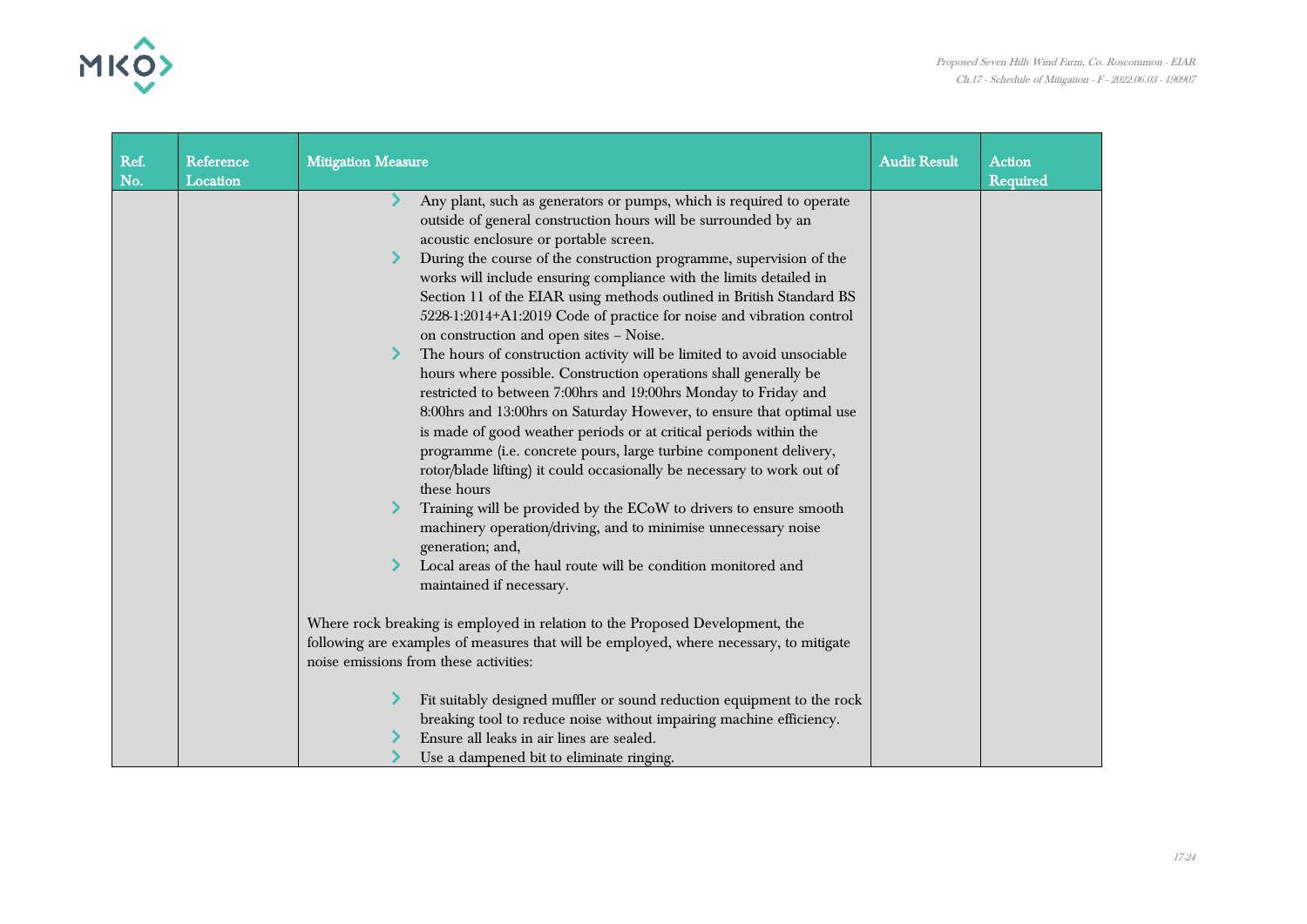

| Ref.<br>No. | Reference<br>Location                                       | <b>Mitigation Measure</b>                                                                                                                                                                                                                                                                                                                                                                                                                                                                                                                                                                                                                                                                    | <b>Audit Result</b> | <b>Action</b><br><b>Required</b> |
|-------------|-------------------------------------------------------------|----------------------------------------------------------------------------------------------------------------------------------------------------------------------------------------------------------------------------------------------------------------------------------------------------------------------------------------------------------------------------------------------------------------------------------------------------------------------------------------------------------------------------------------------------------------------------------------------------------------------------------------------------------------------------------------------|---------------------|----------------------------------|
|             |                                                             | Erect acoustic screen between compressor or generator and noise<br>sensitive area. When possible, line of sight between top of machine<br>and reception point needs to be obscured.<br>Enclose breaker or rock drill in portable or fixed acoustic enclosure<br>with suitable ventilation                                                                                                                                                                                                                                                                                                                                                                                                    |                     |                                  |
| <b>MM75</b> | <b>EIAR</b> Section<br>11                                   | All construction operations shall comply with guidelines set out in British Standard<br>documents British Standard 5228-1:2009+A1:2014 Code of practice for noise and<br>vibration control on construction and open sites - Noise.                                                                                                                                                                                                                                                                                                                                                                                                                                                           |                     |                                  |
|             | Air Quality and Dust                                        |                                                                                                                                                                                                                                                                                                                                                                                                                                                                                                                                                                                                                                                                                              |                     |                                  |
| <b>MM76</b> | <b>EIAR</b> Section<br>$4,5 \& 10$<br><b>CEMP</b> Section 3 | Measures to control dust levels associated with the works and activites that cold<br>potentially impact on air quality include:<br>Truck wheels will be washed to remove mud and dirt before leaving the site where<br>⋗<br>appropriate.<br>All plant and materials vehicles shall be stored in the dedicated compound area.<br>Areas of excavation will be kept to a minimum, and stockpiling will be minimised<br>by coordinating excavation, spreading and compaction.<br>Construction traffic will be restricted to defined routes and a speed limit will be<br>implemented.<br>Water misting or bowsers will operate on-site as required to mitigate dust in dry<br>weather conditions. |                     |                                  |
| <b>MM77</b> | <b>EIAR</b> Section<br>10                                   | All construction machinery will be maintained in good operational order while on-site,<br>minimising any emissions that are likely to arise.                                                                                                                                                                                                                                                                                                                                                                                                                                                                                                                                                 |                     |                                  |
| <b>MM78</b> | <b>EIAR</b> Section<br>10                                   | In periods of extended dry weather, dust suppression may be necessary along haul roads<br>and around the overburden storage areas to ensure dust does not cause a nuisance. If                                                                                                                                                                                                                                                                                                                                                                                                                                                                                                               |                     |                                  |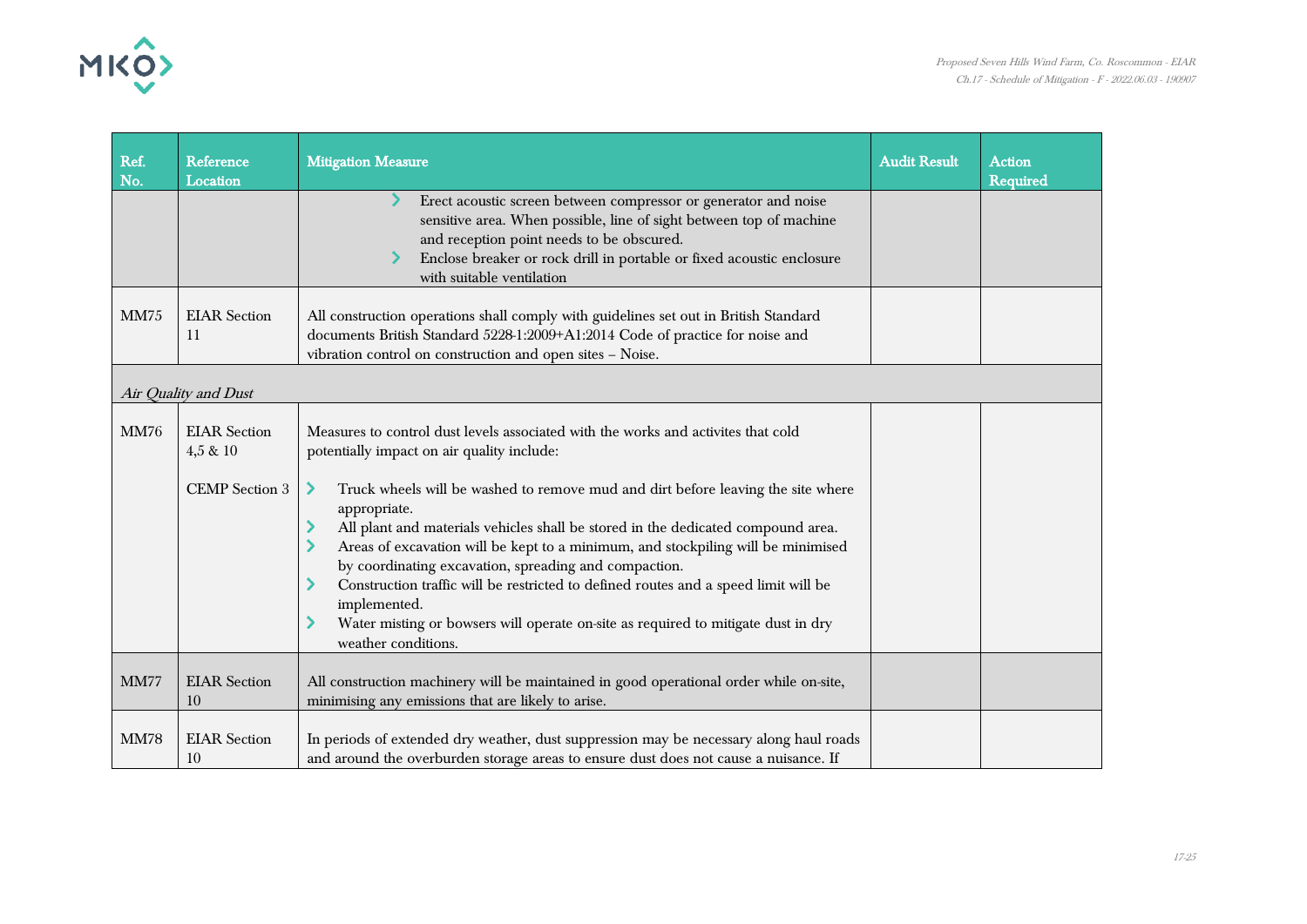

| Ref.<br>No. | Reference<br>Location     | <b>Mitigation Measure</b>                                                                                                                                                                                                                                                                                                                                                                                                                                                                                                                                                                                                                                                                                                                           | <b>Audit Result</b> | <b>Action</b><br>Required |
|-------------|---------------------------|-----------------------------------------------------------------------------------------------------------------------------------------------------------------------------------------------------------------------------------------------------------------------------------------------------------------------------------------------------------------------------------------------------------------------------------------------------------------------------------------------------------------------------------------------------------------------------------------------------------------------------------------------------------------------------------------------------------------------------------------------------|---------------------|---------------------------|
|             |                           | necessary, water will be taken from settlement ponds in the site's drainage system and<br>will be pumped into a bowser or water spreader to dampen down haul roads and site<br>compounds to prevent the generation of dust.<br>Silty or oily water will not be used for dust suppression, because this would transfer the<br>pollutants to the haul roads and generate polluted runoff or more dust. Water bowser<br>movements will be carefully monitored, as the application of too much water may lead<br>to increased runoff.                                                                                                                                                                                                                   |                     |                           |
|             | Landscape and Visual      |                                                                                                                                                                                                                                                                                                                                                                                                                                                                                                                                                                                                                                                                                                                                                     |                     |                           |
| <b>MM79</b> | <b>EIAR</b> Section<br>10 | The transportation of dry excavated material from the site to the designated on-site<br>overburden storage areas, which may have potential to generate dust will be minimised.<br>If necessary, excavated material will be dampened prior to transport to the overburden<br>storage areas                                                                                                                                                                                                                                                                                                                                                                                                                                                           |                     |                           |
| <b>MM80</b> | <b>EIAR</b> Section<br>12 | As part of cabling works;<br>In all circumstances, excavation depths and volumes will be<br>minimised, and excavated material will be re-used where possible.<br>Where the cable trench is to be located in the road verge, subsoil<br>should be piled on site and re-used after cabling works. Should any<br>medium planting be removed, it should be replaced with the same or<br>similar species whenever it is not possible to salvage and reinstate.<br>New topsoil should be provided should the existing topsoil not be of<br>sufficient standard (to comply with BS 3882:2015).<br>Any areas of bare soil remaining after the landscaping phase will be<br>seeded as soon as possible with a grass seed mix to minimise sediment<br>run-off |                     |                           |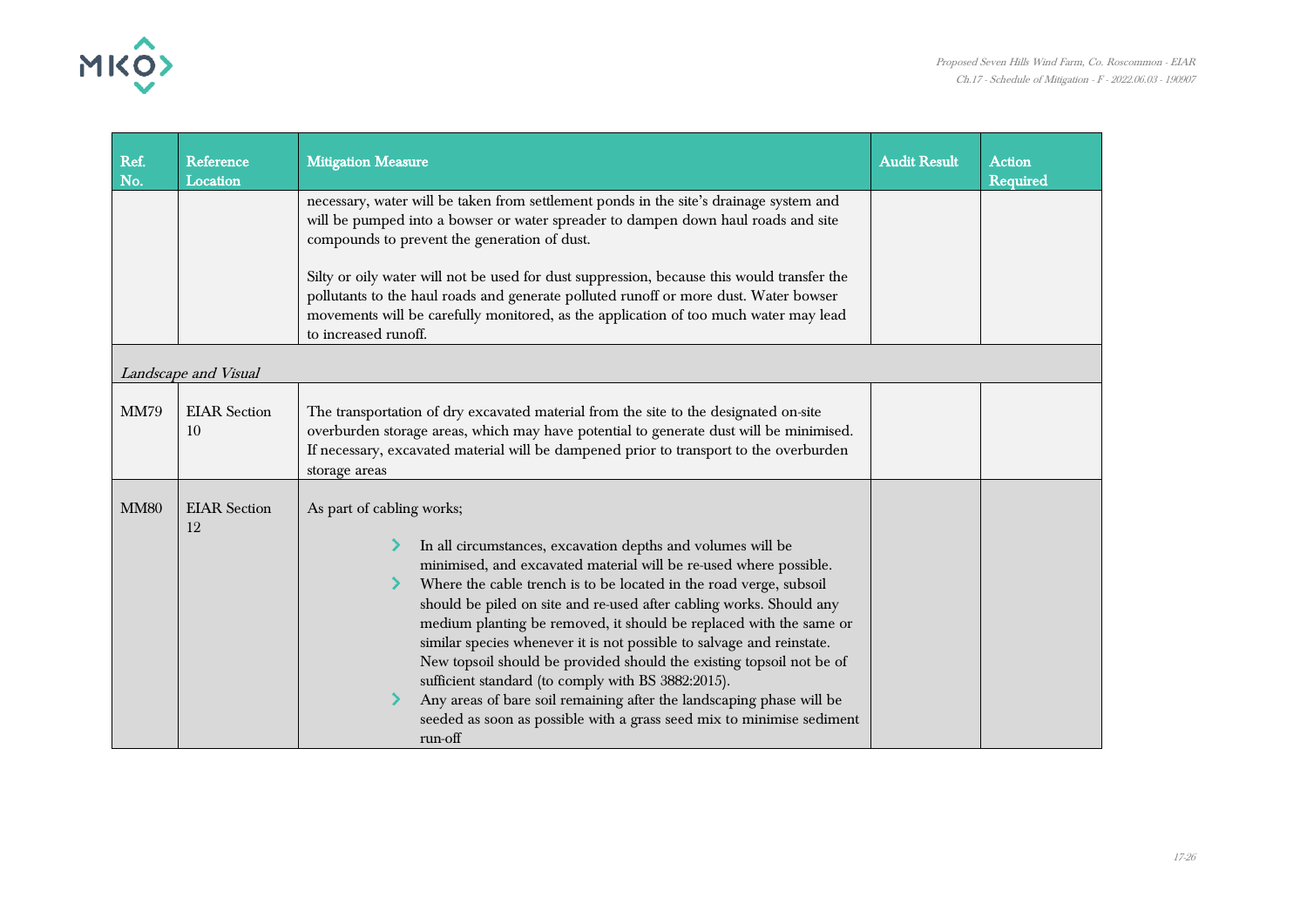

| Ref.<br>No.       | Reference<br>Location         | <b>Mitigation Measure</b>                                                                                                                                                                                                                                                                                                                                                                                                                                                                                                                                                                                                                                                                                                                                                                                                                                                                                                                                                                                                                                                                                                                                       | <b>Audit Result</b> | <b>Action</b><br>Required |
|-------------------|-------------------------------|-----------------------------------------------------------------------------------------------------------------------------------------------------------------------------------------------------------------------------------------------------------------------------------------------------------------------------------------------------------------------------------------------------------------------------------------------------------------------------------------------------------------------------------------------------------------------------------------------------------------------------------------------------------------------------------------------------------------------------------------------------------------------------------------------------------------------------------------------------------------------------------------------------------------------------------------------------------------------------------------------------------------------------------------------------------------------------------------------------------------------------------------------------------------|---------------------|---------------------------|
| Traffic           |                               |                                                                                                                                                                                                                                                                                                                                                                                                                                                                                                                                                                                                                                                                                                                                                                                                                                                                                                                                                                                                                                                                                                                                                                 |                     |                           |
| <b>MM81</b>       | <b>EIAR</b> Section 5<br>& 14 | The timing of peak delivery of construction materials to the proposed Wind Farm site<br>(i.e. during turbine foundation pours and turbine component deliveries) will be carefully<br>scheduled to minimise traffic disruption; particularly along the R363 and R362 which will<br>be utilised for the delivery of materials and components and will accommodate the<br>proposed Grid Connection infrastructure<br>Prior to commencement of any works, the occupants of dwellings in<br>the vicinity of the proposed works will be contacted and the<br>scheduling of works will be made clear.<br>Access to properties will be maintained throughout any construction<br>works and local residents will also be supplied with the number of the<br>works supervisor in order to ensure that disruption will be kept to a<br>minimum.<br>Deliveries of concrete and aggregate materials will occur early in the<br>morning to reduce impact to road users. Furthermore, these deliveries<br>will be sourced from local quarries which will reduce the distance of<br>these deliveries, thereby reducing the impact to traffic and transport in<br>the wider area |                     |                           |
| Cultural Heritage |                               |                                                                                                                                                                                                                                                                                                                                                                                                                                                                                                                                                                                                                                                                                                                                                                                                                                                                                                                                                                                                                                                                                                                                                                 |                     |                           |
| <b>MM82</b>       | <b>EIAR</b> Section<br>13     | Buffer zones (Exclusion Zones) will be established around the recorded monuments<br>where practicable within the Proposed Development EIAR boundary utilising the<br>statutory Zones of Notification as the limits for the buffers. Each buffer should comprise<br>durable temporary fencing capable of lasting throughout the construction phase of the<br>development. Keep out signage should be placed on the perimeter of the buffer zone                                                                                                                                                                                                                                                                                                                                                                                                                                                                                                                                                                                                                                                                                                                  |                     |                           |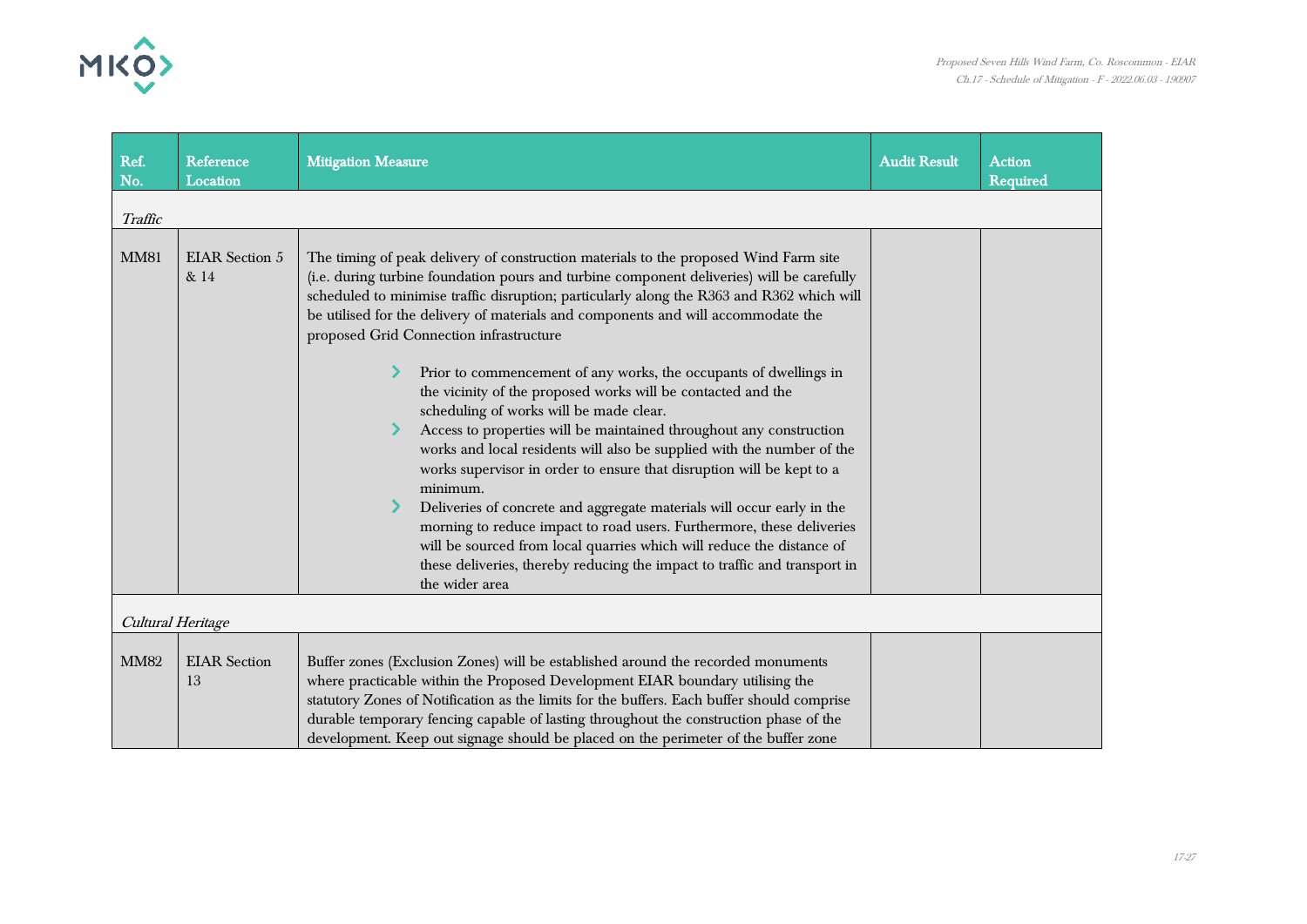

| Ref.<br>No. | Reference<br>Location                                           | <b>Mitigation Measure</b>                                                                                                                                                                                                                                                                                                                                                                                                           | <b>Audit Result</b> | <b>Action</b><br><b>Required</b> |
|-------------|-----------------------------------------------------------------|-------------------------------------------------------------------------------------------------------------------------------------------------------------------------------------------------------------------------------------------------------------------------------------------------------------------------------------------------------------------------------------------------------------------------------------|---------------------|----------------------------------|
|             |                                                                 | <b>Operational Phase</b>                                                                                                                                                                                                                                                                                                                                                                                                            |                     |                                  |
| <b>MM83</b> | <b>EIAR</b> Section 4                                           | The removal and disposal of wastewater from the site will be carried out by a fully<br>permitted waste collector holding valid Waste Collection Permits as issued under the<br>Waste Management (Collection Permit) Regulations, 2007. Information on the appointed<br>permitted contractor and evidence of a maintenance contract having been submitted to<br>the Planning Authority prior to any construction works taking place. |                     |                                  |
| <b>MM84</b> | <b>EIAR</b> Section 6                                           | To reduce the value of the habitat for bat species in the areas surrounding the turbines, a<br>buffer of at least 50m between the tip of the blade and any trees or other tall vegetation<br>that could provide high quality foraging habitat for bat species will be implemented.                                                                                                                                                  |                     |                                  |
| <b>MM85</b> | <b>EIAR</b> Section 8<br>NIS Section 6<br><b>CEMP</b> Section 3 | The electrical substation will be bunded appropriately to the volume of oils likely to be<br>stored and to prevent leakage to groundwater or surface water. The bunded area will be<br>fitted with a storm drainage system and an appropriate oil interceptor                                                                                                                                                                       |                     |                                  |
| <b>MM86</b> | <b>EIAR</b> Section 5                                           | If required, wind turbine control measures will be implemented (SCADA System). Wind<br>turbines will be fitted with shadow flicker control units to allow the turbines to be<br>controlled to prevent the occurrence of shadow flicker at properties surrounding the<br>Wind Farm. The shadow flicker control units will be added to any required turbines.                                                                         |                     |                                  |
| <b>MM87</b> | <b>EIAR</b> Section 5                                           | In the event of an occurrence of shadow flicker at residential receptor locations,<br>mitigation options will be discussed with the affected homeowner, including:<br>Installation of appropriate window blinds in the affected rooms of the<br>residence;<br>Planting of screening vegetation;                                                                                                                                     |                     |                                  |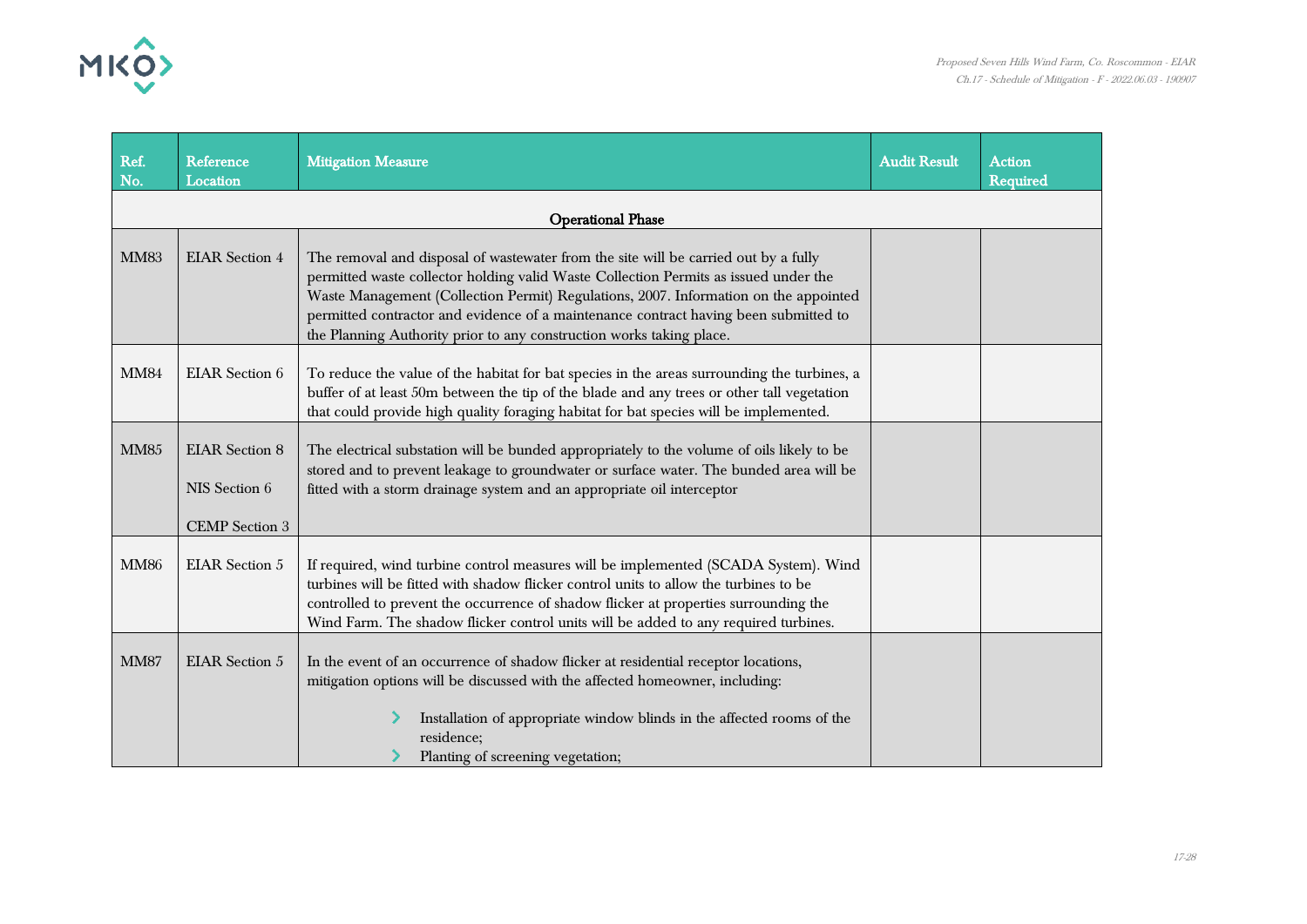

| Ref.        | Reference             | <b>Mitigation Measure</b>                                                                                                                                                                                                                                                                                                                                                                                                                                                                                                                                                                                                                                                                                                                                                                                                   | <b>Audit Result</b> | <b>Action</b> |
|-------------|-----------------------|-----------------------------------------------------------------------------------------------------------------------------------------------------------------------------------------------------------------------------------------------------------------------------------------------------------------------------------------------------------------------------------------------------------------------------------------------------------------------------------------------------------------------------------------------------------------------------------------------------------------------------------------------------------------------------------------------------------------------------------------------------------------------------------------------------------------------------|---------------------|---------------|
| No.         | Location              | Other site-specific measures which might be agreeable to the affected<br>party and may lead to the desired mitigation.                                                                                                                                                                                                                                                                                                                                                                                                                                                                                                                                                                                                                                                                                                      |                     | Required      |
|             |                       | If agreement can be reached with the homeowner, then it would be arranged for the<br>required mitigation to be implemented in cooperation with the affected party as soon as<br>practically possible and for the full costs to be borne by the wind farm operator.                                                                                                                                                                                                                                                                                                                                                                                                                                                                                                                                                          |                     |               |
| <b>MM88</b> | <b>EIAR</b> Section 5 | Signs will also be erected at suitable locations across the site as required for the ease and<br>safety of operation of the wind farm. These signs include:<br>Buried cable route markers at 50m (maximum) intervals and change of<br>cable route direction;<br>Directions to relevant turbines at junctions;<br>"No access to Unauthorised Personnel" at appropriate locations;<br>Speed limits signs at site entrance and junctions;<br>"Warning these Premises are alarmed" at appropriate locations;<br>"Danger HV" at appropriate locations;<br>"Warning - Keep clear of structures during electrical storms, high<br>winds or ice conditions" at site entrance;<br>"No unauthorised vehicles beyond this point" at specific site entrances;<br>and<br>Other operational signage required as per site-specific hazards |                     |               |
| <b>MM89</b> | <b>EIAR</b> Section 5 | Access to the turbines is through a door at the base of the structure, which will be locked<br>at all times outside maintenance visits.                                                                                                                                                                                                                                                                                                                                                                                                                                                                                                                                                                                                                                                                                     |                     |               |
| <b>MM90</b> | <b>EIAR</b> Section 5 | An operational phase Health and Safety Plan will be developed to fully address<br>identified Health and Safety issues associated with the operation of the site and providing<br>for access for emergency services at all times.                                                                                                                                                                                                                                                                                                                                                                                                                                                                                                                                                                                            |                     |               |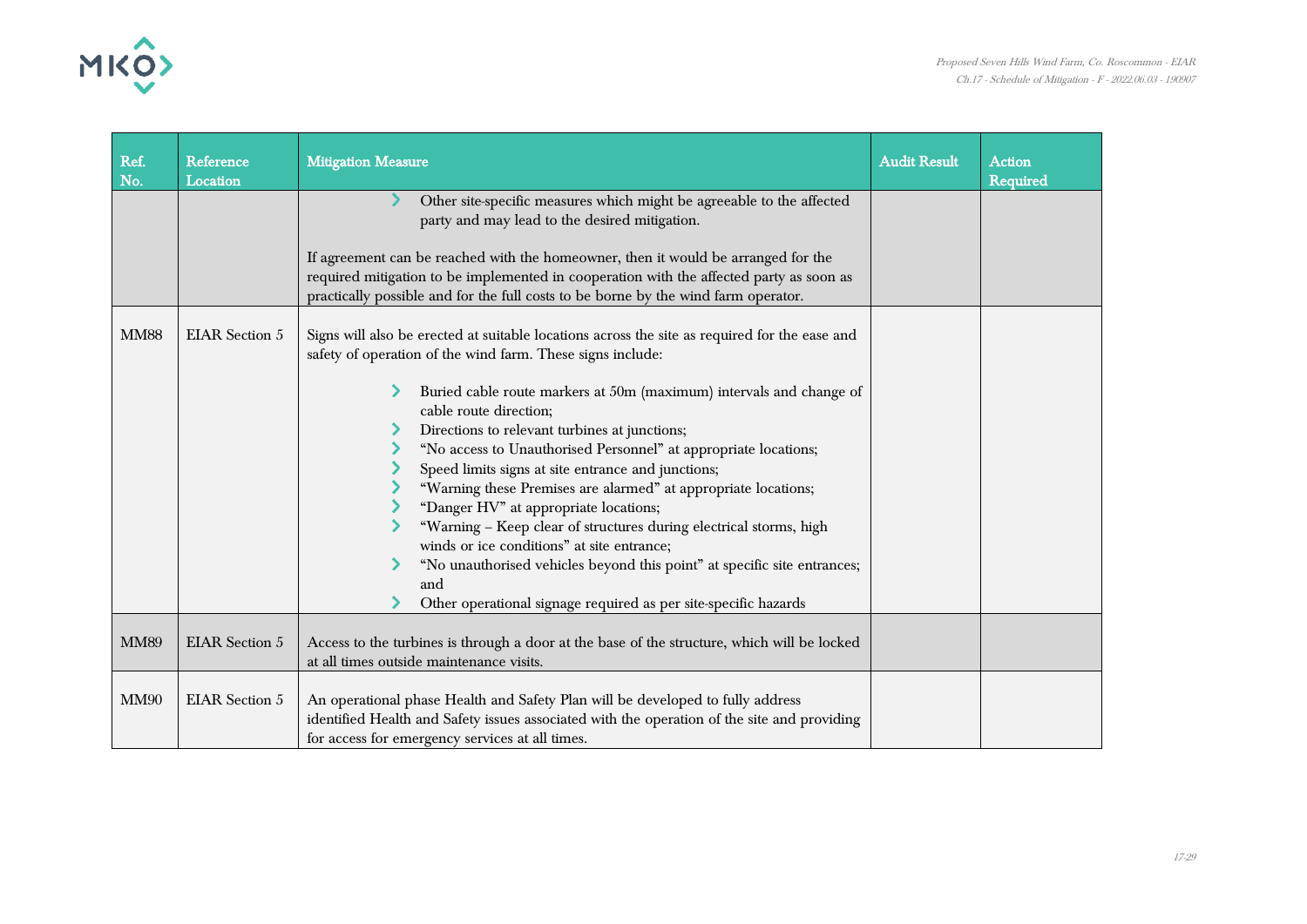

| Ref.<br>No. | Reference<br>Location     | <b>Mitigation Measure</b>                                                                                                                                                                                                                                                                                                                                                                                                                                                                                                                                                                                                                                                                                                                                                                                                                                                                                                                                                                                                                                                                                                                                                       | <b>Audit Result</b> | <b>Action</b><br>Required |
|-------------|---------------------------|---------------------------------------------------------------------------------------------------------------------------------------------------------------------------------------------------------------------------------------------------------------------------------------------------------------------------------------------------------------------------------------------------------------------------------------------------------------------------------------------------------------------------------------------------------------------------------------------------------------------------------------------------------------------------------------------------------------------------------------------------------------------------------------------------------------------------------------------------------------------------------------------------------------------------------------------------------------------------------------------------------------------------------------------------------------------------------------------------------------------------------------------------------------------------------|---------------------|---------------------------|
| <b>MM91</b> | <b>EIAR</b> Section 9     | The operational phase drainage system of the Proposed Development will be installed<br>and constructed in conjunction with the road and hardstanding construction work as<br>described below:<br>Interceptor drains will be installed up-gradient of all proposed<br>infrastructure to collect clean local drainage water, in order to<br>minimise the amount of rainfall reaching areas where suspended<br>sediment could become entrained. Collected drainage water will then<br>be directed to areas where it can be slowly re-distributed over the<br>ground surface and infiltrate through the soil and subsoils;<br>Swales/road side drains will be used to collect drainage from access<br>roads and turbine hardstanding areas of the site, likely to have<br>entrained suspended sediment, and channel it to settlement ponds for<br>sediment settling;<br>Check dams will be used along sections of access road drains to<br>attenuate flows and intercept silts at source. Check dams will be<br>constructed from a 4/40mm non-friable crushed rock; and,<br>There will be no increase in runoff from the Wind Farm Site as a result of the Proposed<br>Development. |                     |                           |
| <b>MM92</b> | <b>EIAR</b> Section 4     | Drainage swales and silting ponds will remain in place to collect runoff from roads and<br>hardstanding areas of the Proposed Development during the operational phase.                                                                                                                                                                                                                                                                                                                                                                                                                                                                                                                                                                                                                                                                                                                                                                                                                                                                                                                                                                                                         |                     |                           |
| <b>MM93</b> | <b>EIAR</b> Section<br>11 | Noise operational modes resulting in curtailment of turbine operation can be<br>implemented for specific turbines in specific wind conditions to ensure predicted noise<br>levels are within the relevant noise criterion curves/planning conditions. Such additional<br>curtailment can be applied using the wind farm SCADA system without undue effect on<br>the wind turbine operation                                                                                                                                                                                                                                                                                                                                                                                                                                                                                                                                                                                                                                                                                                                                                                                      |                     |                           |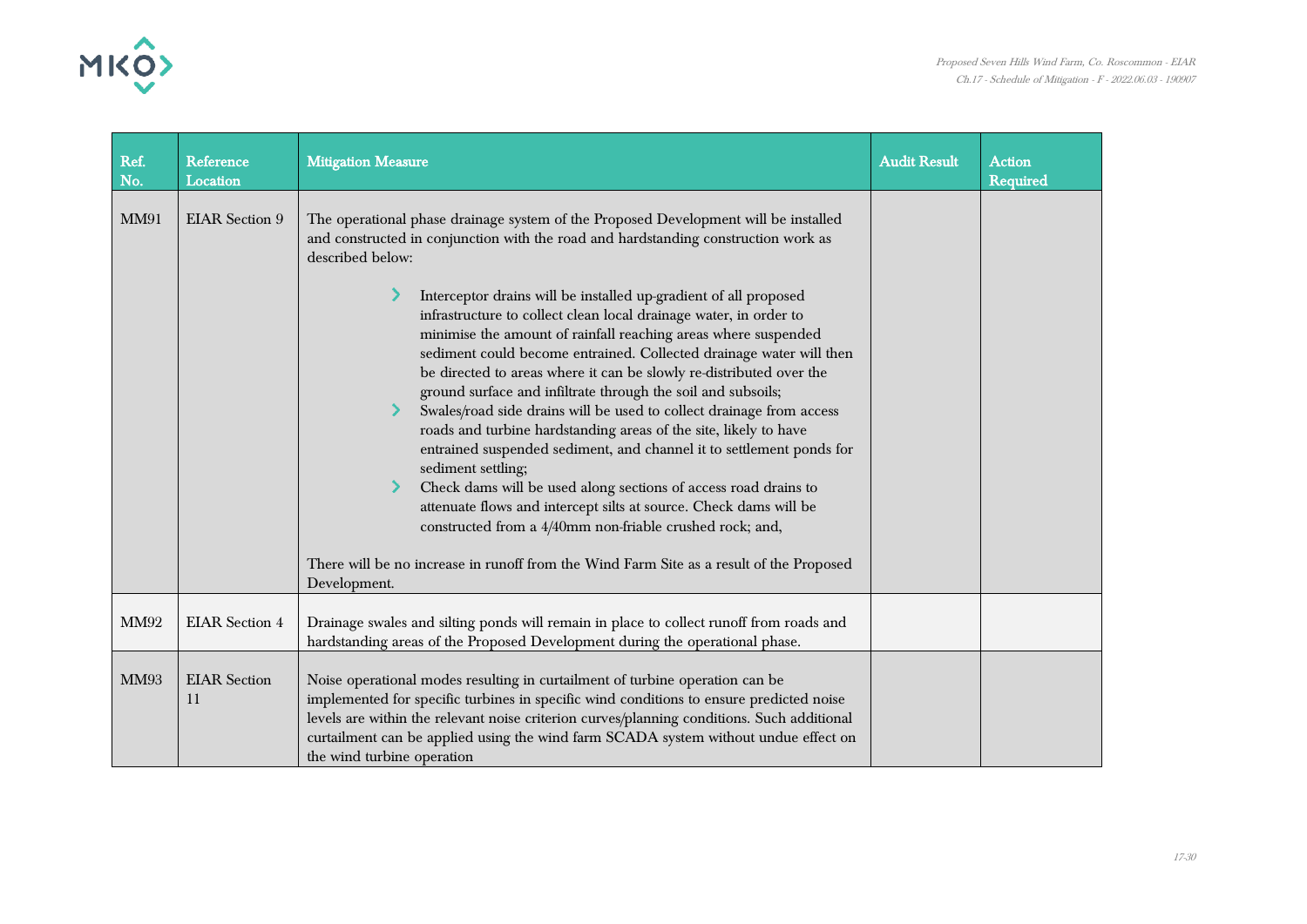

| Ref.<br>No. | Reference<br>Location                                                                                                                                                                                                                                                                                                                                                                                                                                                                                                                                                                                                                                                                                                                                                                                                                                                                                                                                                                                                                                                                                                                                                                                                                                                                                                         | <b>Mitigation Measure</b>                                                                                                                                                                                                                                                                                                                                       | <b>Audit Result</b> | <b>Action</b><br>Required |
|-------------|-------------------------------------------------------------------------------------------------------------------------------------------------------------------------------------------------------------------------------------------------------------------------------------------------------------------------------------------------------------------------------------------------------------------------------------------------------------------------------------------------------------------------------------------------------------------------------------------------------------------------------------------------------------------------------------------------------------------------------------------------------------------------------------------------------------------------------------------------------------------------------------------------------------------------------------------------------------------------------------------------------------------------------------------------------------------------------------------------------------------------------------------------------------------------------------------------------------------------------------------------------------------------------------------------------------------------------|-----------------------------------------------------------------------------------------------------------------------------------------------------------------------------------------------------------------------------------------------------------------------------------------------------------------------------------------------------------------|---------------------|---------------------------|
| <b>MM94</b> | <b>EIAR</b> Section<br>As is standard practice for wind energy developments, the Applicant has entered into a<br>protocol agreement with 2rn to ensure that any complaints received from the local public<br>14<br>concerned are appropriately remediated. This is the standard protocol for such<br>development proposals and is enclosed at Appendix 14-5.<br>If, despite the 'mitigation-by-design' precautions undertaken to date, significant television<br>signal interference in any form is identified and is attributed to the Proposed<br>Development, appropriate remedial measures will immediately be undertaken. A range<br>of technical measures are available to mitigate any instances of interference including<br>signal amplifiers, active deflectors and relay transmitters, repeater stations, booster units,<br>realignment of domestic aerials, installation of higher quality aerials and the installation<br>of suppression equipment.<br>Significant signal interference in relation to mobile phone signal, broadband and other<br>telecommunications are not assessed as likely; however, should any interference occur<br>which is directly attributable to the operation of the Proposed Development, remedial<br>works will be promptly undertaken to ensure uninterrupted service provision. |                                                                                                                                                                                                                                                                                                                                                                 |                     |                           |
|             |                                                                                                                                                                                                                                                                                                                                                                                                                                                                                                                                                                                                                                                                                                                                                                                                                                                                                                                                                                                                                                                                                                                                                                                                                                                                                                                               | Decommissioning Phase                                                                                                                                                                                                                                                                                                                                           |                     |                           |
| <b>MM95</b> | <b>EIAR</b> Section 4                                                                                                                                                                                                                                                                                                                                                                                                                                                                                                                                                                                                                                                                                                                                                                                                                                                                                                                                                                                                                                                                                                                                                                                                                                                                                                         | Prior to the end of the operational period the Decommissioning Plan (Appendix 4-4) will<br>be updated in line with decommissioning methodologies that may exist at the time and<br>will agreed with the competent authority at that time.                                                                                                                       |                     |                           |
| <b>MM96</b> | DP Section 3                                                                                                                                                                                                                                                                                                                                                                                                                                                                                                                                                                                                                                                                                                                                                                                                                                                                                                                                                                                                                                                                                                                                                                                                                                                                                                                  | Prior to decommissioning, a suitably qualified ecologist will complete an invasive species<br>survey of the berms that will be temporarily removed during decommissioning at the<br>turbine delivery accommodation roadway and the junction upgrade adjacent. The<br>invasive species survey will also be undertaken along the cable route to identify invasive |                     |                           |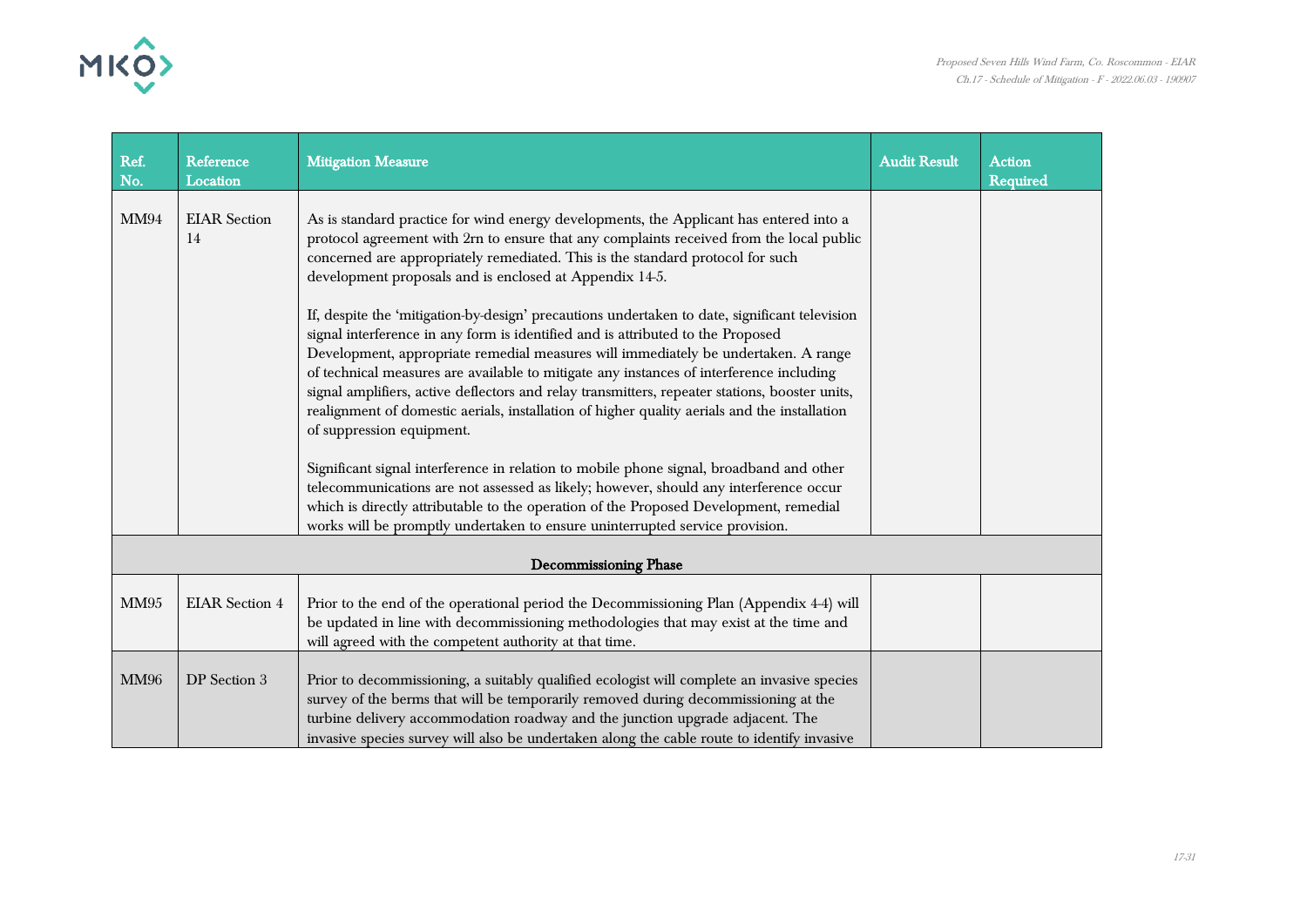

| Ref.<br>No.            | Reference<br>Location                                  | <b>Mitigation Measure</b>                                                                                                                                                                                                                                                                                                                                                                                                                                                                                                                                                                | <b>Audit Result</b> | <b>Action</b><br><b>Required</b> |
|------------------------|--------------------------------------------------------|------------------------------------------------------------------------------------------------------------------------------------------------------------------------------------------------------------------------------------------------------------------------------------------------------------------------------------------------------------------------------------------------------------------------------------------------------------------------------------------------------------------------------------------------------------------------------------------|---------------------|----------------------------------|
|                        |                                                        | species at joint bay locations where excavation to expose the cabling for removal will be<br>required.                                                                                                                                                                                                                                                                                                                                                                                                                                                                                   |                     |                                  |
| <b>MM97</b>            | <b>EIAR</b> Section 4<br>DP Section 3<br>NIS Section 6 | The effectiveness of drainage measures in the natural drainage regime that will have<br>resumed by the time of decommissioning will be monitored continuously by the ECoW<br>or supervising hydrologist on-site. The ECoW or supervising hydrologist will respond to<br>changing weather, ground or drainage conditions on the ground as the project proceeds,<br>to ensure the effectiveness of the drainage design is maintained in so far as is possible.<br>This may require the installation of additional check dams, interceptor drains or swales<br>as deemed necessary on-site. |                     |                                  |
| <b>MM98</b>            | <b>EIAR</b> Section 7                                  | Good practice measures, similar to those employed during the construction phase,<br>including surveys prior to decommissioning, to inform an up-to-date assessment of<br>potential effects on important bird species, would be implemented during<br>decommissioning                                                                                                                                                                                                                                                                                                                     |                     |                                  |
| <b>MM99</b>            | <b>EIAR</b> Section 4<br>DP Section 2                  | On removal of turbines, the foundations will be covered using local topsoil/soil from the<br>site or imported locally. The soil will be spread and graded over the foundation using a<br>tracked excavator and revegetation enhanced by spreading of an appropriate seed mix<br>to assist in revegetation and accelerate the resumption of the natural drainage<br>management that will have existed prior to any construction                                                                                                                                                           |                     |                                  |
| MM10<br>$\overline{0}$ | <b>EIAR</b> Section 4<br>DP Section 3                  | The following mitigation measures are proposed to avoid release of hydrocarbons at the<br>site:<br>Road-going vehicles will be refuelled off site wherever possible;<br>On-site refuelling will be carried out at designated refuelling areas at various<br>locations throughout the site. Machinery will be refuelled directly by a fuel truck<br>that will come to site as required                                                                                                                                                                                                    |                     |                                  |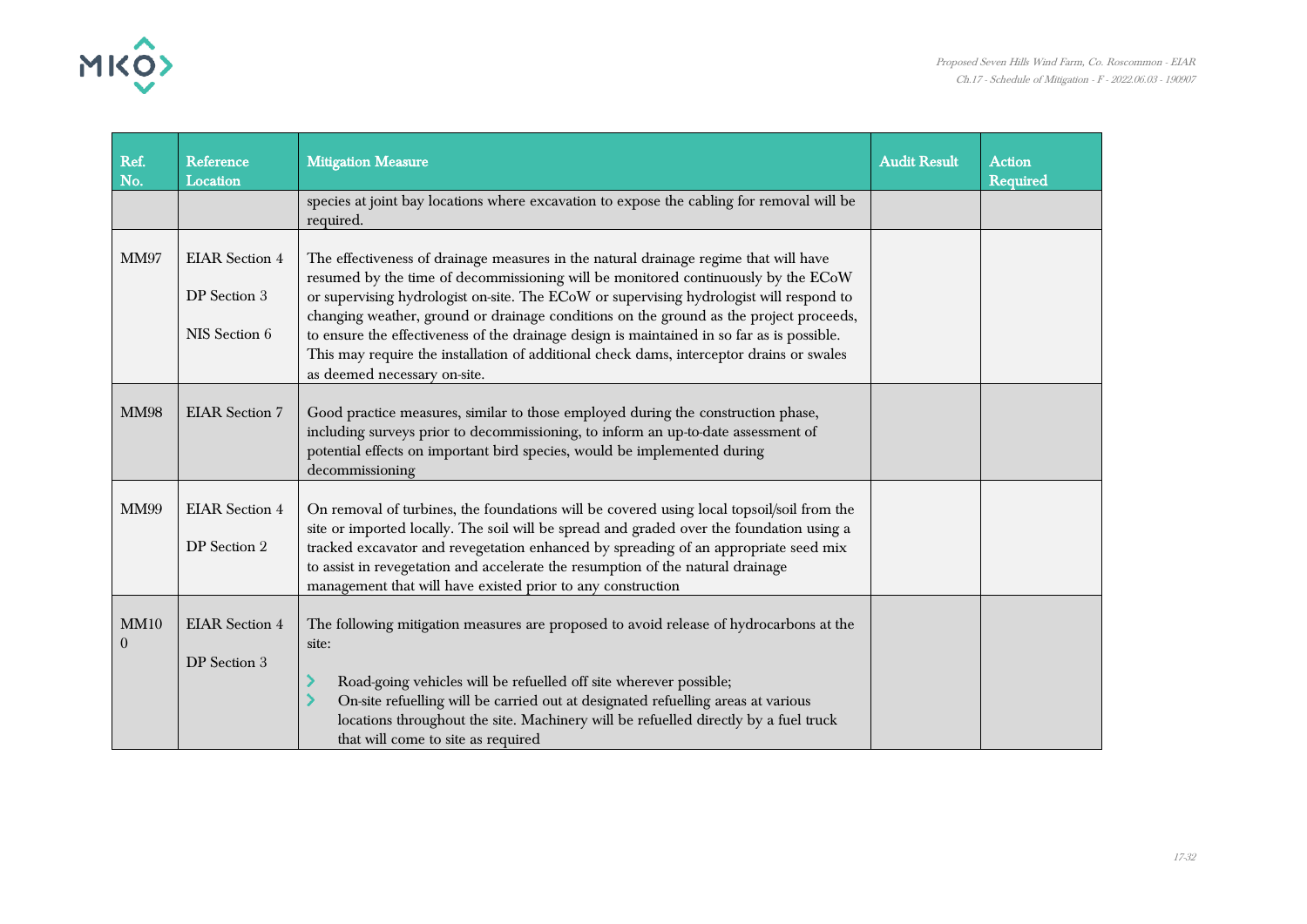

| Ref.<br>No.            | Reference<br>Location                     | <b>Mitigation Measure</b>                                                                                                                                                                                                                                                                                                                                                                                                                                                                                                                                                                                                                                                                                     | <b>Audit Result</b> | <b>Action</b><br><b>Required</b> |
|------------------------|-------------------------------------------|---------------------------------------------------------------------------------------------------------------------------------------------------------------------------------------------------------------------------------------------------------------------------------------------------------------------------------------------------------------------------------------------------------------------------------------------------------------------------------------------------------------------------------------------------------------------------------------------------------------------------------------------------------------------------------------------------------------|---------------------|----------------------------------|
|                        |                                           | Only designated trained and competent operatives will be authorised to refuel plant<br>on site.<br>Fuel volumes stored on site should be minimised. Any fuel storage areas will be<br>bunded appropriately;<br>The plant used will be regularly inspected for leaks and fitness for purpose; and,<br>An emergency plan for the decommissioning phase to deal with accidental spillages<br>will be developed (refer to Section 4) Spill kits will be available to deal with and<br>accidental spillage in and outside the refuelling area.<br>A programme for the regular inspection of plant and equipment for leaks and fitness for<br>purpose will be developed at the outset of the decommissioning phase. |                     |                                  |
| MM10                   | <b>EIAR</b> Section 7                     | A Decommissioning Plan has been prepared (see Appendix 4-10) The following<br>measures are proposed for the decommissioning phase:<br>During the decommissioning phase, disturbance limitation measures will be as per<br>the construction phase (see Section 7 of the EIAR).<br>Plant machinery will be turned off when not in use.<br>All plant and equipment for use will comply with the Construction Plant and the<br>European Communities (Noise Emission by Equipment for Use Outdoors)<br>Regulations 2001 (S.I. No. 632 of 2001).<br>A project ecologist will be appointed to oversee the decommissioning phase, with similar<br>duties to those outlined above during the construction phase.       |                     |                                  |
| MM10<br>$\overline{2}$ | <b>EIAR</b> Section<br>14<br>DP Section 3 | A Traffic Management Plan will be prepared in advance of any decommissioning works.<br>The removal of turbines from site will be undertaken by a specialist haulier. The traffic<br>management arrangements although similar to those that will be implemented for<br>turbine delivery as outlined in the EIAR will be agreed in advance of decommissioning<br>with the competent authority Roscommon County Council.                                                                                                                                                                                                                                                                                         |                     |                                  |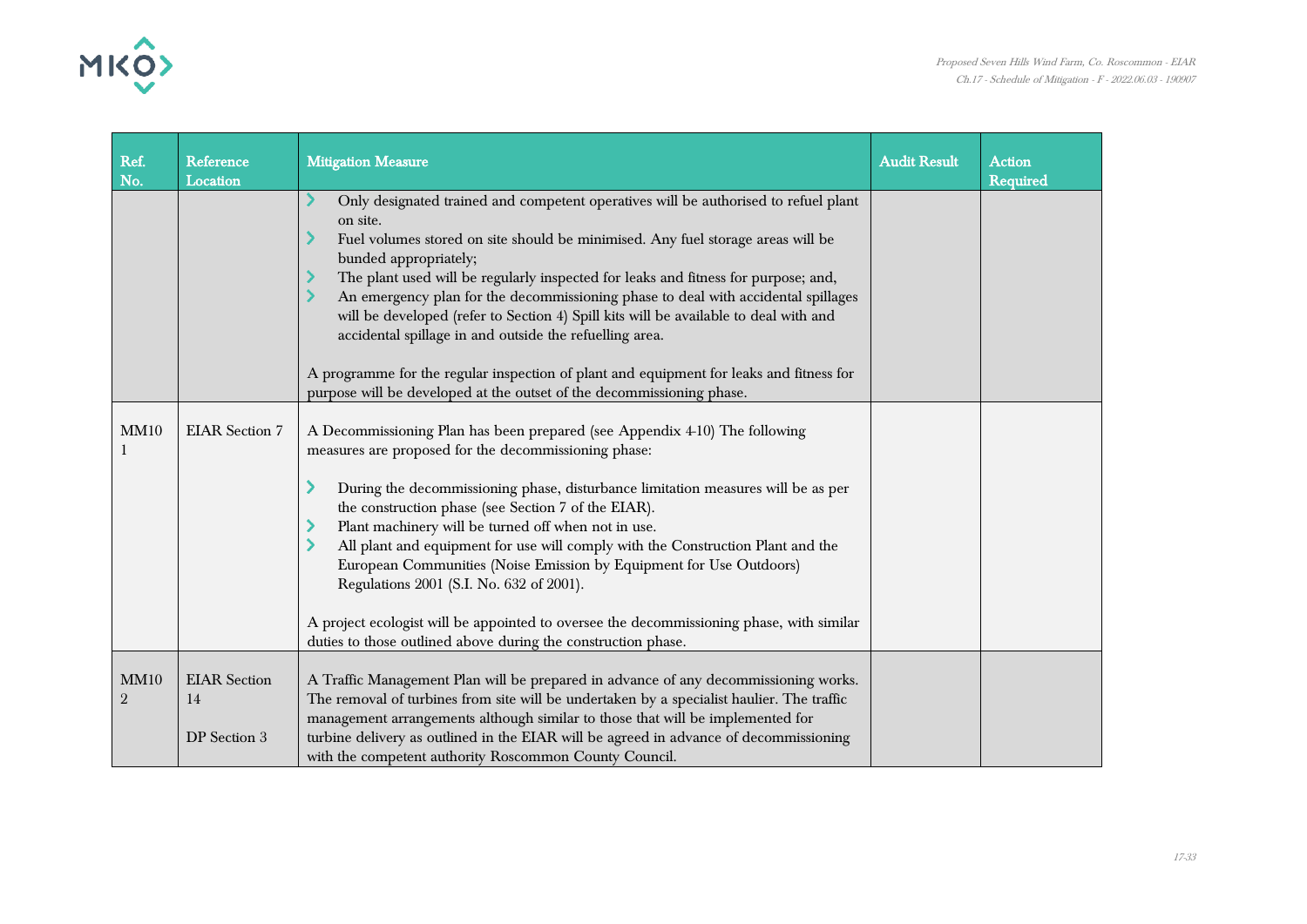

| Ref.<br>No. | Reference<br>Location | <b>Mitigation Measure</b>                                                                                                                                                                                                                                                                                                                                                                                                                                                                                                                                                  | <b>Audit Result</b> | <b>Action</b><br><b>Required</b> |
|-------------|-----------------------|----------------------------------------------------------------------------------------------------------------------------------------------------------------------------------------------------------------------------------------------------------------------------------------------------------------------------------------------------------------------------------------------------------------------------------------------------------------------------------------------------------------------------------------------------------------------------|---------------------|----------------------------------|
|             |                       | The Traffic Management Plan for the decommissioning phase will also include provision<br>for the removal of underground cables from the underground cabling along the R363.<br>This will be done by opening the joint bays along the public road.                                                                                                                                                                                                                                                                                                                          |                     |                                  |
| MM10<br>3   | EIAR Section 6        | <b>Blade Feathering</b><br>On a precautionary basis, and in addition to buffers applied to habitat features, it is<br>proposed that all wind turbines are subject to 'feathering' of turbine blades when wind<br>speeds are below the cut-in speed of the proposed turbine. This means that the turbine<br>blades are pitched at 90 degrees or parallel to the wind to reduce their rotation speed to<br>below two revolutions per minute while idling. This measure has been shown to<br>significantly reduce bat fatalities (by up to 50%) in some studies (NIEA, 2021). |                     |                                  |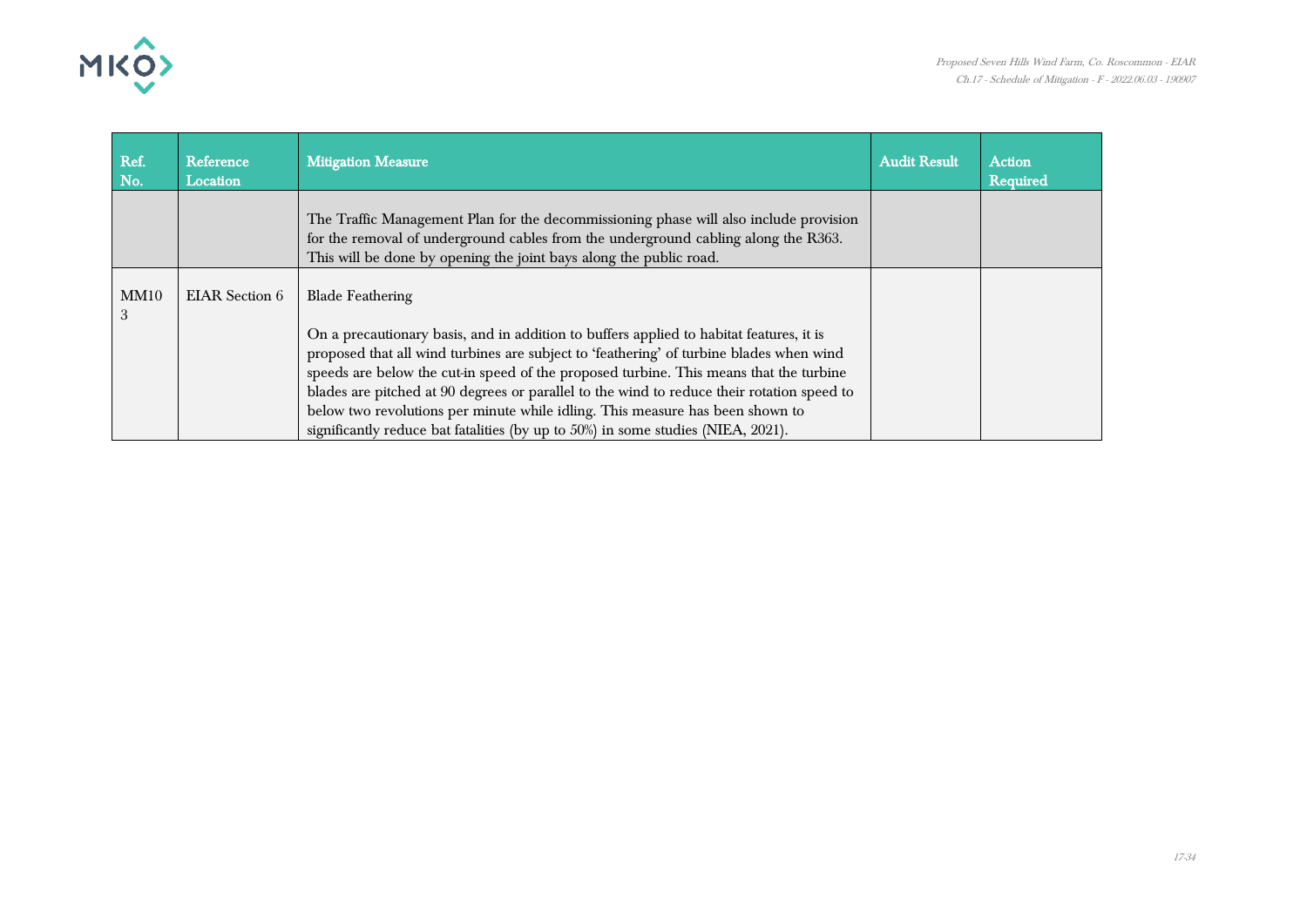

## 17.3 **Monitoring Measures**

|                 | Table 17-2 Schedule of Monitoring       |                                                                                                                                                                                                                                 |             |                            |                          |  |  |
|-----------------|-----------------------------------------|---------------------------------------------------------------------------------------------------------------------------------------------------------------------------------------------------------------------------------|-------------|----------------------------|--------------------------|--|--|
| Ref.<br>No.     | Reference<br>Location                   | <b>Monitoring Measure</b>                                                                                                                                                                                                       | Frequency   | <b>Reporting</b><br>Period | <b>Responsibility</b>    |  |  |
|                 |                                         | <b>Pre-Commencement Phase</b>                                                                                                                                                                                                   |             |                            |                          |  |  |
| MX1             | <b>EIAR</b> Section<br>$\boldsymbol{9}$ | An inspection and maintenance plan for the on-site drainage system will be<br>prepared in advance of commencement of any works.                                                                                                 | Ongoing     | Monthly                    | <b>ECoW</b>              |  |  |
| MX2             | <b>CEMP</b> Section<br>3                | Prior to commencement of works in sub-catchments across the site main drain<br>inspections will be competed to ensure ditches and streams are free from<br>debris and blockages that may impede drainage.                       | As Required | Monthly                    | Project<br>Hydrologist   |  |  |
| MX3             | <b>EIAR</b> Section<br>7                | Pre-commencement bird surveys will be undertaken prior to the initiation of<br>works at the Site                                                                                                                                | Once        | As required                | Project<br>Ornithologist |  |  |
|                 |                                         | <b>Construction Phase</b>                                                                                                                                                                                                       |             |                            |                          |  |  |
| MX4             | <b>EIAR</b> Section<br>13               | Archaeological monitoring of all ground works (to include roads, substation,<br>turbine hardstands, bases and cable trenching) in the area of any monuments<br>will be undertaken at the construction phase of the development. | Once        | As required                | Project<br>Archaeologist |  |  |
| MX5             | <b>EIAR</b> Section<br>13               | A highly visible buffer zone will be established around all areas containing<br>monuments onsite                                                                                                                                | Once        | As required                | Project<br>Archaeologist |  |  |
| MX <sub>6</sub> | <b>EIAR</b> Section<br>$\overline{4}$   | Check dams will be inspected and maintained regularly to insure adequate<br>performance. Maintenance checks will also ensure the centre elevation of the<br>dam remains lower than the sides of the dam.                        | As Required | As Necessary               | <b>ECoW</b>              |  |  |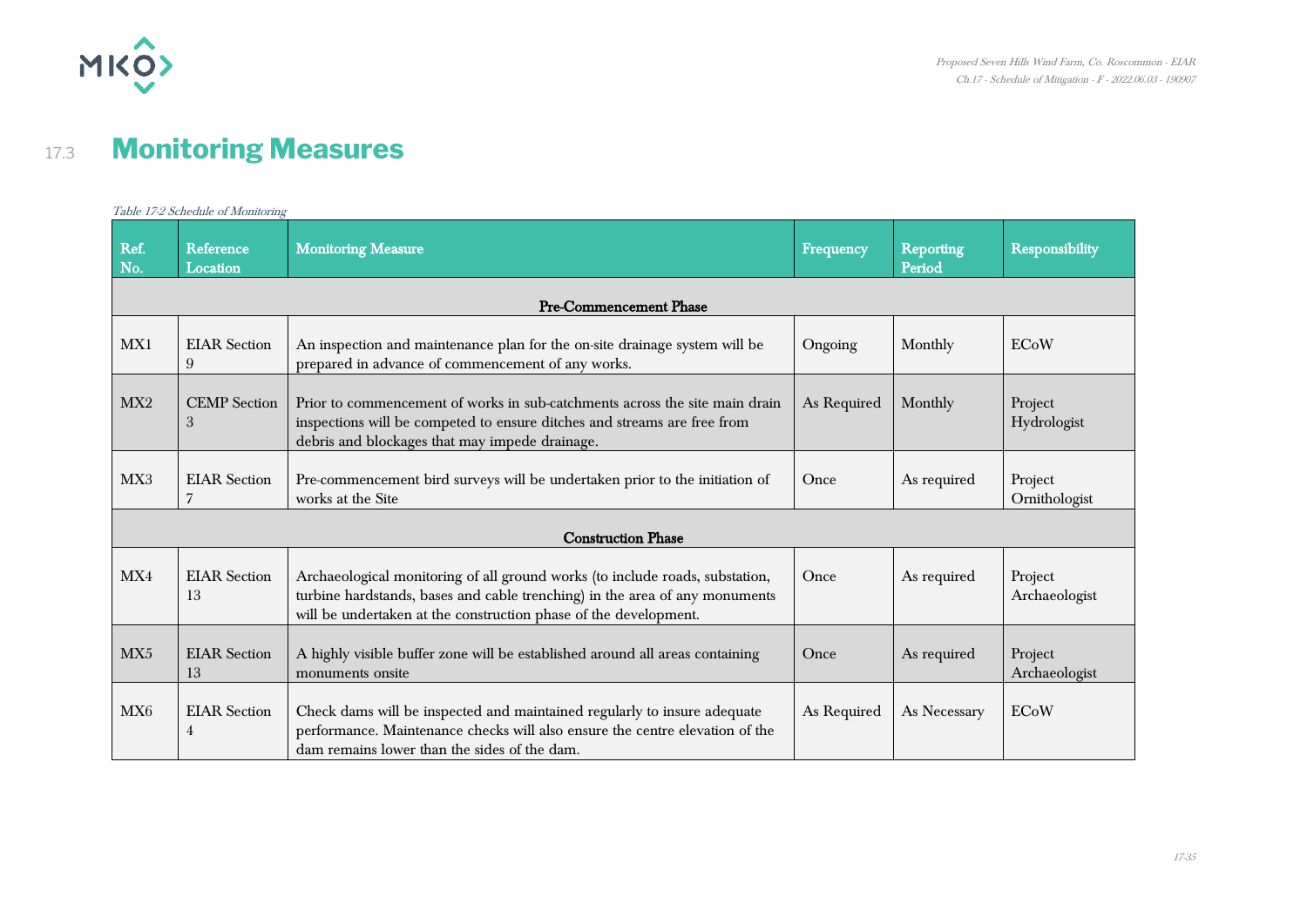

| Ref.<br>No. | Reference<br>Location                                             | <b>Monitoring Measure</b>                                                                                                                                                                                                                                                                                                                                                                                                                                                                                                                                                                                            | Frequency               | Reporting<br>Period | <b>Responsibility</b>                   |
|-------------|-------------------------------------------------------------------|----------------------------------------------------------------------------------------------------------------------------------------------------------------------------------------------------------------------------------------------------------------------------------------------------------------------------------------------------------------------------------------------------------------------------------------------------------------------------------------------------------------------------------------------------------------------------------------------------------------------|-------------------------|---------------------|-----------------------------------------|
| MX7         | <b>EIAR</b> Section<br>4                                          | A water level indicator such as a staff gauge will be installed in each stilling<br>pond with marks to identify when sediment is at 10% of the stilling pond<br>capacity. Sediment will be cleaned out of the still pond when it exceeds 10% of<br>pond capacity. Stilling ponds will be inspected weekly and following rainfall<br>events. Inlet and outlets will be checked for sediment accumulation and<br>anything else that might interfere with flows.                                                                                                                                                        | As Required             | As Necessary        | <b>ECoW</b>                             |
| MX8         | <b>CEMP</b> Section<br>4                                          | Daily general visual inspections of site operations and inspections of all<br>watercourses within the site and in the surrounding area by the ECoW or a<br>suitably qualified and competent person as delegated by the ECoW                                                                                                                                                                                                                                                                                                                                                                                          | Weekly /<br>As Required | As Necessary        | ECoW                                    |
| MX9         | <b>EIAR</b> Section<br>$\overline{4}$<br><b>CEMP</b> Section<br>3 | Inspections of the overburden storage areas will be made by a geotechnical<br>engineer through regular monitoring of the works. The appointed contractor<br>will review work practices at spoil deposition areas when periods of heavy<br>rainfall are expected so as to prevent excessive dirty water runoff from being<br>generated.                                                                                                                                                                                                                                                                               | Weekly /<br>Monthly     | As Necessary        | Contractor/<br>Geotechnical<br>Engineer |
| <b>MX10</b> | <b>EIAR</b> Section<br>4<br><b>CEMP</b> Section<br>3              | The effectiveness of drainage measures designed to minimise runoff entering<br>works areas and capture and treat silt-laden water from the works areas, will<br>be monitored continuously by the ECoW or supervising hydrologist on-site.<br>The ECoW or supervising hydrologist will respond to changing weather,<br>ground or drainage conditions on the ground as the project proceeds, to<br>ensure the effectiveness of the drainage design is maintained in so far as is<br>possible. This may require the installation of additional check dams,<br>interceptor drains or swales as deemed necessary on-site. | As Required             | As Necessary        | ECoW / Project<br>Hydrologist           |
| <b>MX11</b> | <b>EIAR</b> Section<br>$9\phantom{.0}$                            | The plant used should be regularly inspected for leaks and fitness for purpose.                                                                                                                                                                                                                                                                                                                                                                                                                                                                                                                                      | Before Use              | As Necessary        | Drivers / ECoW                          |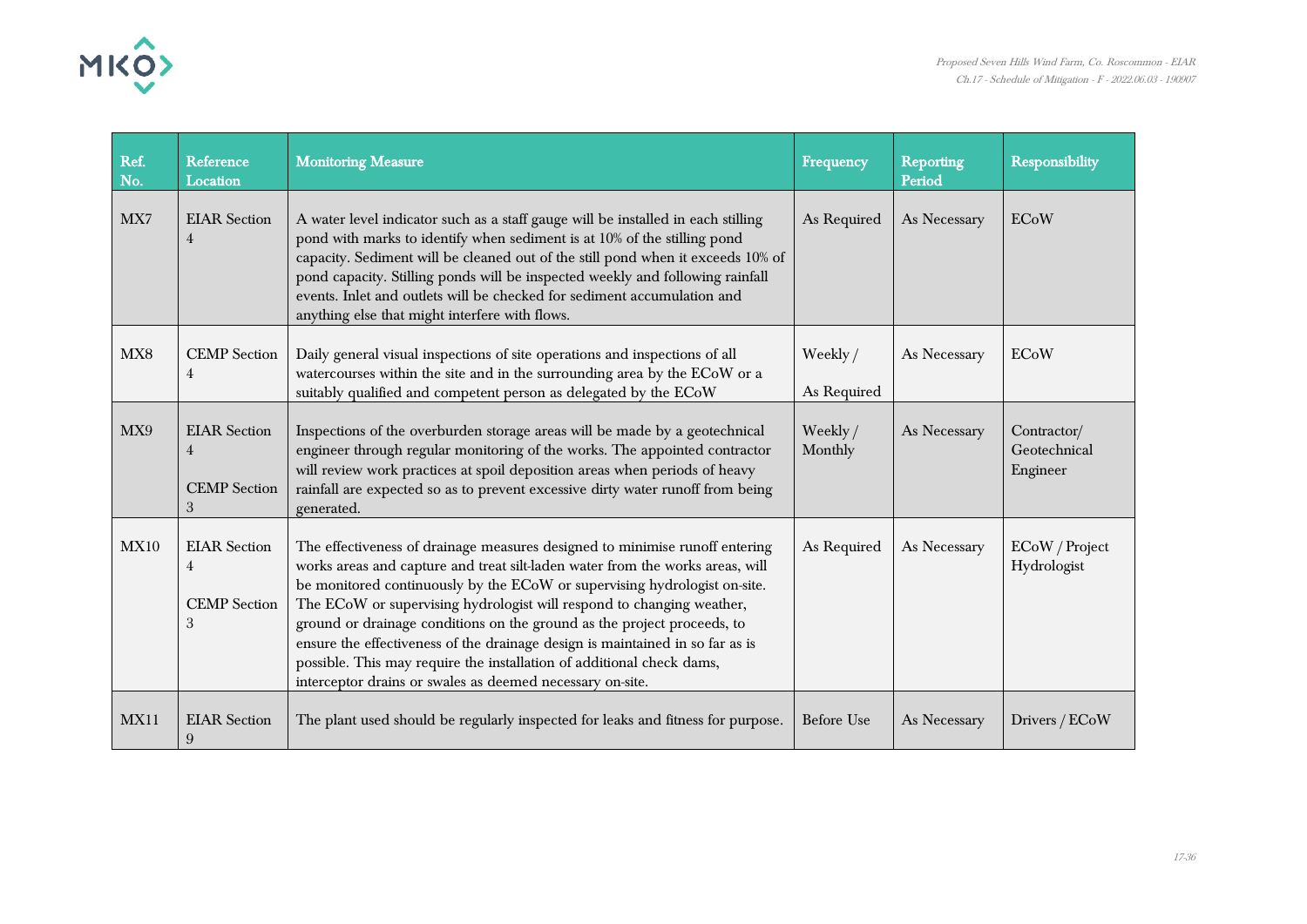

| Ref.<br>No. | Reference<br>Location                                | <b>Monitoring Measure</b>                                                                                                                                                                                                                                                                                                                                                                                                                                                                                                                                                                                                                                                                                                                             | Frequency                                | Reporting<br>Period | Responsibility                |
|-------------|------------------------------------------------------|-------------------------------------------------------------------------------------------------------------------------------------------------------------------------------------------------------------------------------------------------------------------------------------------------------------------------------------------------------------------------------------------------------------------------------------------------------------------------------------------------------------------------------------------------------------------------------------------------------------------------------------------------------------------------------------------------------------------------------------------------------|------------------------------------------|---------------------|-------------------------------|
|             | <b>CEMP</b> Section<br>3                             |                                                                                                                                                                                                                                                                                                                                                                                                                                                                                                                                                                                                                                                                                                                                                       |                                          |                     |                               |
| <b>MX12</b> | <b>EIAR</b> Section<br>9                             | Surface water runoff from temporary construction compounds will be<br>collected and drained via silt traps and hydrocarbon interceptors prior to<br>recharge to ground                                                                                                                                                                                                                                                                                                                                                                                                                                                                                                                                                                                | Weekly/<br>Monthly                       | As Necessary        | ECoW                          |
| <b>MX13</b> | <b>EIAR</b> Section<br>4                             | Regular inspections of all installed drainage systems will be undertaken,<br>especially after heavy rainfall, to check for blockages, and ensure there is no<br>build-up of standing water in parts of the systems where it is not intended.                                                                                                                                                                                                                                                                                                                                                                                                                                                                                                          | Weekly/<br>Monthly                       | As Necessary        | <b>ECoW</b>                   |
| MX14        | <b>EIAR</b> Section<br>9<br><b>CEMP</b> Section<br>4 | Baseline laboratory analysis of a range of parameters with relevant regulatory<br>limits and EQSs will be undertaken as per water monitoring programme for<br>the Proposed Development. This will not be restricted to just these locations<br>around the Proposed Development site with further sampling points added as<br>deemed necessary by the ECoW in consultation with the Project Hydrologist<br>and Site Manager<br>In-situ field monitoring will be completed on a Monthly basis. In-situ field<br>monitoring will also be completed after major rainfall events, i.e., after events<br>of >25mm rainfall in any 24-hour period. The Project Hydrologist will monitor<br>and advise on the readings collected by in-situ field monitoring. | Weekly,<br>monthly<br>and event<br>based | As Necessary        | ECoW / Project<br>Hydrologist |
| MX15        | <b>CEMP</b> Section<br>3                             | Training and supervision of drivers to ensure smooth machinery<br>operation/driving, and to minimise unnecessary noise generation.                                                                                                                                                                                                                                                                                                                                                                                                                                                                                                                                                                                                                    | As Required                              | As Necessary        | <b>ECoW</b>                   |
| <b>MX16</b> | <b>CEMP</b> Section<br>$\sqrt{3}$                    | The Project Ecologist will report to the ECoW and is responsible for the<br>protection of sensitive habitats and species encountered during the                                                                                                                                                                                                                                                                                                                                                                                                                                                                                                                                                                                                       | As required                              | As required         | Project Ecologist             |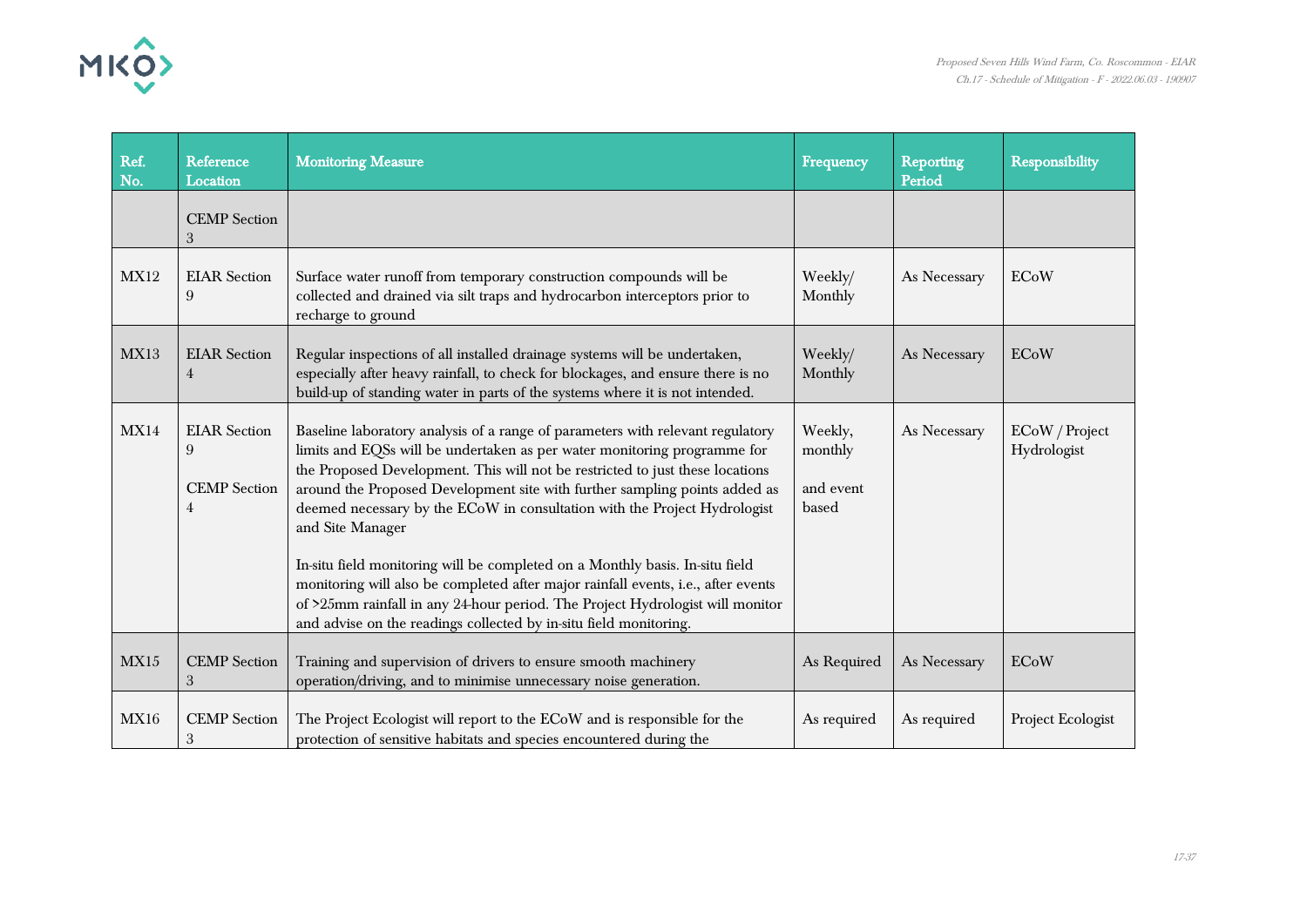



| Ref.<br>No.              | Reference<br>Location    | <b>Monitoring Measure</b>                                                                                                                                                                                                                                                                                                                                                                                                                                                                                                                                                                                                                                                                                                                                                                                                                                            | Frequency                                        | <b>Reporting</b><br>Period | <b>Responsibility</b>    |
|--------------------------|--------------------------|----------------------------------------------------------------------------------------------------------------------------------------------------------------------------------------------------------------------------------------------------------------------------------------------------------------------------------------------------------------------------------------------------------------------------------------------------------------------------------------------------------------------------------------------------------------------------------------------------------------------------------------------------------------------------------------------------------------------------------------------------------------------------------------------------------------------------------------------------------------------|--------------------------------------------------|----------------------------|--------------------------|
|                          |                          | construction phase of the wind farm. The Project Ecologist will not be full<br>time on site but will visit the site at least once a month during construction.<br>The responsibilities and duties of the Project Ecologist will include the<br>following:<br>Review and input to the final construction phase CEMP in<br>respect of ecological matters;<br>In liaison with ECoW, oversee and provide advice on all<br>relevant ecology mitigation measures set out in the planning<br>documents for the Proposed Development;<br>Regular inspection and monitoring of the development,<br>through all phases of construction/operation and provide<br>ecological advice as required;<br>Carry out ecological monitoring and survey work as may be<br>required by the planning authority; and,<br>Complete a pre-commencement invasive species survey at<br>the site. |                                                  |                            |                          |
| <b>MX17</b>              | <b>EIAR</b> Section<br>7 | Prior to the start of construction and/or the breeding bird season, contractors<br>would be made aware of the ornithological sensitivities within the Site<br>(particularly with regard to the potential presence of sensitive breeding<br>species) and Undertake surveys for nesting birds throughout the construction<br>period that is within the nesting season and set up and monitor appropriate<br>exclusion areas whilst nests of relevant species are in use.                                                                                                                                                                                                                                                                                                                                                                                               | Prior to the<br>subsequent<br>breeding<br>season | As Necessary               | Project<br>Ornithologist |
| <b>Operational Phase</b> |                          |                                                                                                                                                                                                                                                                                                                                                                                                                                                                                                                                                                                                                                                                                                                                                                                                                                                                      |                                                  |                            |                          |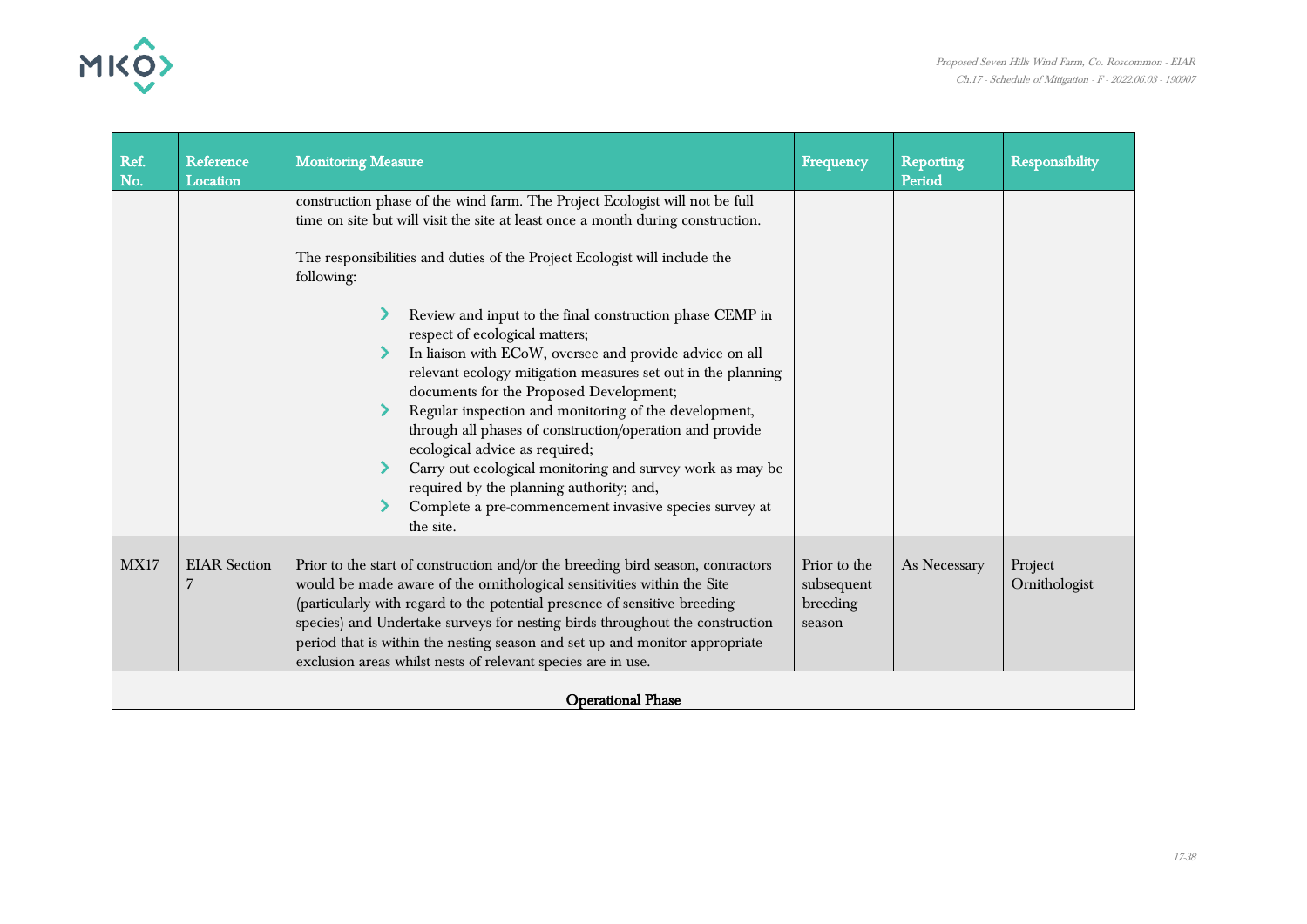

| Ref.<br>No. | Reference<br>Location     | <b>Monitoring Measure</b>                                                                                                                                                                                                                                                                                                                                                                                                                                                                                                    | Frequency                 | <b>Reporting</b><br>Period                        | <b>Responsibility</b>       |
|-------------|---------------------------|------------------------------------------------------------------------------------------------------------------------------------------------------------------------------------------------------------------------------------------------------------------------------------------------------------------------------------------------------------------------------------------------------------------------------------------------------------------------------------------------------------------------------|---------------------------|---------------------------------------------------|-----------------------------|
| <b>MX18</b> | <b>EIAR</b> Section       | Based on current best-practice guidelines (SNH, 2009), it is proposed that a<br>targeted range of flight activity surveys and collision monitoring (carcass<br>searching) should be undertaken during the non-breeding season in years 1, 2<br>and 3 post construction, in order to monitor the rate of avian turbine collisions<br>and verify the predictions made in this assessment. This should include bird<br>strikes/fatalities including the impact on any such results of the removal of<br>carcasses by scavengers | Monthly or<br>as required | Years 1, 2 and<br>3 the life of a<br>wind farm    | Project<br>Ornithologist    |
| <b>MX19</b> | <b>EIAR</b> Section<br>6  | Ongoing monitoring of bat activity will be undertaken for at least 3 years' post<br>construction of the Wind Farm. This will provide data and information on the<br>actual recorded impact of the wind turbines on the local bat populations and<br>should include bat strikes/fatalities including the impact on any such results by<br>the removal of carcasses by scavengers                                                                                                                                              | Monthly or<br>as required | Years 1, 2 and<br>3 of the life of<br>a wind farm | Project<br>Ornithologist    |
| <b>MX20</b> | <b>EIAR</b> Section<br>9  | Any excess build-up of silt levels at dams, the settlement pond, or any other<br>drainage features that may decrease the effectiveness of the drainage feature,<br>will be removed. This will be part of the regular maintenance of the on-site<br>drainage system.                                                                                                                                                                                                                                                          | As Required               | Weekly                                            | <b>ECoW</b>                 |
| <b>MX21</b> | <b>EIAR</b> Section<br>11 | Operational phase noise monitoring surveys will be carried out to ensure<br>compliance with any noise conditions applied to the Proposed Development                                                                                                                                                                                                                                                                                                                                                                         | Once                      | On<br>completion of<br>Programme                  | Project<br>Noise Consultant |
| <b>MX22</b> | <b>EIAR</b> Section<br>6  | The implementation of the Biodiversity Management and Enhancement Plan<br>will ensure that any Annex I semi-natural dry grassland (6210/6210*) habitat<br>that is lost to facilitate the proposed infrastructure will be replaced within the<br>EIAR Site Boundary. The Biodiversity Management and Enhancement Plan<br>includes for the management and reversion of 10 hectares of improved - semi-<br>improved agricultural grassland back to a species-rich dry grassland                                                 | Once                      | As Necessary                                      | Project Ecologist           |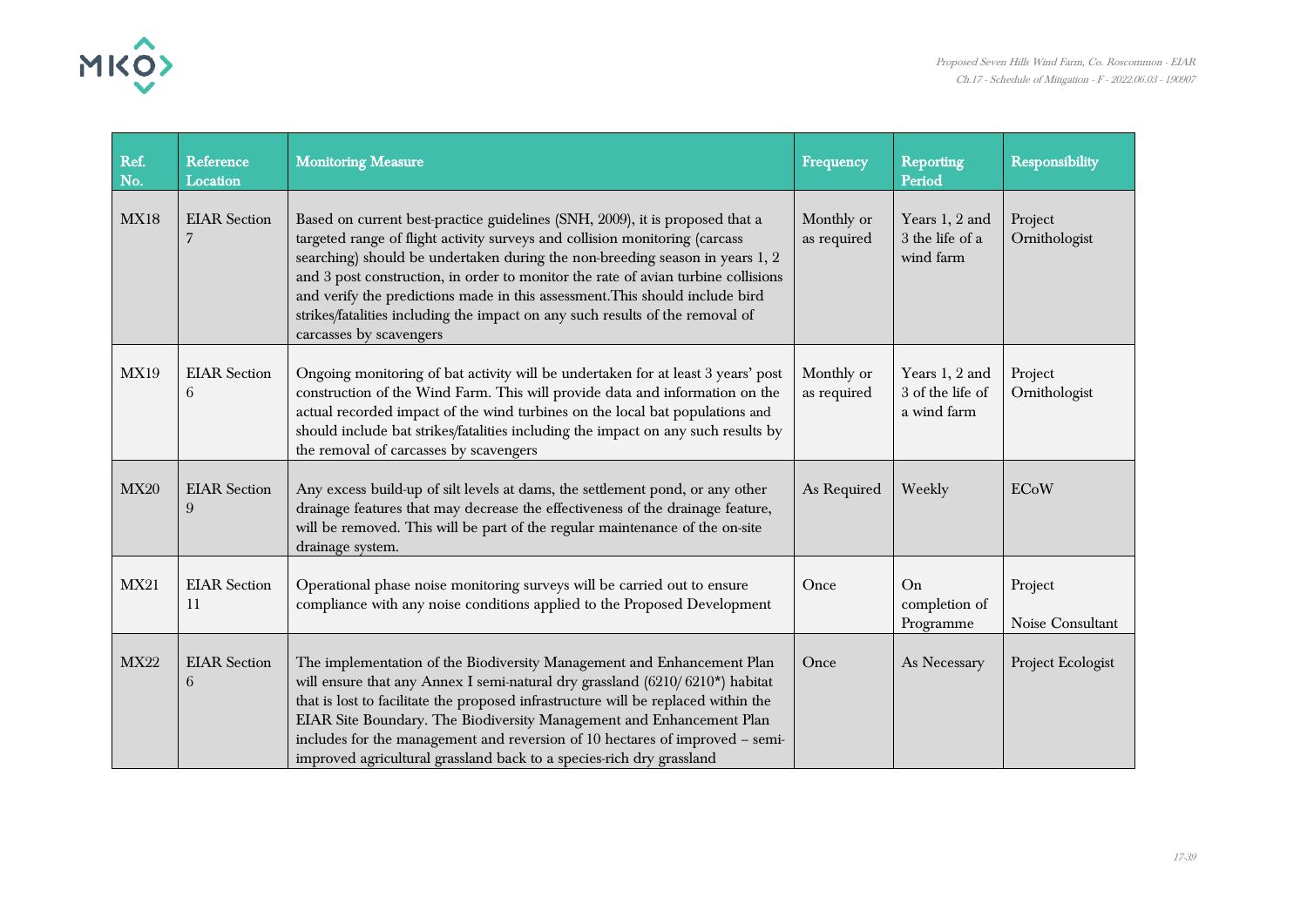



| Ref.<br>No.                   | Reference<br>Location    | <b>Monitoring Measure</b>                                                                                                                                                                                                                                                                                                                                                                                                                       | <b>Frequency</b> | <b>Reporting</b><br>Period | Responsibility       |  |  |
|-------------------------------|--------------------------|-------------------------------------------------------------------------------------------------------------------------------------------------------------------------------------------------------------------------------------------------------------------------------------------------------------------------------------------------------------------------------------------------------------------------------------------------|------------------|----------------------------|----------------------|--|--|
|                               |                          | community. In addition, there landowner agreement has been secured that<br>there will be no further land reclamation within areas of Annex I semi-natural<br>dry grassland (6210/6210*) habitat for the lifetime of the Proposed<br>Development, see Appendix 6-5. The farm plans will commence during the<br>construction phase of the Proposed Development and will be maintained for<br>the operational lifetime of the Proposed Development |                  |                            |                      |  |  |
| <b>MX23</b>                   | <b>EIAR</b> Section<br>5 | In order to ensure that the model and SCADA system is accurate and<br>working well a site visit will be carried out to verify the system and a report on<br>the compliance of the Wind Farm with its limits will be compiled.                                                                                                                                                                                                                   | Once             | Within 1 year              | EcoW                 |  |  |
| <b>Decommissioning Phases</b> |                          |                                                                                                                                                                                                                                                                                                                                                                                                                                                 |                  |                            |                      |  |  |
| <b>MX24</b>                   | DP Section 3             | Prior to decommissioning, a suitably qualified ecologist will complete an<br>invasive species survey of the berms that will be temporarily removed during<br>decommissioning at the turbine delivery accommodation roadway and the<br>junction upgrade adjacent and along the cable route to identify invasive<br>species at joint bay locations where excavation to expose the cabling for<br>removal will be required.                        | As required      | As required                | Project Ecologist    |  |  |
| <b>MX25</b>                   | DP Section 3             | The Site Manager in consultation with the ECoW will be responsible for<br>employing the services of a suitably qualified ecologist and any other suitably<br>qualified professionals as required throughout the decommissioning works.                                                                                                                                                                                                          | As required      | As required                | Site Manager         |  |  |
| <b>MX26</b>                   | DP Section 3             | In general, the ECoW will maintain responsibility for monitoring the<br>decommissioning works and Contractors/Sub-contractors from an<br>environmental perspective. The ECoW will act as the regulatory interface on<br>environmental matters. The Site Manager will be responsible for reporting to<br>and liaising with Roscommon County Council and other statutory bodies as<br>required                                                    | As required      | As required                | ECoW/Site<br>Manager |  |  |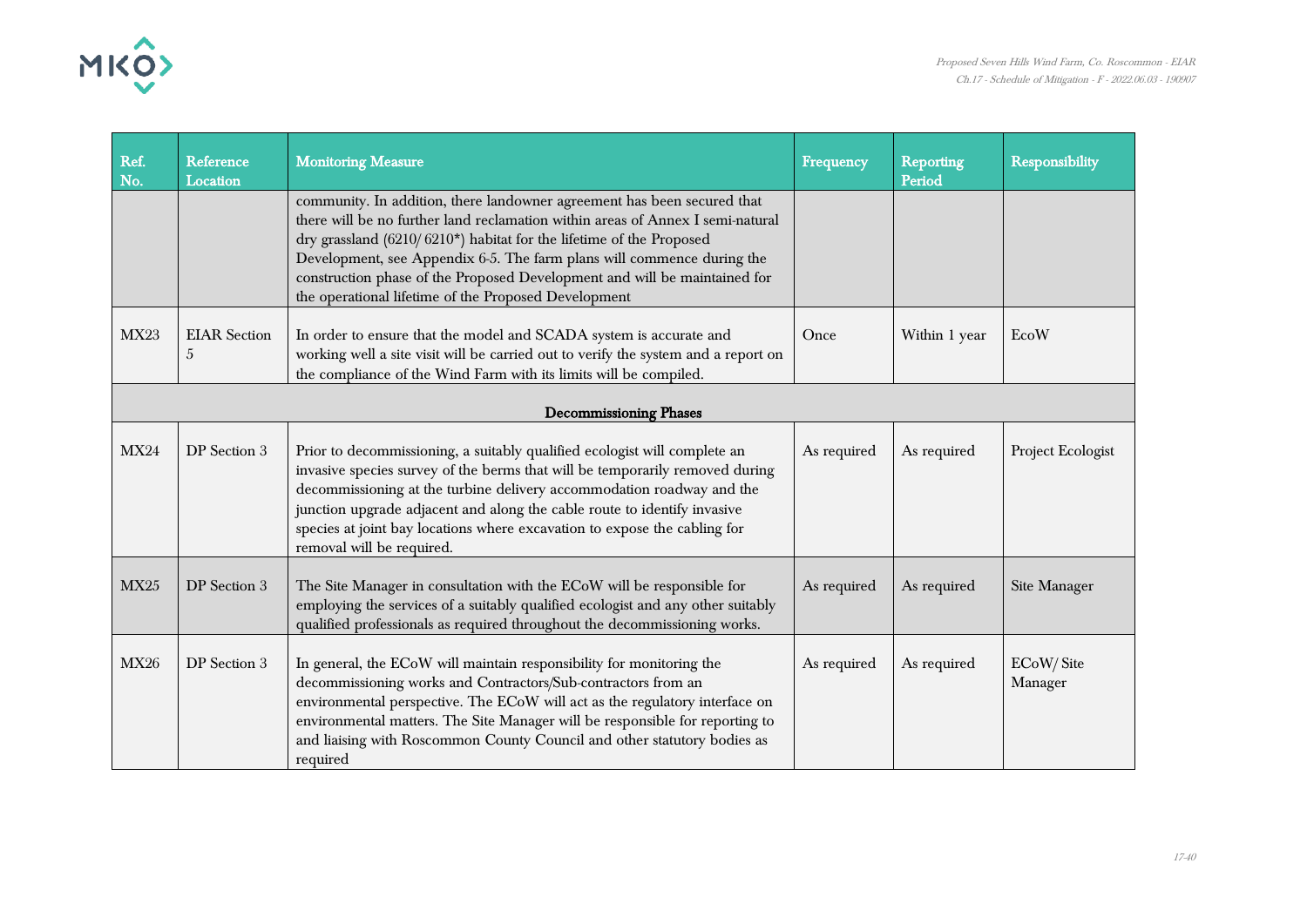

| Ref.<br>No. | Reference<br>Location    | <b>Monitoring Measure</b>                                                                                                                                                                                                                                                                                                                                                                                                                                                    | Frequency                                        | <b>Reporting</b><br>Period | Responsibility           |
|-------------|--------------------------|------------------------------------------------------------------------------------------------------------------------------------------------------------------------------------------------------------------------------------------------------------------------------------------------------------------------------------------------------------------------------------------------------------------------------------------------------------------------------|--------------------------------------------------|----------------------------|--------------------------|
| <b>MX27</b> | <b>EIAR</b> Section<br>9 | Regular inspections of all installed drainage systems will be undertaken,<br>especially after heavy rainfall, to check for blockages, and ensure there is no<br>build-up of standing water in parts of the systems where it is not intended                                                                                                                                                                                                                                  | As Required                                      | Weekly                     | <b>ECoW</b>              |
| <b>MX28</b> | <b>CEMP</b> Section<br>3 | Training and supervision of drivers to ensure smooth machinery<br>operation/driving, and to minimise unnecessary noise generation during the<br>decommissioning phase.                                                                                                                                                                                                                                                                                                       | As Required                                      | As Necessary               | <b>ECoW</b>              |
| <b>MX29</b> | <b>CEMP</b> Section<br>4 | Daily general visual inspections of site operations and inspections of all<br>watercourses within the site and in the surrounding area by the ECoW or a<br>suitably qualified and competent person as delegated by the ECoW                                                                                                                                                                                                                                                  | Weekly/<br>As Required                           | As Necessary               | <b>ECoW</b>              |
| <b>MX30</b> | <b>EIAR</b> Section      | Prior to the start of decommissioning and/or the breeding bird season,<br>contractors would be made aware of the ornithological sensitivities within the<br>Site (particularly with regard to the potential presence of sensitive breeding<br>species) and undertake surveys for nesting birds throughout the<br>decommissioning period that is within the nesting season and set up and<br>monitor appropriate exclusion areas whilst nests of relevant species are in use. | Prior to the<br>subsequent<br>breeding<br>season | As Necessary               | Project<br>Ornithologist |